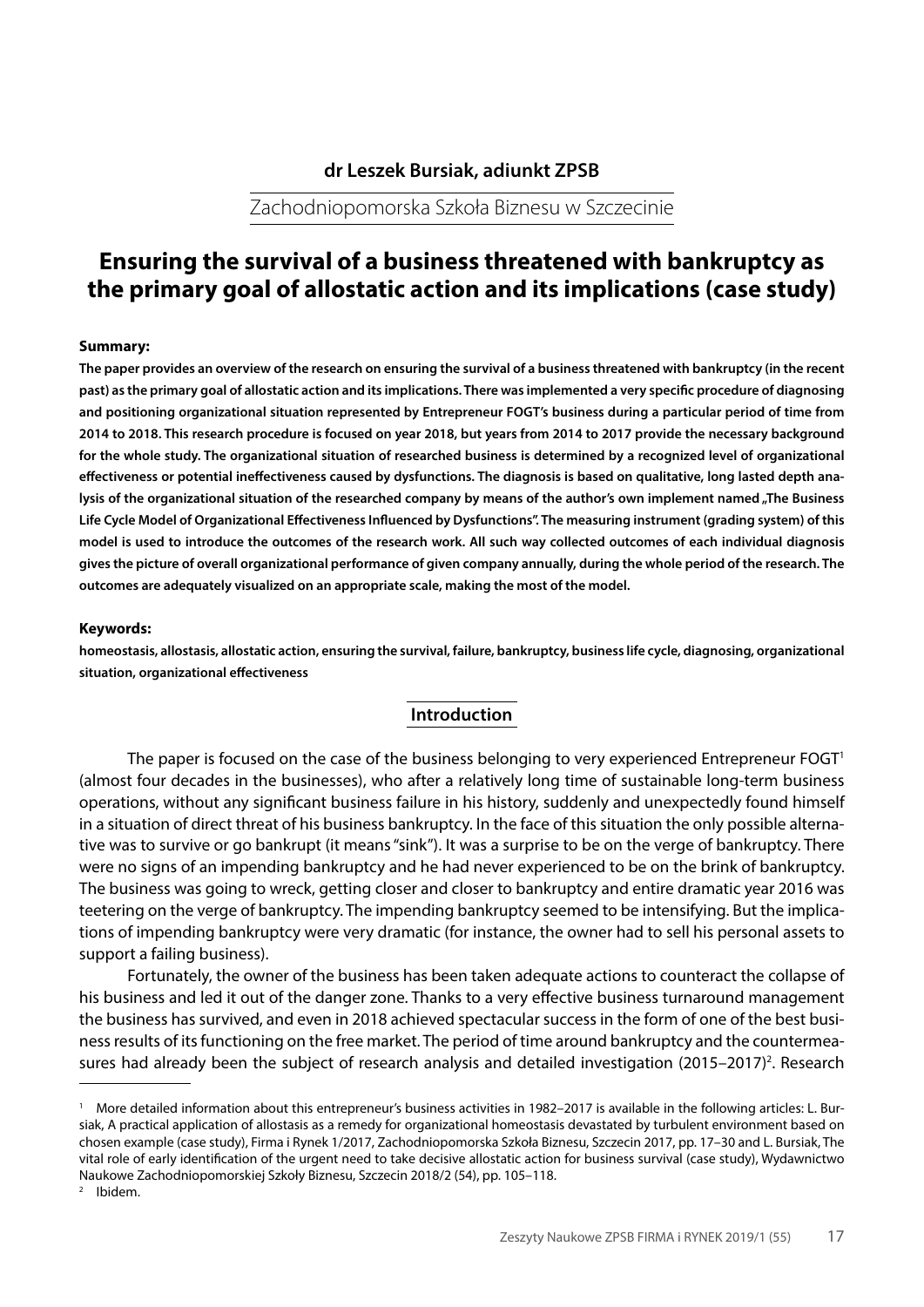objective of this article is definitely different, because it comes to ensuring the survival of the company with a view to long-term successful functioning. But the results of previous studies will provide the necessary background for this study including not only period 2015–2017 of mentioned study, but also year 2014 when the two questioned contracts causing the later problems were concluded.

The purpose of this article is to present the results of empirical research findings focused on the organizational situation of a business threatened with bankruptcy, struggling for survival, full recovery and potential growth. But first of all, every business have to survive. This is obviously the sine qua non condition for an even the illusion of permanent stability<sup>3</sup>. Gross certainly appreciated the importance of survival when coined his "the iron law of survival" stating that survival is the unwritten law of every business because "its survival is an absolute prerequisite for serving any interest whatsoever"<sup>4</sup>. "So fundamental is the goal of organizational survival that it underpins all other goals"<sup>5</sup>.

The paper provides an overview of the research on ensuring the survival of a business threatened (in the recent past) with bankruptcy as the primary goal of allostatic action and its implications. The study was undertaken to get answers to the following research questions: (1) What factors Entrepreneur FOGT blamed for his business troubles (internal or external)? (2) Was he determined to deal with all his business problems? (3) What did he learn from the troubles? (4) Did he take allostatic action to ensure the survival of the business? (5) Was he able to perform turnaround action to regain business performance? (6) What are the far reaching implications of ensuring the survival of the researched business? All answers to the research question will be provided based on results obtained with the help of specialized research tool named as "The Life Cycle Model of Organizational Effectiveness Influenced by Dysfunctions<sup>6</sup>". The model introduces the organizational situation created by activities undertaken by Entrepreneur FOGT over the period 2014–2018.

Entrepreneur FOGT operates his business under a sole proprietorship. With regard to this form of conducting business activity it should be noted that a sole proprietorship is a very peculiar type of business entity. It is also the basic form of business organization<sup>7</sup>, which is relatively "easy to form and offers complete managerial control to the owner". These facts have far-reaching consequences. "Besides the fact that a sole proprietorship is distinguished by being owned and run by one natural person, there is also no legal separation between the owner and the business. The owner bears direct responsibility for all elements of the business and is fully accountable for all of the finances of the business, including debts, loans, losses, etc"<sup>8</sup>. As such, the "ownership is exciting and challenging and the owner is fully responsible for all successes or failures"9 . In order to run and manage a business effectively and to achieve success in business, the possibility of failure must also be taken into consideration. Defining failure "as deviation from the entrepreneur's desired expectations"10, it must be said that is such situation "for economic reasons the business is unable

<sup>3</sup> About the illusion of business stability see L. Bursiak, The transfer of knowledge for business survival, Zeszyt Naukowy No. 574, "Service Management", Vol. 5 2009, The University of Szczecin, Szczecin 2010, p. 197.

<sup>4</sup> B. Gross, Organizations and their managing, Free Press, New York 1968, p. 454 after J. G. Liebler, C. R. McConnell, Management Principles for Health Professionals, Jones & Bartlett Learning, Sudbury 2012, pp. 11–12.

Ibidem.

<sup>6</sup> The conceptualisation of the model can be find in: L. Bursiak, Organizational effectiveness of Polish small business in years 1982– 2015 based on chosen example. Case study, Firma i Rynek 1/2016, Zachodniopomorska Szkoła Biznesu, Szczecin 1/2016, pp. 81–90 and L. Bursiak, Organizational situation of harbour transshipment PH Company in years 1989-2014. Case study, Firma i Rynek 1/2015, pp. 5–18, see also L. Bursiak, A practical application of allostasis as…, op. cit.

<sup>7</sup> M. Carbajo, You're in Business? Not So Fast. Choosing a Business Entity, www.thebalancesmb.com/you-re-in-business-not-sofast-choosing-a-business-entity-393551 (last access 18.01.2019) and Choose Your Business Structure, www.entrepreneur.com/article/38822 (last access 18.01.2019).

<sup>8</sup> M. Carbajo, Key Facts You Need to Know About a Sole Proprietorship, www.thebalancesmb.com/key-facts-you-need-to-knowabout-a-sole-proprietorship-393542 (last access 18.01.2019).

<sup>9</sup> D. B. Bradley III, C. Cowdery, Small Business: Causes of Bankruptcy, University of Central Arkansas. July 26, 2004, www.sbaer.uca. edu/research/asbe/2004\_fall/16.pdf, p. 1 (last access 18.01.2019).

<sup>&</sup>lt;sup>10</sup> B. McKenzie, M. Sud, A Hermeneutical approach to understanding entrepreneurial failure, Academy of Entrepreneurship Journal 2008, Vol. 14 No. 2, pp. 123–148.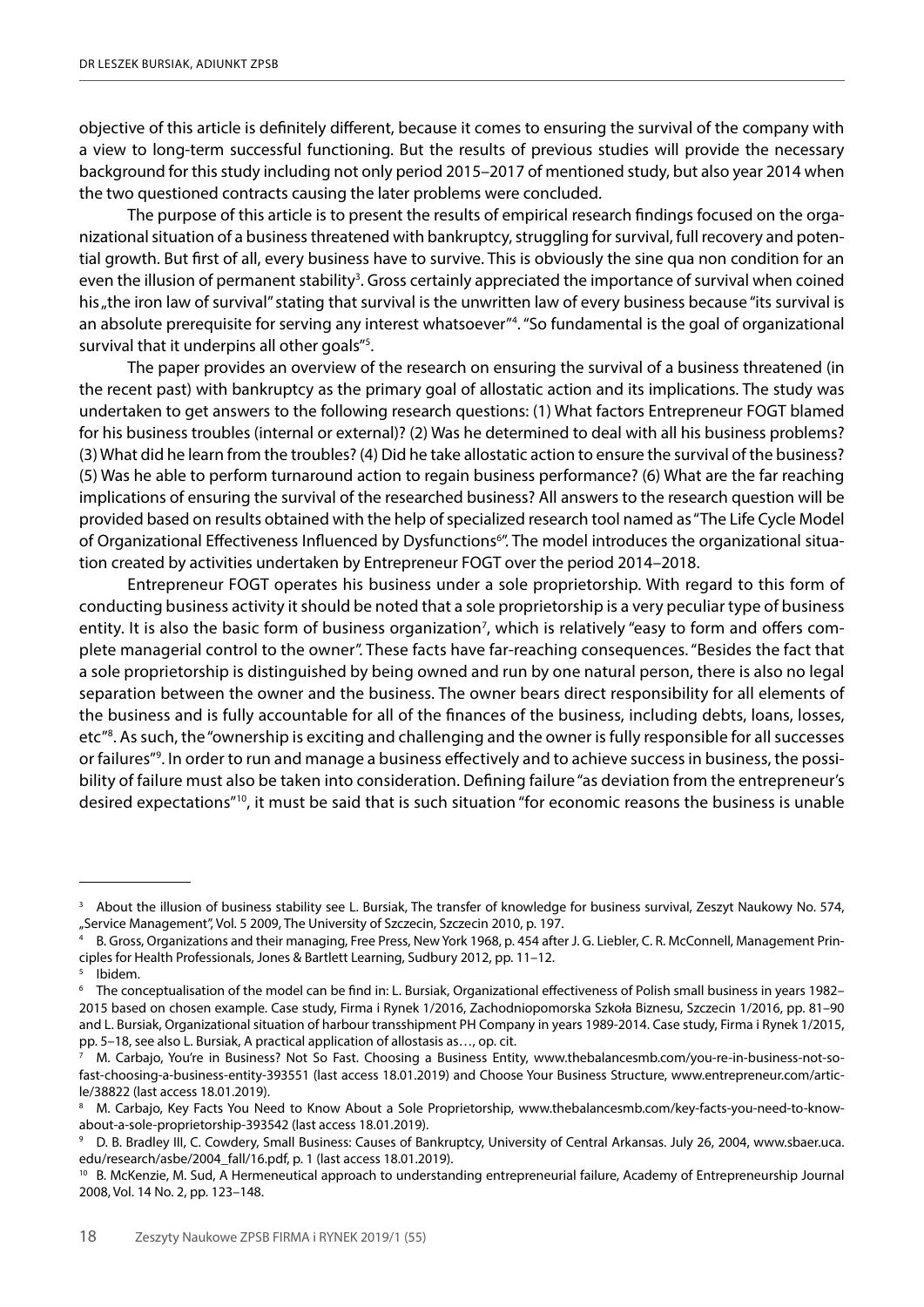to continue its operations. This provides a clear distinction vis-à-vis exit, which is a wider phenomenon not necessarily associated with poor performance"11.

The researched business, like every other business organization, exists and operates in a particular reality determined by its increasingly complex, uncertain and disruptive environment. The contemporary business environment, as being very turbulent in its nature, is characterized by two different dimensions: dynamics and complexity. "The dynamism dimension measures the degree of movement in the external environment of an organization, while the complexity dimension assesses the structural nature in terms of intricacy and density of the aforementioned environment"12. What is more, "a turbulent environment consists in a situation that is subject to continuous and substantial changes which are uncertain and unpredictable<sup>13</sup>. These factors, as external influences, both directly or indirectly affect a given business and are- to some extend - beyond its control<sup>14</sup>.

What is interesting, "one of the most common business phenomena is also one of the most perplexing: when successful companies face big changes in their environment, they often fail to respond effectively"<sup>15</sup>. This is why entrepreneurs have to be able to respond quickly and adequately to continuously changing organizational situations if they want to survive and thrive<sup>16</sup>. The last two expressions can be defined as follows: "to survive is to remain alive or in existence, to carry on despite hardships, or to persevere. In contrast, the definition of the word "thrive" is to prosper, to grow vigorously, and to flourish"<sup>17</sup>. "Business ventures hover somewhere between the extremes of the success-failure continuum (...)<sup>"18</sup>. Sometimes this oscillation between extremes is based on a misunderstanding of the nature of the environment.. That is why "understanding the environment has a great importance in times where the changes occur quickly and unpredictably"19.

It is obvious that nowadays, "business is inherently more complex than it has ever been"<sup>20</sup>. Business, in these circumstances, "is very rarely, if ever at all, a smooth-sailing venture. More often than not, a company will run into economic difficulty despite the precautions and experience of the directors"<sup>21</sup>. It has been proven that business "failure is closely linked to financial stability risks"22. "Financial fluctuations are part and parcel throughout the life of a business, so what separates the survivors from the sinkers?"<sup>23</sup> In such circumstances, determination and faith in salvaging the business are essential. The distinguishing feature in this respect is the fact that survivors identify and investigate organizational problems and take adequate and effective cor-

<sup>11</sup> D. A. Shepherd, J. Wiklund, Successes and failures at research on business failure and learning from IT, www.researchgate.net/ publication/228271838\_Successes\_and\_Failures\_at\_Research\_on\_Business\_Failure\_and\_Learning\_from\_It 38822 (last access 18.01.2019).

<sup>12</sup> D. J. Kurtz, L. M. Menezes, G. J. V. Rados, Turbulent environments and SMEs: How to survive in a unpredictable world? XXXII Encontro Nacional de Engenharia de Producao, Desenvolvimento Sustentável e Responsabilidade Social: As Contribuições da Engenharia de Produção, Bento Gonçalves, RS, Brasil, 15 a 18 de outubro de 2012, p. 2.

<sup>13</sup> Ibidem, pp. 4-5.

<sup>&</sup>lt;sup>14</sup> D. Stokes, N. Wilson, Small business management and entrepreneurship, SOUTH-WESTERN Cengage Learning, Hampshire 2010, p. 69.

<sup>&</sup>lt;sup>15</sup> D. Sull, Why good companies go bad? Harward Business Review, https://hbr.org/1999/07/why-good-companies-go-bad (last access 03.01.2019).

<sup>&</sup>lt;sup>16</sup> M. Zwilling, 10 Tips to Survive and Thrive as a Business Leader Today,www.inc.com/martin-zwilling/10-tips-to-survive-and-thrive-asa-business-leader-today.html (last access 03.01.2019), see also S. Ward, 7 Ways to Make Your Business Thrive in Tough Economic Times, How to Make Your Business Recession-Proof, www.thebalancesmb.com/business-thrive-tough-economy, (last access 03.01.2019), as well as J. Ferrow, We live in uncertain times. How can businesses survive – and thrive? http://www.kinandco.com/we-live-in-uncertaintimes-how-can-businesses-survive-and-thrive/ (last access 03.01.2019).

<sup>&</sup>lt;sup>17</sup> H. Mazur, Thrive or Survive? It's Up to You, http://www.refresher.com/thrive-or-survive-its-up-to-you/ (last access 03.01.2019).

<sup>&</sup>lt;sup>18</sup> M. Pretorius, Defining business decline, failure and turnaround: a content analysis, SAJESBM NS Volume 2 Issue 1/2009, Department of Business Management, University of Pretoria, Pretoria 2009, p. 2.

<sup>19</sup> D. J. Kurtz, L. M. Menezes, G. J. V. Rados, Turbulent environments and SMEs: How to survive in a unpredictable world? XXXII Encontro Nacional De Engenharia De Producao, Brasil 2012, p. 10.

<sup>&</sup>lt;sup>20</sup> T. Mauri, Survive or Thrive? 3 Rules For Success In The Age of Overload, www.inc.com/terence-mauri/survive-or-thrive-3-rules-forsuccess-in-age-of-overload\_1.html (last access 03.01.2019).

<sup>&</sup>lt;sup>21</sup> E. Wade, How to survive and thrive in business? www.business2community.com/strategy/how-to-survive-and-thrive-in-business-02147556 (last access 03.01.2019).

<sup>&</sup>lt;sup>22</sup> R. Kenney, G. La Cava and D. Rodgers, Why Do Companies Fail? Research Discussion Paper, Economic Research Department, Reserve Bank of Australia, 2016, p. 1/7.

<sup>23</sup> E. Wade, How…, op. cit.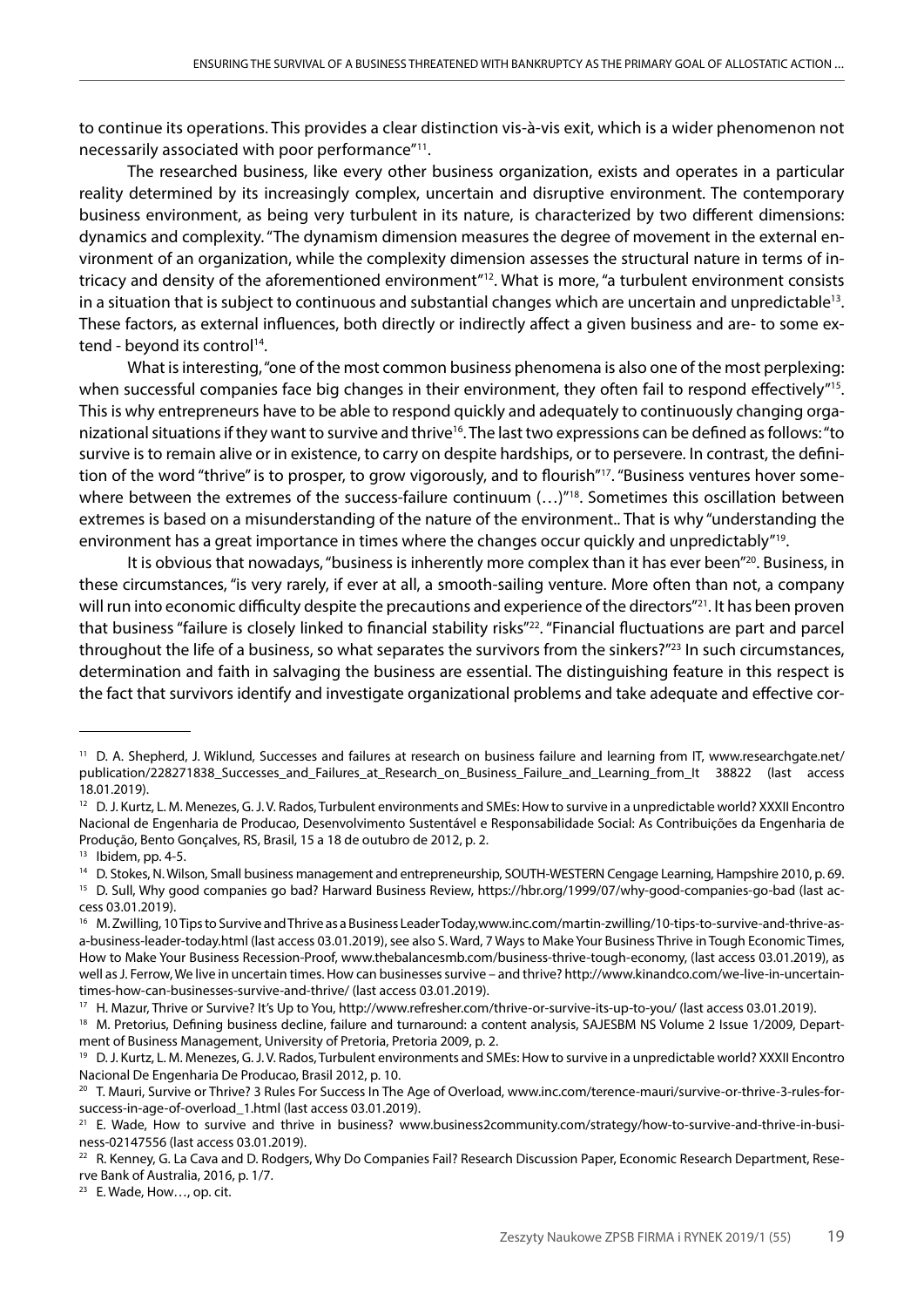rective action to prevent bankruptcy while the sinkers do not. These measures should also prevent the problems from recurring in the long term. The lack of appropriate preventive measures makes many businesses unprepared for the disruption risks that they face and "therefore more vulnerable to unexpected negative shocks, and hence more likely to fail"<sup>24</sup>. In many cases "the most prevalent risks to small firms were customers who failed to pay for services or goods. (…) Smaller businesses are the most vulnerable to such risks due to their size and lack of resources"25. It is noticeable that today, entrepreneurship is associated with many challenges but still, all over the world, "depending on diverse factors, many firms have been created, bought by others and also unfortunately have gone bankrupt"26.

## **Characteristics of the factors influencing business bankruptcy**

Filing bankruptcy is particularly painful because means a disaster for any business. Becker claims that "businesses turn to bankruptcy for many reasons. It could be anything from a struggling economy to poor business decisions"27. "The bankruptcy of business constitutes a permanent phenomenon of the economic system of every country with the free market economy"<sup>28</sup> and is the most frequent and widely known outcome of business failure29.According to Bernstein's Dictionary of Bankruptcy Terminology, such an economic phenomenon as bankruptcy "is fast becoming an everyday topic of conversation. Its impact on the lives of individuals and corporations can affect them in numerous ways. Like most specialties, bankruptcy law has a language of its own. Its unfamiliar words and phrases make it difficult to comprehend"30. "In everyday life, the expression 'bankruptcy' is associated with words having such negative meanings as failure, crash, ruin, disaster, depletion, deficiency, insolvency and liquidation"31. This association causes its pejoration, defined as the process by which its meaning becomes also negative (depreciated) over a certain period of time<sup>32</sup>. The pejoration occurs on many levels that intersect each other because failure is also associated with words having such negative meanings as liquidation, insolvency, crisis, closures, decline in performance, dissolution, collapse, crashing, accounting practices, project failure, exit, distress, trouble, systems failure, discontinuance, being non-successful, and so on<sup>33</sup>. However, Coad argue "that failure can indeed be taken to be a pejorative word because it implies that everything that happened during the life of a firm was futile"<sup>34</sup>.

Bankruptcy is in itself not just a carrier of many highly pejorative connotations often associated with such negative feelings of guilt, failure, and shame<sup>35</sup>, but above all, stigmatizes these entrepreneurs who have decided to initiate the procedure of bankruptcy. Examples from business practice shows that still there is a stigma sur-

<sup>&</sup>lt;sup>24</sup> R. Kenney, G. La Cava, D. Rodgers, Why..., op. cit., p. 11/17.

<sup>&</sup>lt;sup>25</sup> Majority of small businesses unprepared for business interruption, www.fsb.org.uk/first-voice/majority-of-small-businessesunprepared-for-business-interruption (last access 9.1.2019).

<sup>&</sup>lt;sup>26</sup> D. J. Kurtz at et., Turbulent environments, op. cit.<br><sup>27</sup> T. Becker, How Businesses Can Overcome the Stigma of Bankruptcy, https://tweakyourbiz.com/finance/how-businesses-canovercome-the-stigma-of-bankruptcy, (last access 31.01.2019).

 $28$  A. Tokarski, The phenomenon of bankruptcy of enterprises in the Polish economy in the years 2008–2015, XVI International Scientific Conference "The Optimization of Organization and Legal Solutions concerning Public Revenues and Expenditures in Social Interest", Conference Paper, January 2018, 403–420, p. 404.

<sup>&</sup>lt;sup>29</sup> Business failure, www.referenceforbusiness.com/encyclopedia/Bre-Cap/Business-Failure.html (last access 22.01.2019).

<sup>30</sup> Bernstein's Dictionary of Bankruptcy Terminology, https://bernsteinlaw.com/resources/dictionary-of-bankruptcy-terminology/ (last access 9.1.2019.

<sup>&</sup>lt;sup>31</sup> R. Ferqusson, M. Manser, D. Pickering (Ed.), The Penguin Concise Thesaurus, Penguin Books, London 2002, p. 58 and J. Crozier, L. Gilmour, H. Hucker, Collins Thesaurus, Collins, Glasgow 2008, p. 59.

<sup>32</sup> L.Bursiak, Business Expressions Exchange Campaign as the Remedy for Pejoration of Their Meaning in the Business Context, Zeszyt Naukowy No. 681 "Service Management", Vol. 8, The University of Szczecin, Szczecin 2012, p. 73.

<sup>33</sup> M. Pretorius, Defining business decline, failure and turnaround: a content analysis, SAJESBM NS Volume 2 Issue 1/2009, Department of Business Management, University of Pretoria, Pretoria 2009, p. 2 and J. Liao, Entrepreneurial failures: key challenges and future directions. [in:] Welsch, H.P. (ed.) Entrepreneurship: the way ahead. New York 2004, Routledge, pp. 133–150.

<sup>34</sup> A. Coad, Death is not a success: reflections on business exit. International Small Business Journal, 32(7) 2014, p. 731. (pp. 721–732) <sup>35</sup> Bankruptcycanada https://bankruptcycanada.com/insolvency-blog/licensed-insolvency-trustees-a-new-name-for-trustees/ (last access 26.01.2019).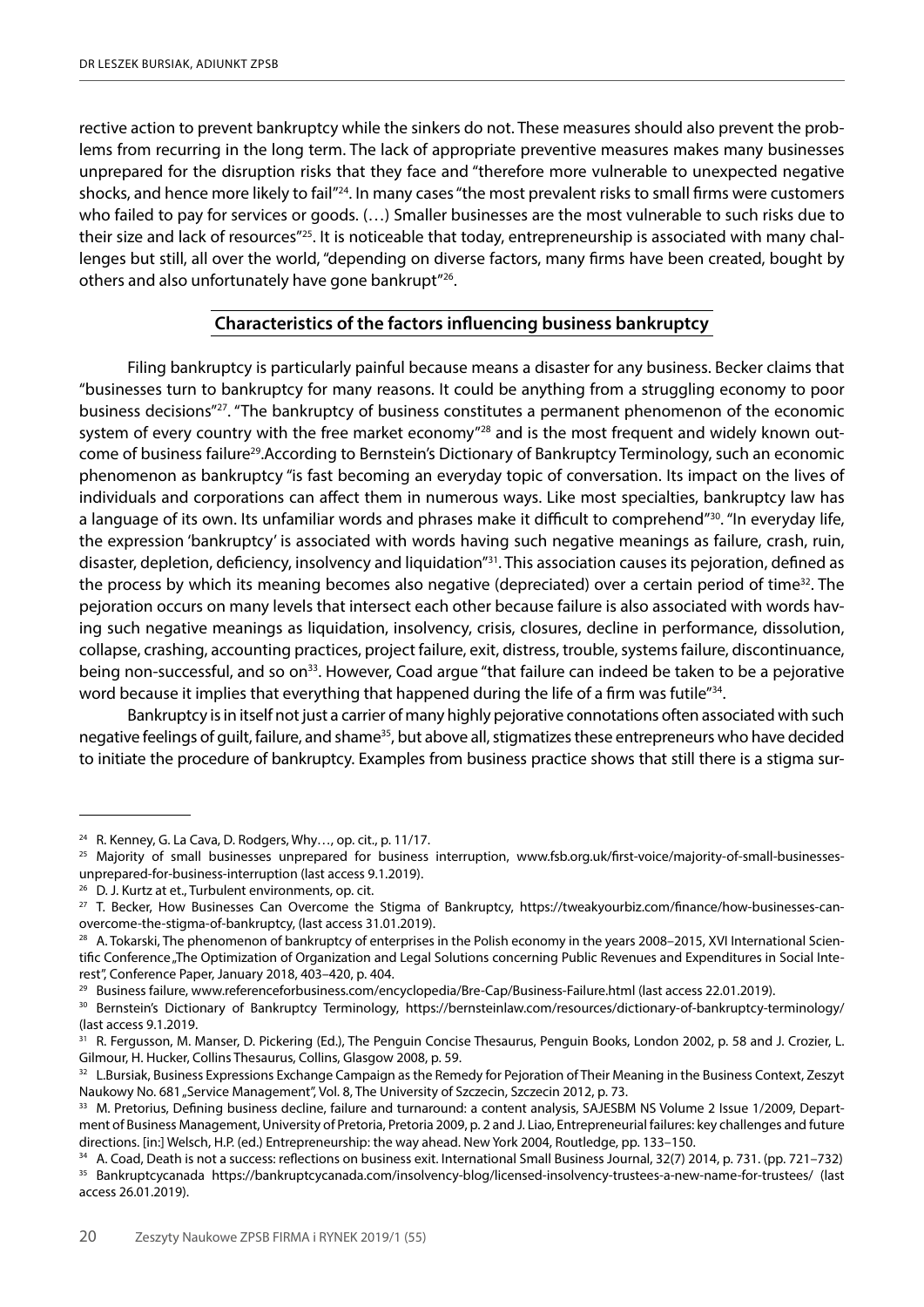rounding bankruptcy<sup>36</sup>. "In our culture, bankruptcy can have a stigma associated with it, and, as with many other stigmas, its close friends shame and quilt are not far behind"<sup>37</sup>. Considering all these facts, entrepreneurs' fears of post-bankruptcy stigmatization are justified<sup>38.</sup> "Many business owners try to avoid bankruptcy in fear of the impact it will have on their reputation among clients, associates, even friends and family"<sup>39</sup>. That is why they do not want to live with the stigma of bankruptcy<sup>40</sup>. Probably it is the right answer for the following question: Why is bankruptcy treated with such avoidance and fear?<sup>41</sup> However, stigmatization is particularly severe for entrepreneurs operating in good faith, who launch the bankruptcy procedure as the last resort.

Bankruptcy as a legal process is regulated by the bankruptcy law. "Bankruptcy law is generally thought of as being purely economic in nature"42. The phenomenon of bankruptcy has been accompanying mankind since the beginning of maintaining business relationships and conducting business transactions<sup>43</sup>. "The concept of bankruptcy is a very old one, dating from Biblical times. Bankruptcy was recognized under Roman law, was also adopted by the English  $(...)$ <sup> $n44$ </sup>. It means that bankruptcy as a legal process<sup>45</sup> has been in existence since ancient times in a legal system<sup>46</sup>. But the "modern bankruptcy law has been formed from a number of distinct historical strands"47. Contemporary bankruptcy law is a common tool used by both individuals and businesses in order for them to get rid of problems<sup>48</sup>. White defines bankruptcy as "the legal process by which financially distressed firms, individuals, and occasionally governments resolve their debts"49. In addition, White states that "the bankruptcy process for firms plays a central role in economics, because competition drives the most inefficient firms out of business, thereby raising the average efficiency level of those remaining"<sup>50</sup>.

Being on the brink of bankruptcy, it should be find out if declaring bankruptcy is the right option for a given business and then decided when to file for bankruptcy. In response to the question: "When should

<sup>50</sup> Ibidem.

<sup>36</sup> T. Monosoff, Time to fold? Here's a primer, Learn how to use bankruptcy as a tool if it's time for your inventions-based business to close shop, www.entrepreneur.com/article/201072 (last access 31.01.2019), see also the stigma associated with bankruptcy, and more broadly with economic activity from a historical perspective: K. Gratzer, D. Stiefel (ed.), History of Insolvency and Bankruptcy from an International Perspective, Södertörns högskola, Södertörn academic studies 38, Huddinge 2008.

<sup>37</sup> Bankruptcy and overcoming fear, https://steinerlawgroup.com/bankruptcy/bankruptcy-overcoming-fear/ (last access 31.01.2019).

<sup>&</sup>lt;sup>38</sup> S. Simmons, J. Wiklund, J. Levie, Stigma and business failure: implications for entrepreneurs' career choices. Small Business Economics, 42(3) 2013, 1–21.

<sup>&</sup>lt;sup>39</sup> T. Becker, How Businesses Can Overcome the Stigma of Bankruptcy, https://tweakyourbiz.com/finance/how-businesses-canovercome-the-stigma-of-bankruptcy (last access 31.01.2019) and J. Cusin, V. Maymo, Post-bankruptcy stigmatization of entrepreneurs and bankers' decisions to finance, www.cairn-int.info/abstract-E\_MANA\_194\_0305--post-bankruptcy-stigmatization-of.htm (last access 31.01.2019).

<sup>40</sup> P. Dyer, Why bankruptcy should be your last resort? www.getrichslowly.org/why-bankruptcy-should-be-your-last-resort/ (last access 31.01.2019), R. Sutton, A. Callahan, The stigma of bankruptcy: Spoiled organizational image and its management. Academy of Management Journal 30/1987, 405–436

<sup>41</sup> C. Moran, Fear of bankruptcy misplaced, https://www.bankruptcysoapbox.com/fear-of-bankruptcy-misplaced/ (last access 31.01.2019).

<sup>42</sup> T. J. Zywicki, Bankruptcy law as social legislation, George Mason University, School of Law, George Mason Law & Economics Research Paper No. 01–18, p. 2.

<sup>43</sup> Bankruptcy Law and Legal Definition, https://definitions.uslegal.com/b/bankruptcy/ (last access 31.01.2019), S. Jurkowski, Bankruptcy, Cornell Law School, https://www.law.cornell.edu/wex/bankruptcy, (last access 31.01.2019) and The Bankruptcy Process, Bankruptcy Law Section of the Virginia State Bar, www.vsb.org/site/publications/the-bankruptcy-process (last access 31.01.2019). <sup>44</sup> J. J. Jurinski, Keys to filing for bankruptcy, Baron's, New York 1990, p. 9.

<sup>45</sup> See: M. Gamboa-Cavazos, F. Schneider, Bankruptcy as a Legal Process, June 1/2007. https://ssrn.com/abstract=979614 or http:// dx.doi.org/10.2139/ssrn.979614 (last access 31.01.2019).

<sup>46</sup> Ch. Chesnutt, The Origin of Bankruptcy, www.chapter7-11.com/origin%20of%20bankruptcy.html (last access 31.01.2019), see also: EXM Partners, A History of Ancient Bankruptcy Laws, exmpartners.com.br/exmnewseng/a-history-of-ancient-bankruptcy-laws/ (last access 31.01.2019) and L. Duhaime, Bankruptcy law - from ancient origins, www.duhaime.org/LegalResources/Bankruptcy/LawArticle-142/Bankruptcy-Law--From-Ancient-Origins.aspx (last access 31.01.2019), as well as L. E. Levinthal, The early history of bankruptcy law, Law School, University of Pennsylvania, University Of Pennsylvania Law Review, pp. 223-250. https://scholarship.law.upenn.edu/cgi/viewcontent.cgi?article=7663&context=penn\_law\_review (last access 31.01.2019) and What is Bankruptcy? www.hg.org/bankrpt.html, (last access 31.01.2019). <sup>47</sup> S. A. Riesenfeld, Bankruptcy, Encyclopædia Britannica, www.britannica.com/topic/bankruptcy, (last access 31.01.2019).

<sup>48</sup> The bankruptcy site, The Differences Between Personal and Corporate Bankruptcy, NOLO, www.thebankruptcysite.org/resources/ bankruptcy/filing-bankruptcy/the-differences-between-personal-corporate-bankruptcy, (last access 31.01.2019).

<sup>&</sup>lt;sup>49</sup> M. J. White, Bankruptcy law, economics of corporate and personal, The New Palgrave Dictionary of Economics, 2nd edition, Palgrave Macmillan, London 2008, pp. 362-367, as well as M. J. White, Bankruptcy law, Handbook of Law and Economics, Volume 2, Elsevier B.V. 2007, p. 1016.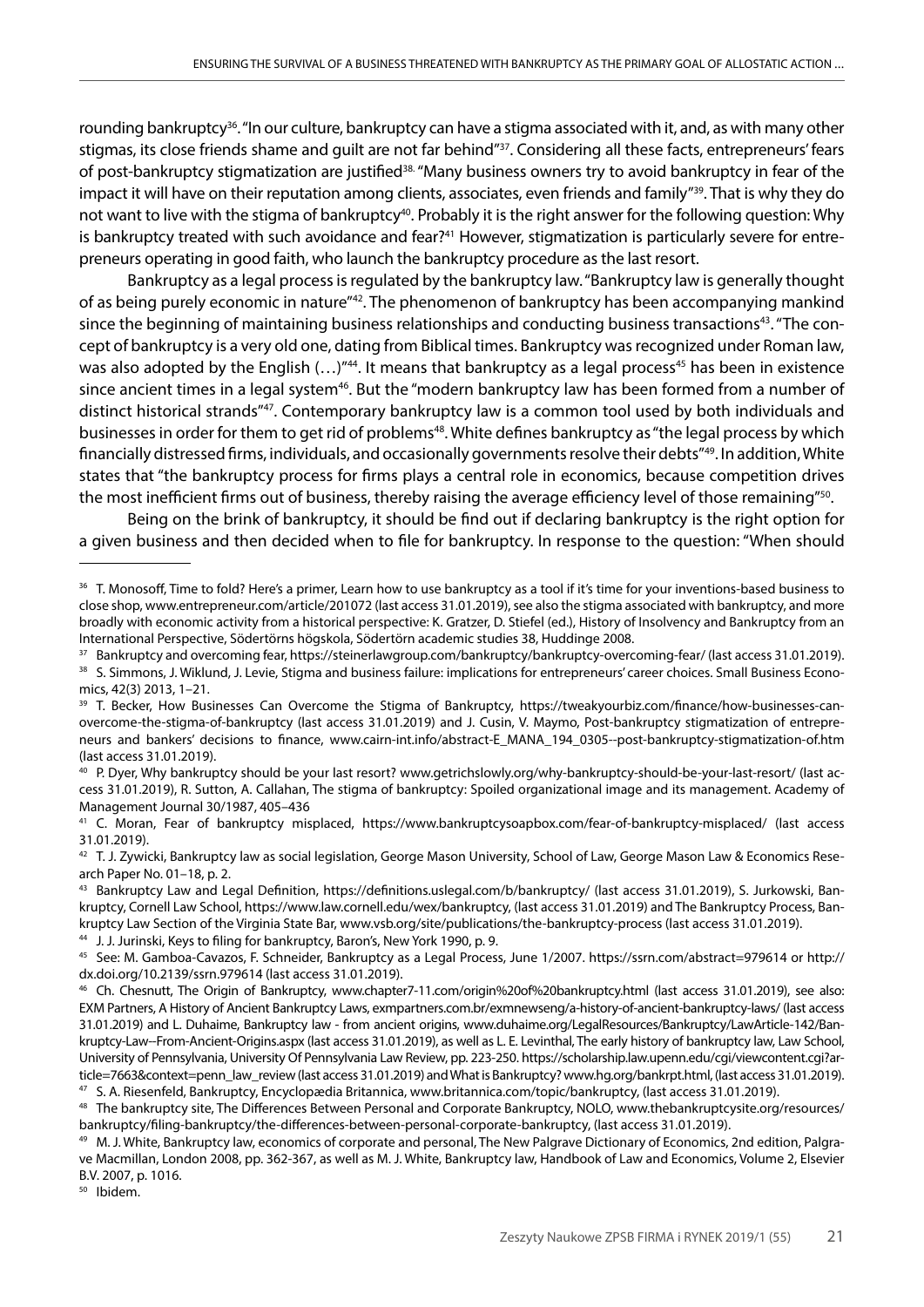entrepreneur file a bankruptcy case?" Many say "only as a last resort"51. But Markus argues that it is nonsense and claims that "bankruptcy cases should be filed when they are necessary and most beneficial; not necessarily as a last resort. (…) A bankruptcy should be filed if and when the benefits of doing so outweigh the costs to the party or parties filing the case"<sup>52</sup>. Bennett boldly presents his very controversial opinion on bankruptcy, stating that it should be avoided "at all costs"<sup>53</sup>. But what to do when a company is in a hopeless financial situation? "Severe financial difficulties require a drastic response"<sup>54</sup>. "Bankruptcy is a legal proceeding which allows a debtor to obtain a discharge from some of his debts. This leaves many creditors wondering if they'll ever be able to recover what is owed to them"55.

Undoubtedly, bankruptcy is a legal right<sup>56</sup>, but it is a rather "drastic step, and the decision to file for it should not be made lightly"<sup>57</sup>. Specifically, it is imperative that the result of a business bankruptcy filing is liquidation of the business's assets and closure of the business<sup>58</sup>. The bankruptcy of business should be treated and understand as a reason of unfavourable circumstances occurring in the business reality. Pass at el. in their statements combine bankruptcy with insolvency and describes them accordingly as follows: "Bankruptcy is a condition under which an individual or firm's liabilities to creditors exceed assets. The individual or firm is therefore unable to discharge all accumulated liabilities from realizable assets. Insolvency occurs after a period in which an individual's expenditure has exceeded his income, or a firm's costs have exceeded its sales revenues (when losses are made)"<sup>59</sup>. "Frequently an insolvent individual or firm will become bankrupt and arrange for the liquidation of available assets, the proceeds being distributed amongst creditors"<sup>60</sup>. Identification of early warning signals predicting impending bankruptcy can be very helpful. "Forecasting bankruptcy on time and preventing default could allow for adopting some actions to getting restore firms' financial situation"61.

### **Entrepreneurship in the face of a serious threat of bankruptcy**

As previously discussed, bankruptcy is a serious and even drastic - not to mention emotionally devastating - decision. Bearing this in mind, it is quite clear that an entrepreneur affected by this misfortune should, above all, do everything possible to avoid it.<sup>62</sup> The avoidance requires appropriate entrepreneurial features, determination and full involvement. The features are directly associated with entrepreneurship. "The self-confidence, energy flexibility and opportunism associated with entrepreneurial behaviour suggests that entrepreneurs are individuals who are accustomed to getting involved and that they expect positive results from their involvement. Entrepreneurial behaviour is guided by the entrepreneur's expectations"63, which should be realistic in relation to the identified risk of bankruptcy.

<sup>&</sup>lt;sup>51</sup> M. Markus, When To File Bankruptcy – Filing Should Not Be a Last Resort? www.bklaw.com/bankruptcy-blog/2012/10/when-should-you-file-bankruptcy/ (last access 05.02.2019).

<sup>52</sup> Ibidem.

<sup>53</sup> R. Bennett, Small business survival, Pitman, London, 1991, p. 253.

<sup>54</sup> Ibidem, p, 237.

<sup>55</sup> J. Tam, What Is Bankruptcy? https://www.legalmatch.com/law-library/article/creditors-rights-in-bankruptcy.html (last access 31.01.2019).

<sup>56</sup> M. J. Markus, Why is bankruptcy a last resort? www.bklaw.com/bankruptcy-blog/2014/08/bankruptcy-as-last-resort/ (last access 31.01.2019).

<sup>57</sup> D. Yen, Why is bankruptcy a last resort? www.illinoislegalaid.org/about/our-work/blog/why-bankruptcy-last-resort (last access 31.01.2019).

<sup>&</sup>lt;sup>58</sup> P. Prakash, Business bankruptcy: What happens when you file, www.fundera.com/blog/bankruptcy, (last access 31.01.2019).

<sup>59</sup> Ch. Pass, B. Lowes, A. Pendleton, L. Chadwick, D. O'Reilly, M. Afferson, Collins dictionary of Business, Collins, Glasgow 2005, p. 215 and Ch. Pass, B. Lowes, L. Davies, Collins dictionary of Economics, Collins, Glasgow 2005, pp. 258–259.

<sup>60</sup> Ibidem, p. 259.

<sup>&</sup>lt;sup>61</sup> M. Bisogno, M. Restaino, A. Di Carlo, Forecasting and preventing bankruptcy: A conceptual review, African journal of business management, May 2018, p. 231.

 $62$  D. Ramsey, The Truth About Bankruptcy, https://www.daveramsey.com/blog/the-truth-about-bankruptcy (last access 11.02.2019).

 $63$  The Open University, www.open.edu/openlearn/ocw/mod/oucontent/view.php?id=1451&printable=1 (last access 11.02.2019).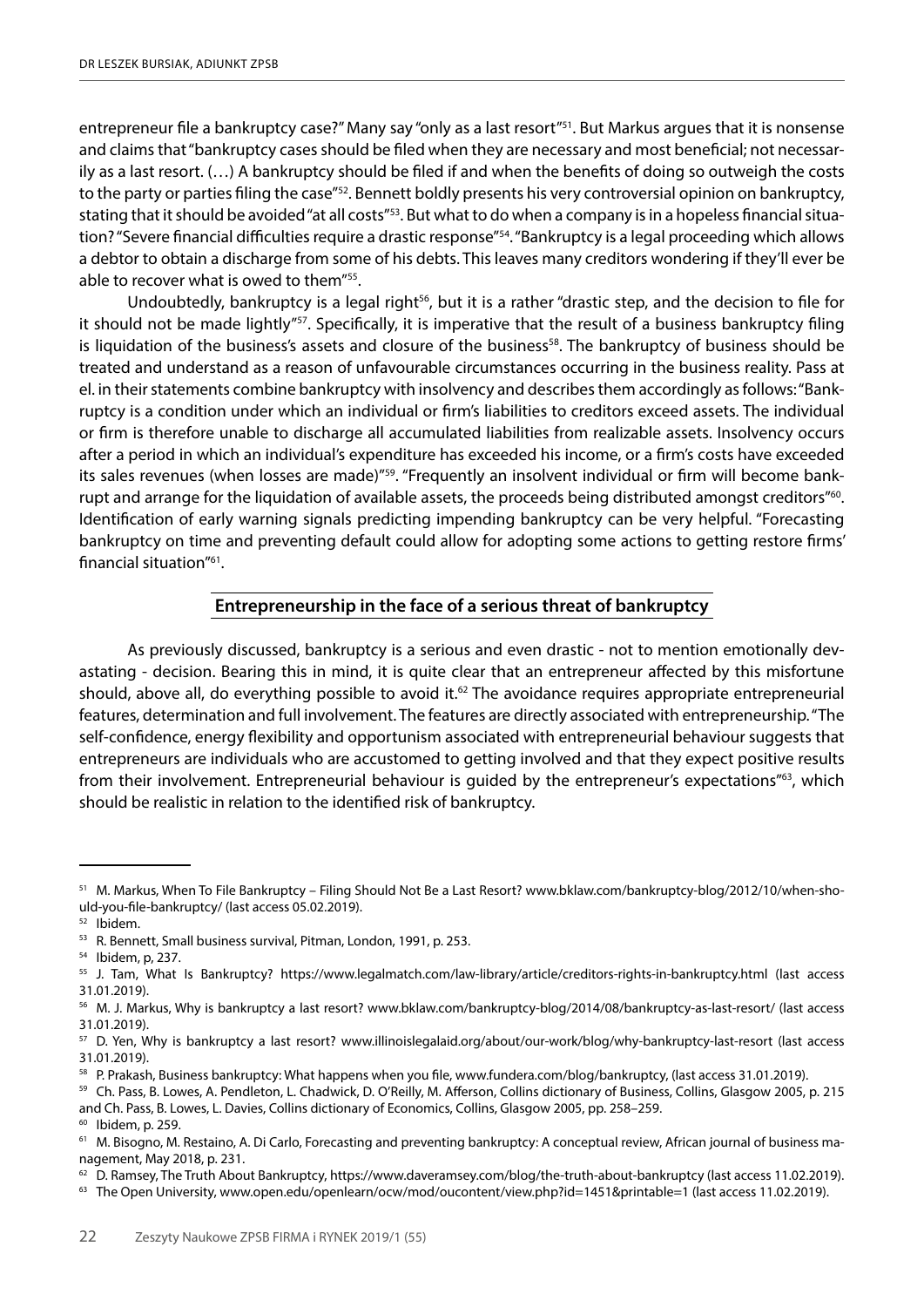Explaining the meaning of the expression "entrepreneurship" Ferreira states that it "involves an entrepreneur who takes action to make a change in the world"64. In a broad sense, entrepreneurs and entrepreneurship "are thought to act as catalysts for change in the economy through their capacity for innovation and risk-taking"65. Entrepreneurship, as defined in Collins Cobulid Dictionary, is "the state of being an entrepreneur, or the activities associated with being an entrepreneur<sup>"66</sup>. "Entrepreneurship is not easy and is full of difficulties"<sup>67</sup>. Characterising entrepreneurship there should be "considered the background and personalities of entrepreneurs (…) whose skills and characteristics play such a significant role in determining the fate of [their] businesses"<sup>68</sup>.

Entrepreneurs face many challenges when running their businesses<sup>69</sup>, because each "business decision involves some risk and risk is an immanent part of doing business"70. Jenkins and McKelvie claim that failure is inherent to the entrepreneurship process"<sup>71</sup>. "Entrepreneurs seem to be achievement oriented, like to take responsibility for decisions, and dislike repetitive, routine work. Creative entrepreneurs possess high levels of energy and great degrees of perseverance and imagination, which, combined with willingness to take moderate, calculated risks enable them to transform what often began as a very simple, ill-defined idea into something concrete"72. "The personal attributes, skills and competencies of the individual owner-manager are crucial to how well the business faces up to the inevitable crises that arise"73. After all, hard times have a certain value. These are new opportunities that an entrepreneur as a good learner has not overlooked and completed business training in difficult operating conditions, gaining new skills to cope with unexpectedly hard business situations. From this point of view, it is important to note how entrepreneurs see a given business failure and what factors blame it for. Gustafsson at et. finding suggest that entrepreneurs that blame external factors have lower level of learning since they do not take responsibility of their own mistakes and can consequently learn less from them. In contrast entrepreneurs blaming internal factors have higher level of learning<sup>74</sup>.

*The heart of entrepreneurship is creating, shaping, recognizing, interpreting unformed opportunities followed by will, ability, desire, competences, and initiate to size and purpose these opportunities. Entrepreneurship includes both opportunities and actions. Actions are a general label for bundles, sets or sequences of behaviours aimed at resource mobilization and deployments, initiatives, responses, moves, deals, investments, and developments. (…) Entrepreneurship is viewed as interactive, dynamic, learned, integrative, inventive, emergent and dialectical process; a network of relations, interactions, equifinality and multi-causality influences between people, opportunities and ventures. Entrepreneur thought and action is influenced by context, but inescapably influences context. (…) The organizational aspects of entrepreneurship are clearly interdependent with individual factors i.e. focus of control, cognitive style, need for achievement and flexibility, risk taking, proactiveness, innovativeness. (…) In short, entrepreneurship is some kind of dynamic creation and coordination where opportunities and action are reconciled. (…) In general, (…) challenges entrepreneurs face operate at several different levels (individual, group, organization, environment). Specially there are some environmental aspects, that are states, forces, developments important for entrepreneurial success. (…) The point being that how entrepreneurs thing making strategic transparency and decisions, overcome core rigidities, re-*

<sup>64</sup> N. M. Ferreira, What is Entrepreneurship? Entrepreneur Definition and Meaning, www.oberlo.com/blog/ what-is-entrepreneurship (last access 20.01.2019).

<sup>&</sup>lt;sup>65</sup> J. Armour, D. Cumming, Bankruptcy Law and Entrepreneurship, Published by Oxford University Press on behalf of the American Law and Economics, American Law and Economics Review V10 N2 2008 (303–350) p. 304.

<sup>66</sup> Dictionary Collins Cobulid, www.collinsdictionary.com/dictionary/english/entrepreneurship (last access 14.02.2019).

<sup>67</sup> S. Tomar, Being entrepreneur is not easy, It sucks! https://medium.com/@tomarsamar/part-1-being-entrepreneur-is-not-easy-it- -sucks (last access 14.02.2019).

<sup>68</sup> D. Stokes, N Wilson, Small business management and entrepreneurship, SOUTH-WESTERN Cengage Learning, Hampshire 2010, p. 69.

<sup>69</sup> By M. Sohail, 5 Business Challenges Entrepreneurs Face And How To Overcome Them, http://yfsmagazine.com/2018/06/05/5 business-challenges-entrepreneurs-face-and-how-to-overcome-them (last access 14.02.2019).

<sup>70</sup> A. Pikos, Ł. Czarnecki, Botnet Strikes Back: Entrepreneurial Risk Management, [in:] S. Gudkova (ed.), Exploring entrepreneurship. Inspirations from the field, Kozminski University, Warsaw 2015, p. 66.

<sup>71</sup> A. Jenkins, A. McKelvie, What is entrepreneurial failure? Implications for future research, International Small Business Journal, March 2016, p. 2.

 $72$  M. F. R. Kets de Vries, The Dark Side of Entrepreneurship, https://hbr.org/1985/11/the-dark-side-of-entrepreneurship (last access 14.02.2019).

<sup>&</sup>lt;sup>73</sup> D. Stokes, N Wilson, Small business management and entrepreneurship, SOUTH-WESTERN Cengage Learning, Hampshire 2010, p. 226.

<sup>74</sup> H. Gustafsson, M. Näs, N. Purohit, Entrepreneurs' emotional responses to a bankruptcy, Jönköping International Business School, Jönköping University, January 2007, p. 47.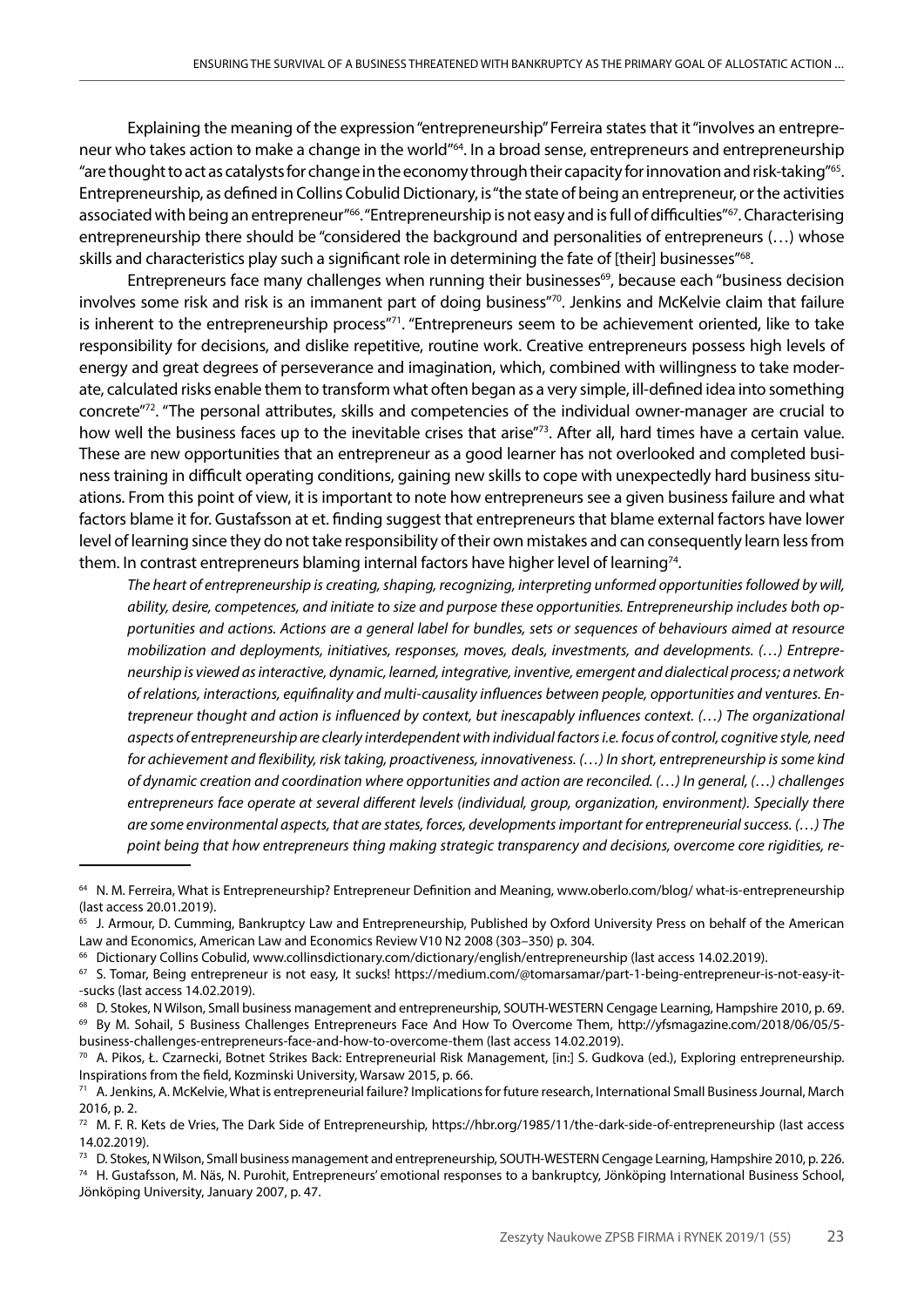*duced experimentation, reduced incentive intensity, and increased strategic transparency are at the heart of enterprise heterogeneity and sustainability but is insufficient for predicting its ultimate success or failure*75*.*

A business entity and its success or failure hinges not only on external factors but depends "both on internal and external factors to function smoothly"76. It means that except external environmental influences outside an entrepreneur's control, there are also - at least equally important for a business - "the more controllable, internal factors, arising from the personal attributes, technical skills, strategic management competencies and behaviours of the entrepreneur"77. It can be assumed that every business "is vulnerable to circumstances beyond its control as well as the possibility of internal mismanagement"78. This vulnerability can increase the likelihood of poor decisions, but "no one is immune to making mistakes"79. Poor management skills and mistakes can impact a business's overall operations. Even common mistakes of improper management can significantly expose a business to the risk of falling. Both internal and external factors can lead to disturbance of business organizational homeostasis as a self-regulating mechanism. Homeostasis is a term that refers to the maintaining balance between major and minor internal factors that affect a business and its surroundings (external environmental influences)<sup>80</sup>.

## **Characteristics of decisive allostatic action based on effective business turnaround management as a remedy for lost homeostasis**

Business homeostasis protects continuity of organizational life. Business continuity is having a blueprint to deal with major disruption. According to Sapienza homeostasis is the result of successful management and effective management can be seen as a homeostatic regulation that "allows the body (business) to function effectively in a wide range of environmental conditions. (…) Many diseases (business failures) a result of disturbance of homeostasis, a condition known as homeostatic imbalance (mismanagement)"81. In such circumstances, mismanagement should be eliminated and replaced by more effective business management connected with decisive allostatic action for business improvement. "Allostasis is a remedy for organizational homeostasis devastated by turbulent environment<sup>"82</sup> or internal mismanagement. "When homeostasis represents the idea of achieving organizational stability through constancy, allostasis represents the idea of achieving stability through change"83. "An allostatic standard action is needed when a given business is in trouble and entirely lost its organizational homeostasis. However, much more dynamic and determined allostatic action is required when the survival of the business is directly threatened"<sup>84</sup>.

Surely the lack of a strong and immediate response to the presence of hazards threatens a business survival and causes disruption in business operations. Controlling the risks threatening a business survival is one of the entrepreneur's basic responsibilities. The final survival of a given business depends mainly on the entrepreneur's respond to the identified threats. When the ability to maintain the required level of financial inflows dwindles significantly, making a business unsustainable, it becomes a serious threat to its survival and a warning signal of an impending bankruptcy. This does not mean, however, that this situation is irreversible. According to

<sup>75</sup> M. Bratnicki, Next step toward a theory og organizational entrepreneurship: Conceptual advances, Journal of Economics & Management, Volume 1, The Karol Adamiecki University of Economics in Katowice, Katowice 2004, pp. 2732.

<sup>76</sup> J. M. Pedraza, Morales Project Consulting www.researchgate.net/post/What\_environmental\_factors\_affect\_ business (last access 20.02.2019).

<sup>77</sup> D. Stokes, N Wilson, Small business management and entrepreneurship, SOUTH-WESTERN Cengage Learning, Hampshire 2010, p. 69. <sup>78</sup> Ibidem.

<sup>79</sup> K. E. Van Stuyvesant, No one is immune to making mistakes, https://medium.com/@kurtisvanstuyvesant/no-one-is-immune-to- -making-mistakes-dc2b143d3da9 (Last access 25.02.2019)

<sup>80</sup> What is Homeostasis, https://managementmania.com/en/homeostasis (last access 21.02.2019)

<sup>81</sup> J. Sapienza, Homeostasis: The Result of Successful Management, www.dbadaddy.com/blog/2013/10/12/ homeostasis-the-goal-of--successful-managers (Last access 22.02.2019).

<sup>82</sup> L. Bursiak, A practical application of allostasis as a remedy for organizational homeostasis devastated by turbulent environment based on chosen example (case study), Firma i Rynek 1/2017, Zachodniopomorska Szkoła Biznesu, Szczecin 2017, p. 17.

<sup>83</sup> Ibidem, pp. 17–30.

<sup>84</sup> L. Bursiak, The vital role of early identification of the urgent need to take decisive allostatic action for business survival (case study), Wydawnictwo Naukowe Zachodniopomorskiej Szkoły Biznesu, Szczecin 2018/2 (54), p. 112.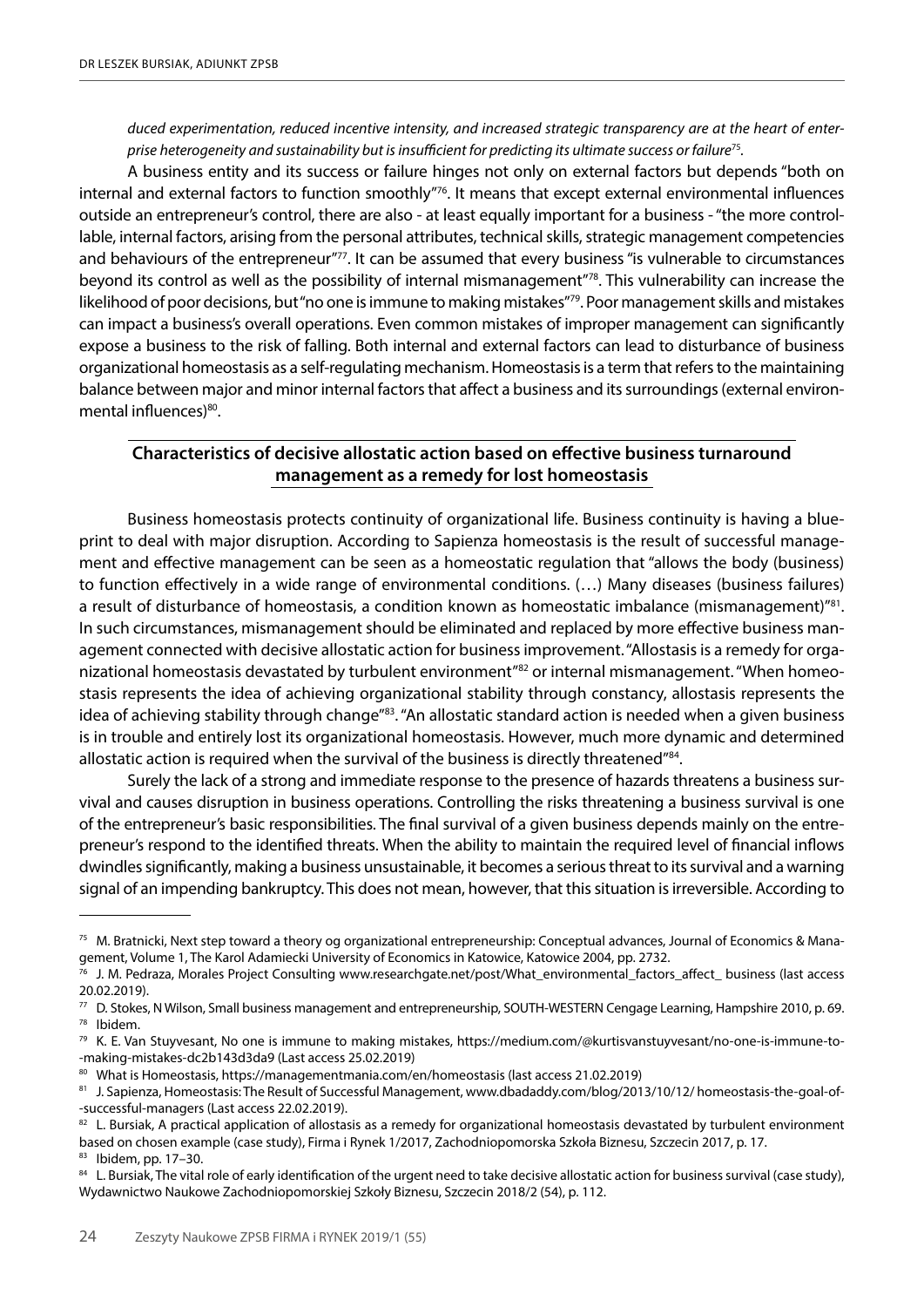studies conducted by Richardson at et., the businesses representing a relatively high level of indebtedness are heading straight for bankruptcy, "unless appropriate management actions are taken to effect a turnaround in [business] performance"85. These "appropriate management actions" are considered in present study as allostatic ones, aimed at restoring the lost business balance "Turnaround has occurred when the firm recovers adequately to resume normal operations, often defined as having survived a threat to survival and regained sustained profitability"<sup>86</sup>. "Turnaround management is a process whereby managers actively seek to save distressed firm from failure"<sup>87</sup>, it means that it is the action of reviving a company that is struggling<sup>88</sup>.

# Characteristics of the model used to carry out the research<sup>89</sup>

This research procedure is carried out using "The Life Cycle Model of Organizational Effectiveness Influenced by Dysfunctions. The tool, as a business life cycle model is a theoretical construct which demonstrates the hypothetical - to a certain degree purposely reduced and simplified (but not reduced too much and not overly simplified) - synthetic picture of a given organizational reality. This construct based on appropriately selected parameters introduces organizational effectiveness of given company and its trends during a particular period. Constitutional construction of the model comes from the assumption that real business life is a cycle and consists of a predictable sequence of successive stages that an organization (company, firm) goes through. A business life cycle is the period that begins when a new company is born (and exists legally) and ends with its closure (dissolution of the company).

"The Life Cycle Model of Organizational Effectiveness Influenced by Dysfunctions" helps recognize the manner, in which dysfunctions influence organizational effectiveness in companies doing business in an increasingly turbulent, complex and demanding environment<sup>90</sup>. Moreover, the model supports the organizational diagnosis and visualizes a synthesized picture of an organizational situation represented by the currently researched company. In this context, it should be noted that inevitably "(…) a modern business organization faces many formidable obstacles nowadays, caused by substantial changes of its most powerful but turbulent environment"91. Nevertheless, "in spite of these adverse circumstances, every single organization exposed to severe environmental changes has to cope with emerging difficulties daily in order to survive and being aware of risk creates better conditions for uncertain future"<sup>92</sup>. The same organizational challenge is to counteract the risks which are created inside a given business.

The model seriously supports the procedure of organizational analysis and assessment. This helps thoroughly investigate the organizational situation in the researched firm and, finally, synthesizes all the results and situates them properly on its scale. The concept of the model is based on a radical paradigm shift, from conviction of the permanent stability of the organizational environment, to the permanent organizational instability. This state of affairs, causing instability is not only real, but also more and more common, and

<sup>85</sup> B. Richardson, S. Nwankwo, S. Richardson, Understanding the causes of business failure crisis: Generic failure types: Boiled frogs, drowned frogs, bullfrogs and tadpoles, Management Decision 32(4) 1994, p. 9 (9–22) after M. Pretorius, Defining business decline, failure and turnaround: a content analysis, SAJESBM NS Volume 2 Issue 1/2009, Department of Business Management, University of Pretoria, Pretoria 2009, p. 6 (1–16).

<sup>86</sup> F.T. Lohrke, A.G. Bedeian, T.B. Palmer, The role of top management teams in formulating and implementing turnaround strategies: a review and research agenda. International Journal of Management Reviews, 5/6(2) 2004, p. 65 (63–90) after M. Pretorius, Defining business decline, failure and turnaround: a content analysis, SAJESBM NS Volume 2 Issue 1/2009, Department of Business Management, University of Pretoria, Pretoria 2009, p. 6 (1–16).

<sup>87</sup> W.B. Fredenberger, J. Bonnicic, Turnaround phases: extending the life cycle theory, American Business Review, January 1994, p. 59 (59–65). 88 S. Samoszuk, Turnaround Management: Definition & Process, https://study.com/academy/lesson/turnaround-management-definition-process.html (Last access 26.02.2019).

<sup>89</sup> Quoted from L. Bursiak, A practical application of allostasis as..., op. cit. and L. Bursiak, Organizational effectiveness of ..., op. cit., pp. 81–90, also L. Bursiak, Organizational situation of harbour transshipment…, op. cit., pp. 5–18.

<sup>&</sup>lt;sup>90</sup> See more L. Bursiak, Essentials of Organization Behaviour, podręcznik akademicki, Wydawnictwo Naukowe Zachodniopomorskiej Szkoły Biznesu, Szczecin 2013, p. 7.

<sup>91</sup> Quoted from L. Bursiak, Essentials of..., op. cit. p. 105 as paraphrase originated from L. Clarke, The essence of change, Prentice Hall. New York, 1994, p. 6.

 $92$  Quoted from L. Bursiak, Essentials of..., op. cit. p. 105 as paraphrase originated from J. Bray, K. Brooke. G. Litwin, Mobilizing the organization, Bringing strategy to life, Prentice Hall, New York, 1996, p. 277.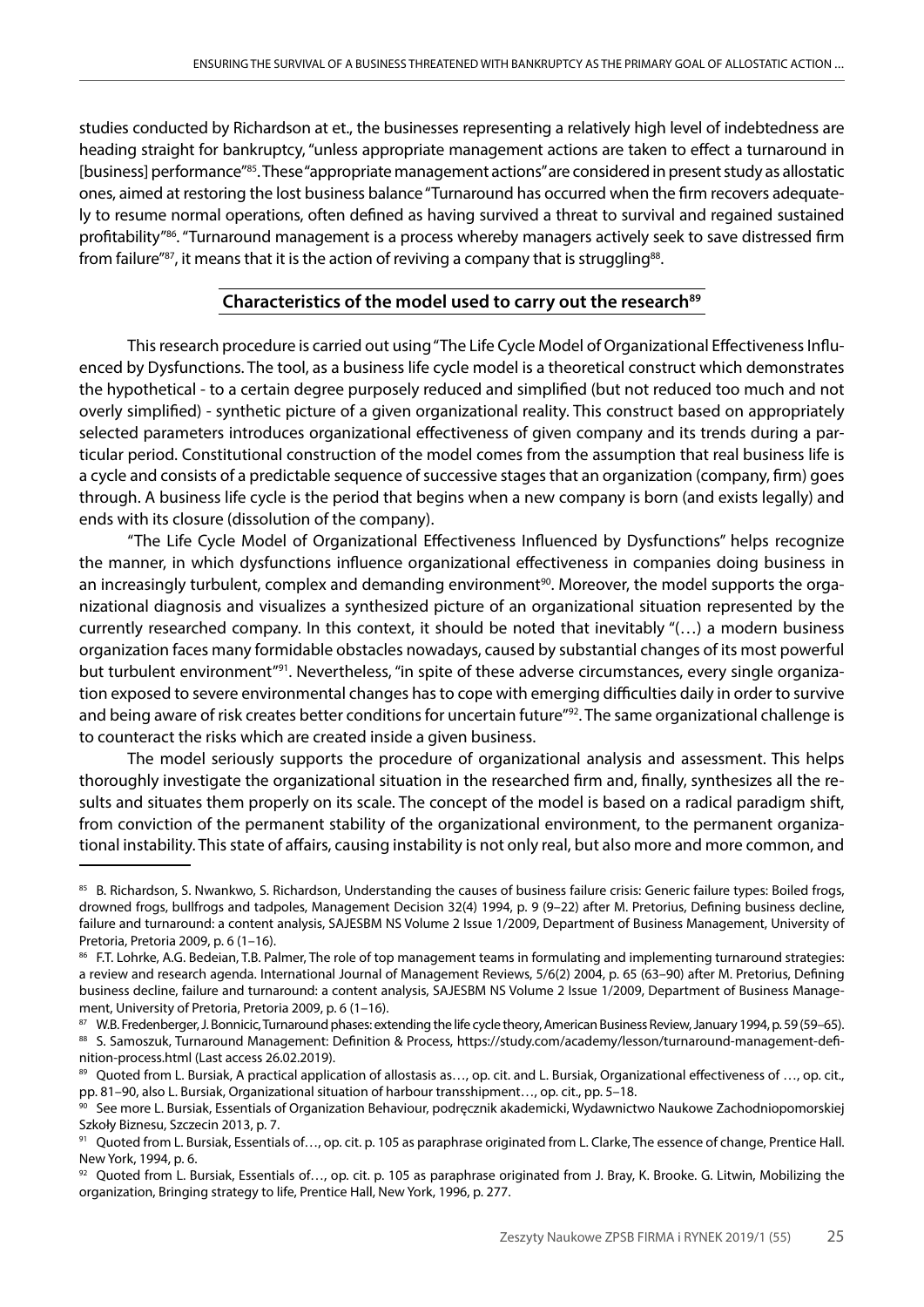in fact, almost ubiquitous phenomenon in the world of organizations, triggered by increasingly accelerating environmental changes or potential internal mismanagements. The adoption of this new paradigm has led to a complete reorientation of organizational priorities. Instead of senseless quest for perfect balance, when it is not possible to achieve a state of long-term stability, companies should concentrate their activities on reducing all identified deviations caused by organizational dysfunctions to an acceptable level and concurrently try to maintain optimal level of effectiveness<sup>93</sup>.

Within the framework of the model, dysfunctional measurements are implemented with direct reference to attained level of organizational effectiveness or ineffectiveness, in harmony with principles governing the model, regardless of the sources and locations of organizational disturbances. After evaluation of the level of intensity (the power of influence) represented by detected dysfunctions, appropriate procedures for positioning the measurement results are carried out. These procedures consist of a cross-sectional distribution of the company's position on the scale of the model, within one of three explicitly dedicated phases (see figure 1). Each of these three phases contains six distinctive characteristics of intensity (see the description placed directly below the figure 1), which allows one to place and symbolically visualize an organizational situation of the given researched company in a manner consistent with the scope of the model validation<sup>94</sup>.



Characteristics of intensity: **A** very weak; **B** weak; **C** average; **D** strong; **E** very strong; **F** critical

#### **Figure 1. The concept of "The Life Cycle Model of Organizational Effectiveness Influenced by Dysfunctions"**

Source: L. Bursiak, The vital role of early identification of the urgent need to take decisive allostatic action for business survival (case study), Wydawnictwo Naukowe Zachodniopomorskiej Szkoły Biznesu, Szczecin 2018/2 (54), p. 111.

The first phase within the model (look at phase I in figure 1) embraces the left part of the model, which symbolically represents the organizational situation regarded as safe, with relatively small and relatively benign disorders (the zone of effectiveness). However, even within this part of the model there is omnipresent concern affiliated with the threat caused by possible increase in the number of organizational dysfunctions, having quantitative character<sup>95</sup> in a comparatively wide range of influential power of intensity (from very

<sup>93</sup> L. Bursiak, Pozycjonowanie firm start-up na skali modelu cyklu życia organizacji – metoda eksperymentalna, [in:] A. Zelek (ed.), Nowoczesna inżynieria finansowa dla firm start-up w Polsce w latach 2009-2010 – raport z badań skreeningowych, Wydawnictwo Naukowe Zachodniopomorskiej Szkoły Biznesu, Szczecin 2013, p. 274.

<sup>94</sup> Ibidem.

<sup>&</sup>lt;sup>95</sup> Within each phase of the model, any changes in the level of dysfunctions have quantitative character. Only a potential dislocation between phases brings qualitative change.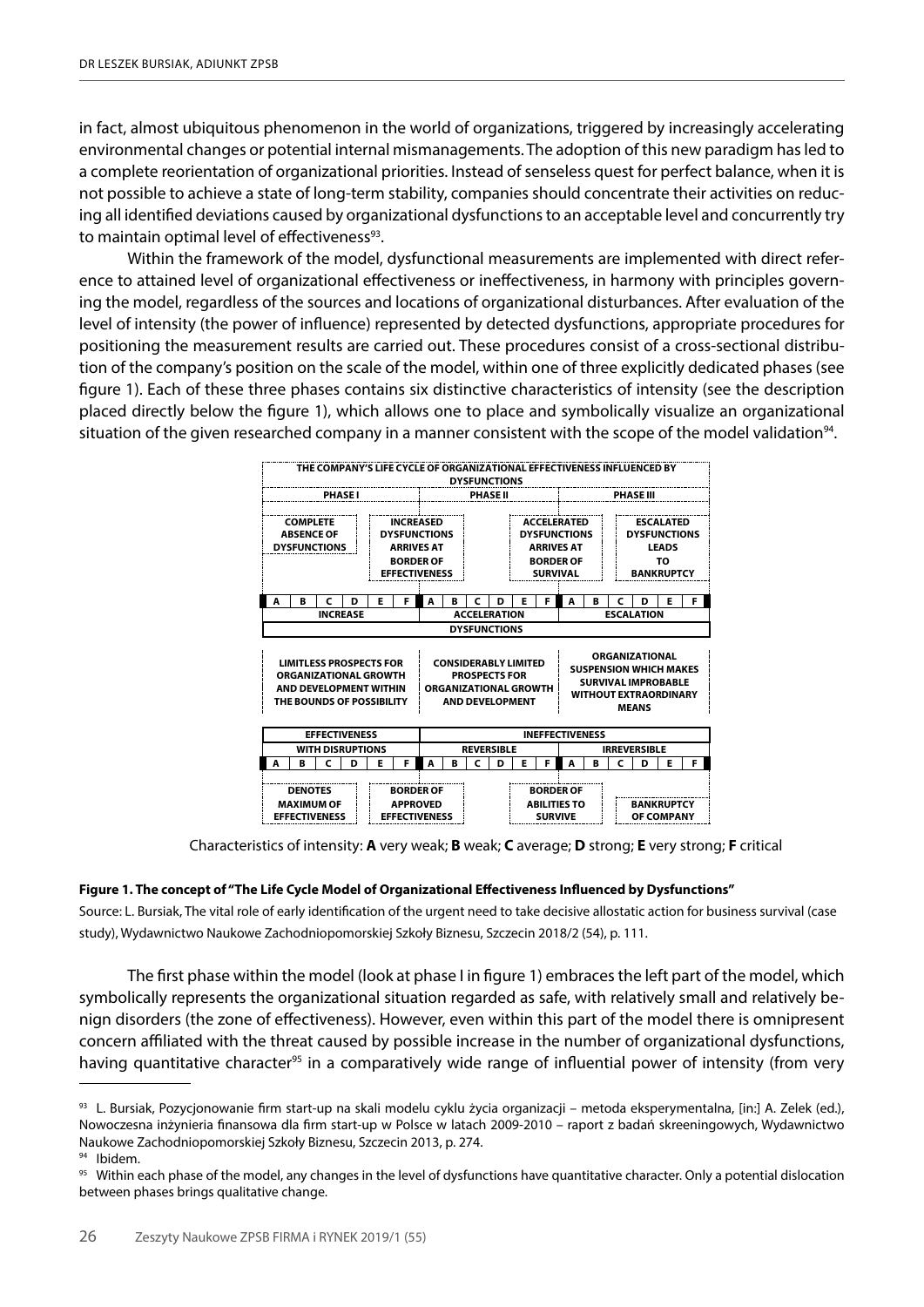weak to critical). All organizational activities within the zone of effectiveness seem to be relatively safe, without direct risks jeopardizing the existence of the given company. Nevertheless, organizational insensitivity to occurring and increasing unsolved disruptions (dysfunctions) may lead to the critical point, where increased dysfunctions arrive at the border of effectiveness<sup>96</sup>.

When adverse changes creating dysfunctions go beyond the critical point located at the extreme position of the first phase, the company's organizational situation is classified as related to the second phase of the model (look at phase II in figure 1). This dislocation brings qualitative change occurring between the first phase, where dysfunctions increase, and the second one, where they accelerate. Within the second phase of the model, even from the very beginning, the given researched firm enters the broader zone of organizational ineffectiveness which comprises two phases, the second and the third one. The second phase of the model, proclaims - throughout its whole range - that the company in question is ineffective, but its organizational situation is still reversible without using extraordinary solutions (emergency means). Unlike the second phase, the third location (look at phase III in figure 1) is totally irreversible without making the most of extraordinary solutions. Acceleration of dysfunctions, within the framework of the second phase, leads to cross its critical point, which marks the boundary line ending range of the phase. The crossing of the borderline brings about a radical rearrangement of location and transition to the third phase of the model. This is a very dangerous situation, because uninterrupted escalation of dysfunctions can lead to start liquidation or even bankruptcy proceedings<sup>97</sup>.

Within the scope of the second phase, in contrast to the third phase, diagnosed organizational ineffectiveness can be reduced and reversed exclusively on the basis of own management actions and return to phase I (effectiveness) without the use of extraordinary measures. Therefore, in phase III, identical procedure are not possible without the implementation of extraordinary means, which are qualitatively much deeper issues than conventional managerial interventions. These extraordinary ventures may include one of two groups of defensive actions. The first, and the most expanded, corrective and preventive action is undertaken to protect the given company against highly probable bankruptcy which includes: (1) regulated by law (a relevant legal act) insolvency or restructuring proceedings also possible is (2) a merger with another legal entity (firm), (3) split up into parts, as well as (4) sale or (5) liquidation. The second corrective and preventive action is performed to create a shield as protection against almost inescapable bankruptcy<sup>98</sup>.

A further part of the considerations will concern some intended modifications within the model. Figure 2 shows the central part of the model introduced in figure 1 with some vital textual changes (pay attention and compare the changes in the middle part of the model).

| A                       | в                                                                 |  | D | E | F | A | в                   |                                                                   | D | Е | F | A                      | в                                                                |  | D                    | Ε | F |  |
|-------------------------|-------------------------------------------------------------------|--|---|---|---|---|---------------------|-------------------------------------------------------------------|---|---|---|------------------------|------------------------------------------------------------------|--|----------------------|---|---|--|
| <b>INCREASE</b>         |                                                                   |  |   |   |   |   | <b>ACCELERATION</b> |                                                                   |   |   |   |                        | <b>ESCALATION</b>                                                |  |                      |   |   |  |
|                         |                                                                   |  |   |   |   |   |                     | <b>DYSFUNCTIONS</b>                                               |   |   |   |                        |                                                                  |  |                      |   |   |  |
|                         | <b>LIMITLESS POSSIBILITIES TO</b><br><b>SUSTAIN EFFECTIVENESS</b> |  |   |   |   |   |                     | <b>LIMITLESS POSSIBILITIES TO</b><br><b>RESTORE EFFECTIVENESS</b> |   |   |   |                        | <b>LIMITED AND RESTRICTED</b><br><b>POSSIBILITIES TO RESTORE</b> |  | <b>EFFECTIVENESS</b> |   |   |  |
| <b>EFFECTIVENESS</b>    |                                                                   |  |   |   |   |   |                     |                                                                   |   |   |   | <b>INEFFECTIVENESS</b> |                                                                  |  |                      |   |   |  |
| <b>WITH DISRUPTIONS</b> |                                                                   |  |   |   |   |   | <b>REVERSIBLE</b>   |                                                                   |   |   |   | <b>IRREVERSIBLE</b>    |                                                                  |  |                      |   |   |  |
| A                       | в                                                                 |  |   | Е | F |   | B                   |                                                                   | D | Ε | F | А                      | в                                                                |  | D                    | Е |   |  |

Characteristics of intensity: **A** very weak; **B** weak; **C** average; **D** strong; **E** very strong; **F** critical

#### **Figure 2. Central part of the model introduced in figure 1 with some vital textual changes**

Source: L. Bursiak, The vital role of early identification of the urgent need to take decisive allostatic action for business survival (case study), Wydawnictwo Naukowe Zachodniopomorskiej Szkoły Biznesu, Szczecin 2018/2 (54), p. 112.

<sup>96</sup> L. Bursiak, Pozycjonowanie…, op. cit., p. 274.

<sup>97</sup> Ibidem, pp. 274–275.

<sup>98</sup> Ibidem, pp. 275–276, see more S. Wrzosek, Upadłość i likwidacja przedsiębiorstwa, [in:] J. Lichtarski (ed.), Podstawy nauki o przedsiębiorstwie, Wydawnictwo Akademii Ekonomicznej im. Oskara Langego we Wrocławiu, Wrocław 1995, p. 63.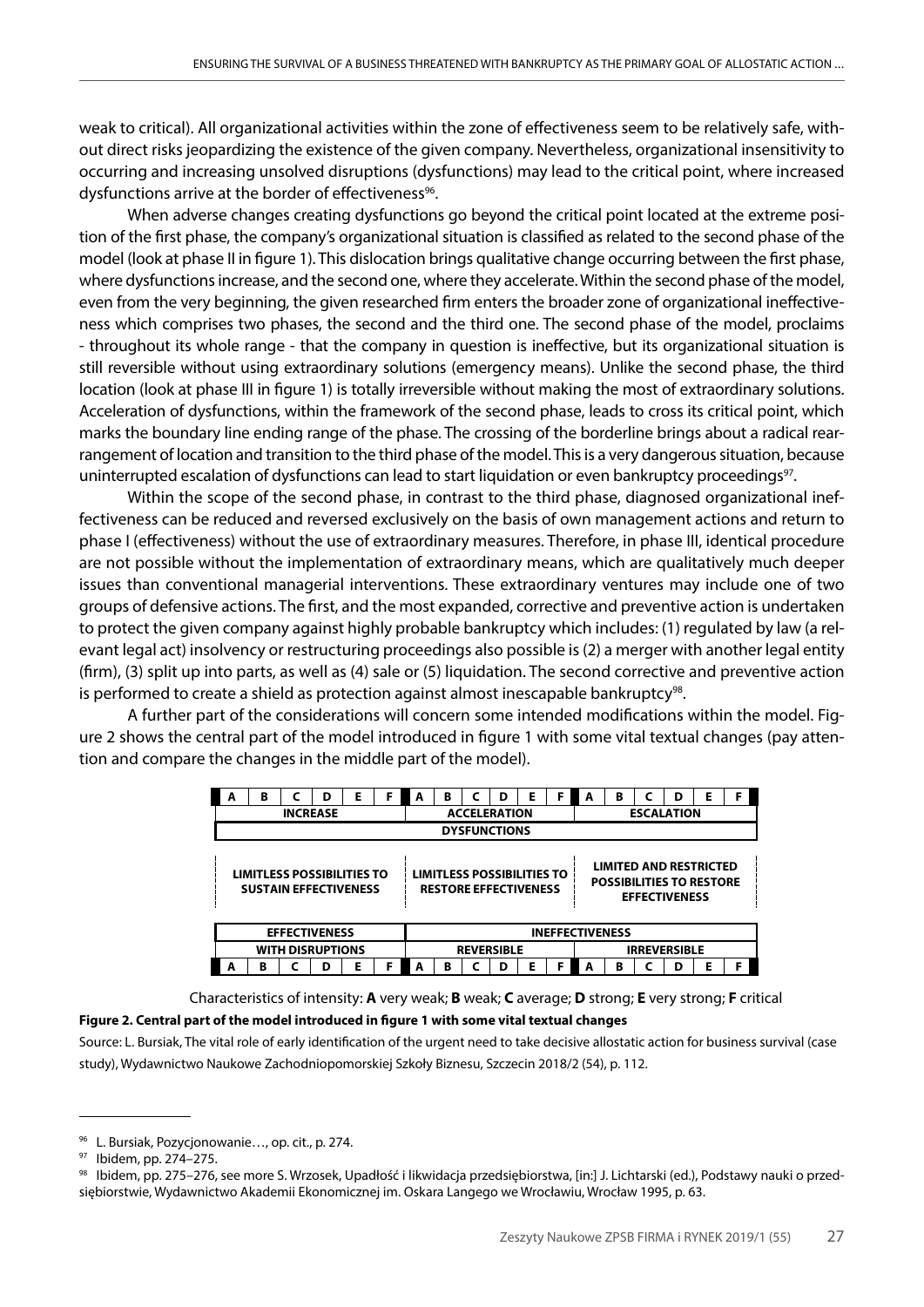Figure 2 portrays a piece of the central part of the model shown in figure 1. Nevertheless, there are some significant changes in the contents located in the middle of the object of interest depicted in figure 2. These changes in the contents are as follows:

- (1) Within phase I; the phrase "Limitless possibilities to sustain effectiveness" from figure 2 replaces the phrase "Limitless prospects for organizational growth and development within the bounds of possibility" from figure 1.
- (2) Within phase II; the phrase "Limitless possibilities to restore effectiveness" from figure 2 replaces the phrase "Considerably limited prospects for organizational growth and development" from figure 1.
- (3) Within phase III; the phrase "Limited and restricted possibilities to restore effectiveness" from figure 2 replaces the phrase "Organizational suspension which makes survival improbable without extraordinary means" from figure 1.

All introduced shifts in the contents between figures 1 and 2 are very important from an organizational point of view, because they redirect an organizational perception to the problem of organizational effectiveness<sup>99</sup>. The shifts reflect the way, and extend to which, an organizational effectiveness is under the influence of organizational dysfunctions. Taking this into account, it should not be questionable that within the scope of phase I of the model, possibilities to sustain organizational effectiveness are theoretically almost limitless. In phase II organizational prospects are relatively limitless, but only with clear reference to potential restoration of effectiveness. However, in the case of a firm where its business systematically goes downhill, being classified as situated within scope of phase III, restoration to complete organizational effectiveness is extremely difficult and requires compliance with strictly limited and restricted extraordinary means. To sum up this part of the discussion, it can be concluded that the changed and transferred textual contents introduced in the middle of the object depicted in figure 2 defines the extent to which organizational effectiveness can be sustained (within phase I) or restored (unconditionally within phase II, but with serious reservations within phase III - bordering on the impossible).

The necessity, sufficiency and specificity of the research and presentation of synthesized organizational outcomes also requires some modification of graphics in the middle of the separated central part of the model introduced in figure 2. For this purpose, the space with textual description has been removed and evenly spaced for 3 horizontal row spaces. The rows have been created to symbolize three consecutive years of the period under research, from 2014 to 2018. Each row space is assigned to a specific year and are divided vertically into eighteen narrow columns. The intersection of a column and a row creates a small box. There are six boxes (cells) in every singular row per each particular phase of the business life cycle (together 18 cells within each row). Only one of the boxes (cells) within the horizontal space (marked with white background) represents a specified year in the model. This box shows the position of the researched company in a given year. Additionally, two black figures (two-digit number) presented upon a white box background, display a specific position of an organizational situation represented by the researched company in a given year. The two-digit number consists of two last digits of the year and is settled within one specific box with white background. The two-digit number "14" symbolize year 2014 and adequately "15" symbolize year 2015 and so on. The two-digit number "18" symbolize year 2018, the last year of the research. The two-digit numbers representing the year covered by the research are distributed horizontally along a row (line), and are respectively indicated as one of eighteen white boxes (cells) assigned to each subsequent year. There should be the same number of rows (lines) in the model as the number of years covered by the study.

Vertically, the adequate white box (cell) is an intersection of the identified row space of the model for representing consecutive years of the research, with suitable column space which reflects a specific level of intensity classified as a distinguishing feature (see characteristics of intensity below figures 1 and 2). As it is depicted in figures 1 and 2, each specific level of intensity of a definite feature is represented by capital letters arranged alphabetically. The order begins with letter "A and finishes with letter "F". Charac-

<sup>99</sup> Read more about organizational perception and its management in: K. D. Elsbach, Organizational perception management, Lawrence Erlbaum Associate, Mahwah (New Jersey) 2006.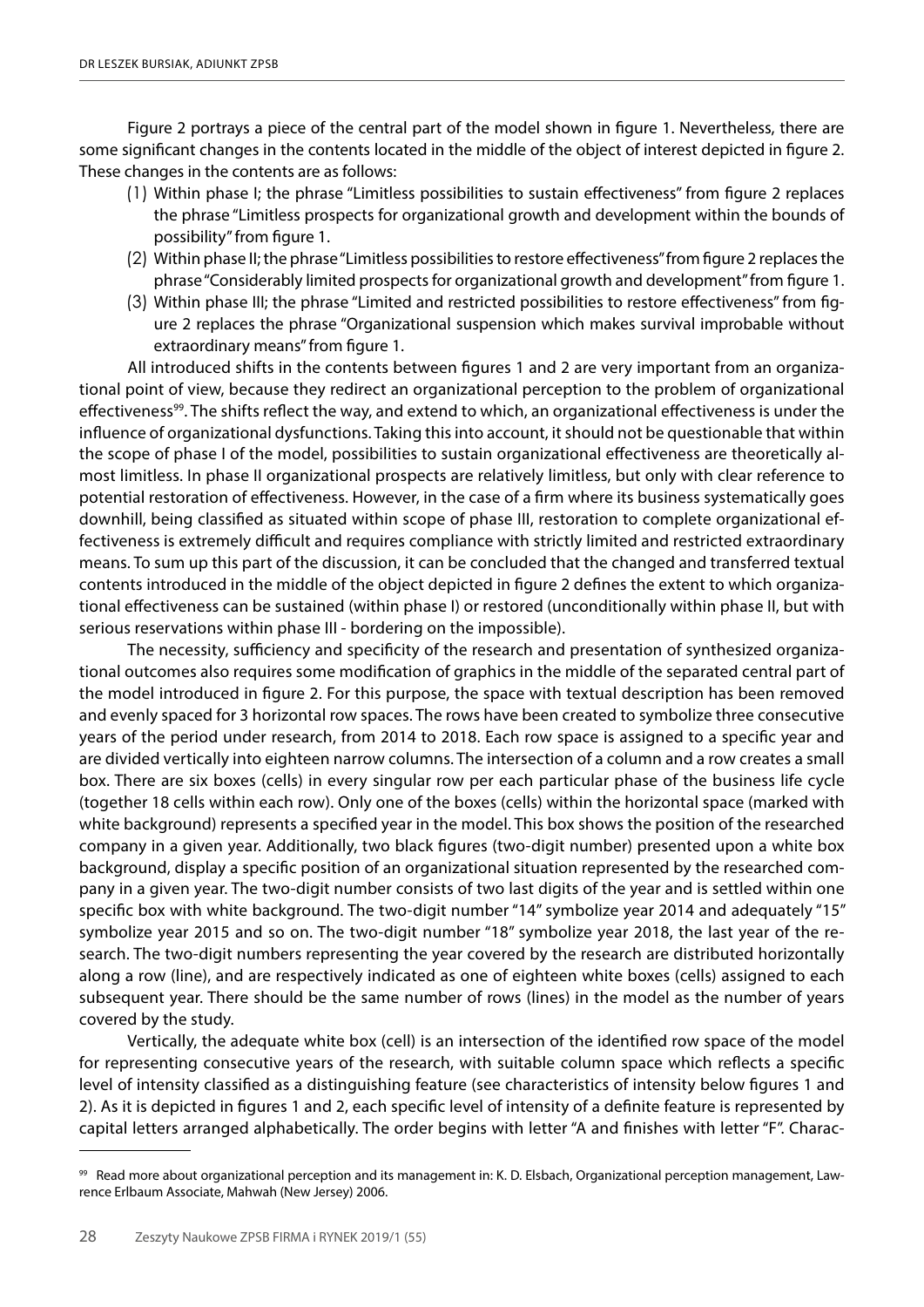teristics of intensity represented by the letters means adequately: "A" – very weak; "B" – weak; "C" – average; "D" – strong; "E" – very strong; "F" – critical. When intensity of the feature achieves critical level it shows such accumulation of negative quantitative changes (dysfunctions) that it can cause qualitative change which goes beyond the critical point and, quite possibly, be classified as related to the next phase of the model. However, such situation within the third phase of the model may lead to the initiation of liquidation or even bankruptcy proceedings.

In accordance with the model's structure and assumptions, intensity of every distinguishing feature should be symmetrically related to the level of organizational dysfunctions and organizational effectiveness or ineffectiveness. Each year, within the model, is treated as a separated business life cycle (from the beginning to potential closure). All consecutive years following year 2014 (until 2018 inclusively) are considered as separated life cycles. However, all outcomes gathered together within the model constitute a complete, clear and integrated picture of an organizational situation ascribed to the researched company during the period from 2014 to 2018.

### The procedure of data collection and method employed to introduce the final results<sup>100</sup>

In accordance with the scope of this research procedure, interviewing was a key method of data collection. The extensive, in-depth interview was held with the owner of the business. The interview was fairly informal and the participant was engaged in a form of interactive, spontaneous communication, conversation or discussion rather than in a formal question and answer procedure. The benefits of this approach was that all obtained information and research data were richer, with a deeper insight into the phenomena under‐researched areas.

The interview defined as unstructured, contained one single structured element. At the beginning adequate financial statements were introduced to discuss the state of the business's financial situation and stability. The final evaluation of the financial situation as a first step in the procedure, enables to take another step towards considering the financial position of the researched entity on the scale of the model. This position is the starting point for further considerations because the established financial situation reflects only a part of an overall organizational situation. It is based on the own relevant research in this area which was accomplished by combining simultaneously (an integrated presentation) the model of a financial and organizational situation of a deliberately selected business organization. These studies have confirmed the possibility of significant discrepancies between the financial and organizational situation.101 This is why, the following discussion, during the interview was focused on all other remaining aspects of organizational performance.

Taking into account their validity, all collected data had to be sufficient enough to allow the participants (interviewee and interviewer) to make a conclusive assessment of the entire organizational situation in the business referenced to each year over the period considered (from 2014 to 2018 inclusively). The conclusive assessment is crucial not only for the research purpose, but also for providing potential effective countermeasures against the organizational effects of dysfunctional economic activities.

Proper ordering and interpretation of the obtained qualitative data allows to create a qualitative diagnosis of organizational effectiveness. The overall picture of the phenomenon is obtained by identifying the positioning path on the model scale of all individualized diagnoses assigned to subsequent years of the study. Due to the research method used, the subjective impact of the researcher and the respondent on the results of the research cannot be entirely ruled out. However, the degree of these subjective effects is so negligible, and the degree of generalization is so high that the synthesized results of conducted research correspond to established research objectives.

<sup>&</sup>lt;sup>100</sup> Retrieved from L. Bursiak, A practical application of allostasis as..., op. cit., pp. 17-30, which was elaborated from L. Bursiak, Organizational effectiveness of …, op. cit., pp. 81–90.

<sup>101</sup> See L Bursiak, Pozycjonowanie firm start-up na skali modelu…, op. cit., p. 313.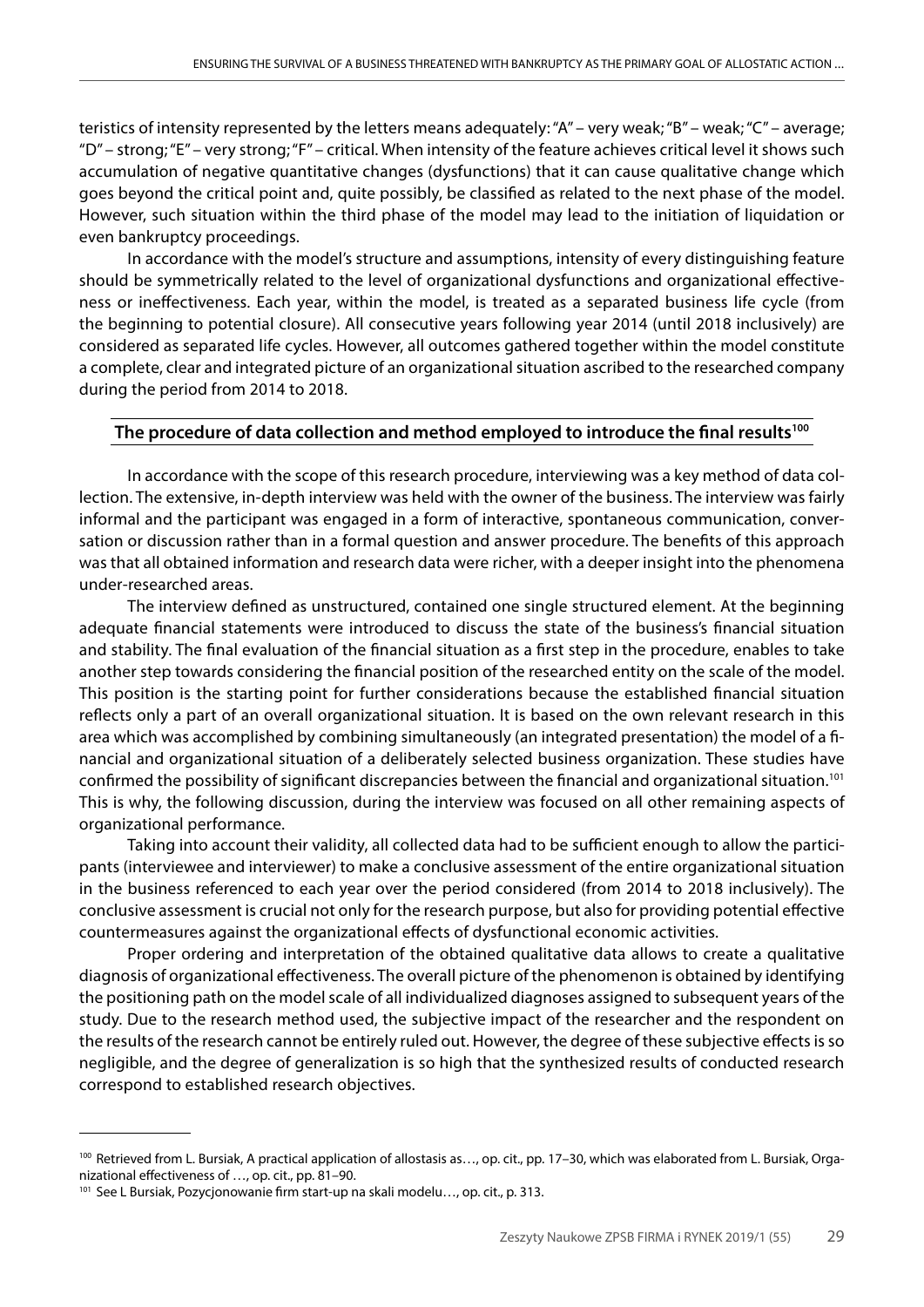# **Organizational situation under the research depicted in the modified model**

The organization chosen to study is diversified construction company owned by Entrepreneur FOGT, who has been running his business activities since 1982.<sup>102</sup> There was implemented a very specific procedure of diagnosing and positioning organizational situation represented by Entrepreneur FOGT's business during a particular period of time from 2014 to 2018. This research procedure is focused on year 2018, but years from 2014 to 2017 provide the necessary background for the whole study. For the purposes of this study, the model was modified by adding two additional columns, one external column "Bf" for "buffer" on the right side and another one on left side column "Cf" for "cushion" of the model (see figure 3).

|                  | A                       | B               |    | D | Е. | F  | A |                                          | B C                 | D I | Е. | F  | A | B | C                 | D | Е | F  |                         |
|------------------|-------------------------|-----------------|----|---|----|----|---|------------------------------------------|---------------------|-----|----|----|---|---|-------------------|---|---|----|-------------------------|
|                  |                         | <b>INCREASE</b> |    |   |    |    |   |                                          | <b>ACCELERATION</b> |     |    |    |   |   | <b>ESCALATION</b> |   |   |    |                         |
|                  |                         |                 |    |   |    |    |   | <b>DYSFUNCTIONS</b>                      |                     |     |    |    |   |   |                   |   |   |    |                         |
| Cf               |                         |                 |    |   |    |    |   |                                          |                     |     |    |    |   |   |                   |   |   |    | <b>Bf</b>               |
| 0                |                         |                 | 14 |   |    |    |   |                                          |                     |     |    |    |   |   |                   |   |   |    | 0                       |
| 0                |                         |                 |    |   |    | 15 |   |                                          |                     |     |    |    |   |   |                   |   |   |    | 0                       |
| 0                |                         |                 |    |   |    |    |   |                                          |                     |     |    |    |   |   |                   |   |   | 16 | 0                       |
| 0                |                         |                 |    |   |    |    |   |                                          |                     |     |    | 17 |   |   |                   |   |   |    | 0                       |
| $\boldsymbol{0}$ | 18                      |                 |    |   |    |    |   |                                          |                     |     |    |    |   |   |                   |   |   |    | $\overline{\mathbf{2}}$ |
|                  |                         |                 |    |   |    |    |   |                                          |                     |     |    |    |   |   |                   |   |   |    |                         |
|                  | <b>EFFECTIVENESS</b>    |                 |    |   |    |    |   | <b>INEFFECTIVENESS</b>                   |                     |     |    |    |   |   |                   |   |   |    |                         |
|                  | <b>WITH DISRUPTIONS</b> |                 |    |   |    |    |   | <b>REVERSIBLE</b><br><b>IRREVERSIBLE</b> |                     |     |    |    |   |   |                   |   |   |    |                         |
|                  | A                       | B               |    | D | Е  | F  | Α | B                                        |                     | D   | Е  | F  | Α | В | C                 | D | Е | F  |                         |

Characteristics of intensity: **A** very weak; **B** weak; **C** average; **D** strong; **E** very strong; **F** critical external columns: the right side column "**Cf**" for "cushion" and left side column "**Bf**" for "buffer"

### **Figure 3. modified integrative model of life cycle depicting organizational effectiveness of FOGT's business, as a consolidated view of its organizational situation in years 2014–2018**

Source: Own elaboration on the basis of the results coming from the in-depth qualitative research.

Modifications of the model presented in figure 3 result from the intention of Entrepreneur FOGT to develop a financial surplus ensuring the smooth functioning of its company for at least three months without additional sources of financing. Financial institutions such as, for example, banks and International Monetary Fund recommend using an adequate financial cushion of safety against business difficulties. Among these difficulties they pointed to failure or losses<sup>103</sup>. The financial buffer is just as effective as the financial cushion. Both of these instruments represent financial resources that exceed current needs, which can be used in the occurrence of failure or to cover losses. They provide serious support for entrepreneurs experiencing financial hardship. Financial buffer is a means used as a instrument against the shock of fluctuations in business or fi-

<sup>&</sup>lt;sup>102</sup> All detailed substantive historical information about this business from the beginning of its operation are available in the following publication: L. Bursiak, Organizational effectiveness of …, op. cit., pp. 81–90.

<sup>&</sup>lt;sup>103</sup> R. E. Litan, Trillion Dollar Economists: How Economists and Their Ideas have Transformed Business, Wiley Bloomberg, Hoboken 2014, p. 286, H. Zhu, Capital Regulation and Banks' Financial Decisions, International Journal of Central Banking Vol. 4 No. 1,March 2008, p. 167, T. W. Koch, S. S. MacDonald, Bank Management, Cengage Learning, Boston 2015, p. 450 and O. Nyawata, Treasury Bills and/or Central Bank Bills for Absorbing Surplus Liquidity: the Main Considerations, International Monetary Fund, Monetary and Capital Markets Department, IMF Working Paper, January 2012, p. 24.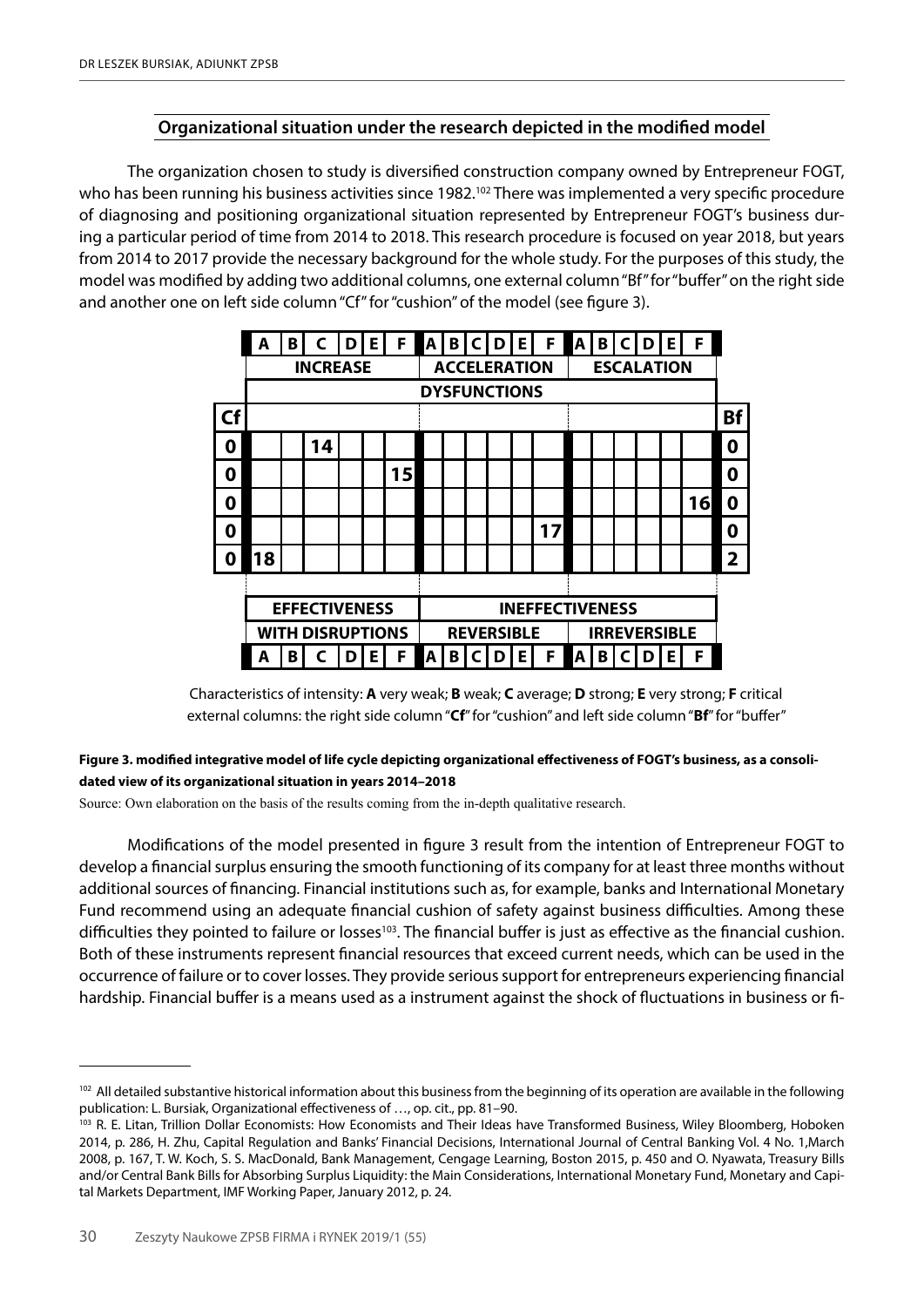nancial activity<sup>104</sup>. Clarke points out the importance of building a financial buffer. Once an appropriate buffer has been accumulated it can serve as a protective barrier in business<sup>105</sup>.

The intention of the owner of the business under the study was to maintain a three-month buffer after the final allostatic action against the threat of bankruptcy, restoring the organizational balance and efficiency of its operations. Full restoration of the efficiency of the business took place in 2018, the business owner had been accumulated not three but two months-buffer (see figure 3 year 2018 external column "**Bf**"). As shown in figure 3, column Bf reflects the financial buffer status (accumulated amounts) at the end of each year. The financial resources collected in this way constitute specific business security measures reimbursed at the end of a given year. After the end of a given year, the funds collected are transferred to the beginning of the following year as a cushion constituting a security for the new year of operation (see figure 3 year 2018 external column "**Cf**"). In this way, business is financially secured throughout the year, from year to year. The collected funds will be topped up to reach the assumed level of the three months-buffer/cushion. The buffer level is a device of a reference nature. This means that all ventures aimed at maintaining the business financial security barrier will be directed to the device chosen. It is very important that the amount of transfer from the buffer to the cushion, despite its nominal equivalence, does not necessarily mean the same level of protection. The amount deposited in the buffer is evaluated in relation to the conditions ensuring an adequate level of financial security in the year, at the end of which its value was accumulated. After the funds will be moved to the cushion at the beginning of a new business year, the nominal value of this transfer will be calculated adequately to the new operating conditions.

The picture of an organizational situation of FOGT's business during the period under consideration covering the years 2014–2018 is introduced in figure 3. The figure occurs as the modified integrative model depicting organizational effectiveness of FOGT's business, being a consolidated view of its organizational situation in years under research. At the beginning of the time period under consideration (2014) the organizational situation of the business was the best before the crash and the direct threat of researched business bankruptcy (2016). Its organizational and financial situation was relatively good (see white box "14" in figure 3). However, it has to be mentioned that precisely in year 2014 the two questioned contracts causing the later problems were concluded. They were signed under the pressure of time, in circumstances beyond entrepreneur's control, without adequate due diligence and careful selection. The first effects of these neglects appeared already in the next year (2015). Due to the non-fulfillment of financial obligations resulting from concluded agreements, the researched business start to experience financial difficulties, which began to deteriorate the overall organizational situation.

After the deterioration of the company's organizational situation in 2015, growing dysfunctions (with symmetrical distortion of effectiveness) reached a critical level but examined business was still remaining within the first phase of the model (see white box "15" in figure 3). The collected research material showed that very rapid organizational failure arose in 2016 when the first phase of the cycle was firmly and rapidly left by FOGT's business. What was worse, the position of organizational effectiveness was located at the end of the third phase of the model (see white box "16" in figure 3). Such positioning of the surveyed business on the scale of the model, indicated the increased risk of an immediate bankruptcy. There was the real risk that the firm would be unable to meet its business obligations. To prevent this, Entrepreneur FOGT had to undertake extraordinary measures to protect his business. A very helpful, practical and effective but dramatic allostatic action in this area was the substantial sale of personal assets to support a failing business. Simultaneously, appropriate countermeasures were taken in a very drastic form of cost reduction, workforce reduction and reorganization of the business. A special emphasis was placed on finding a reliable trustworthy business partners as contractors.

The results of all actions taken in order to achieve a desired outcome helped to overcome the risk of bankruptcy and began gradual improvement of the organizational situation. The 2017 brought more signifi-

<sup>&</sup>lt;sup>104</sup> Webster dictionary www.merriam-webster.com/dictionary/buffer (Last access 28.02.2019).

<sup>105</sup> A. Clarke, The importance of building a financial buffer, https://stuffandnonsense.co.uk/blog/the-importance-of-building-a-financial-buffer (Last access 28.02.2019).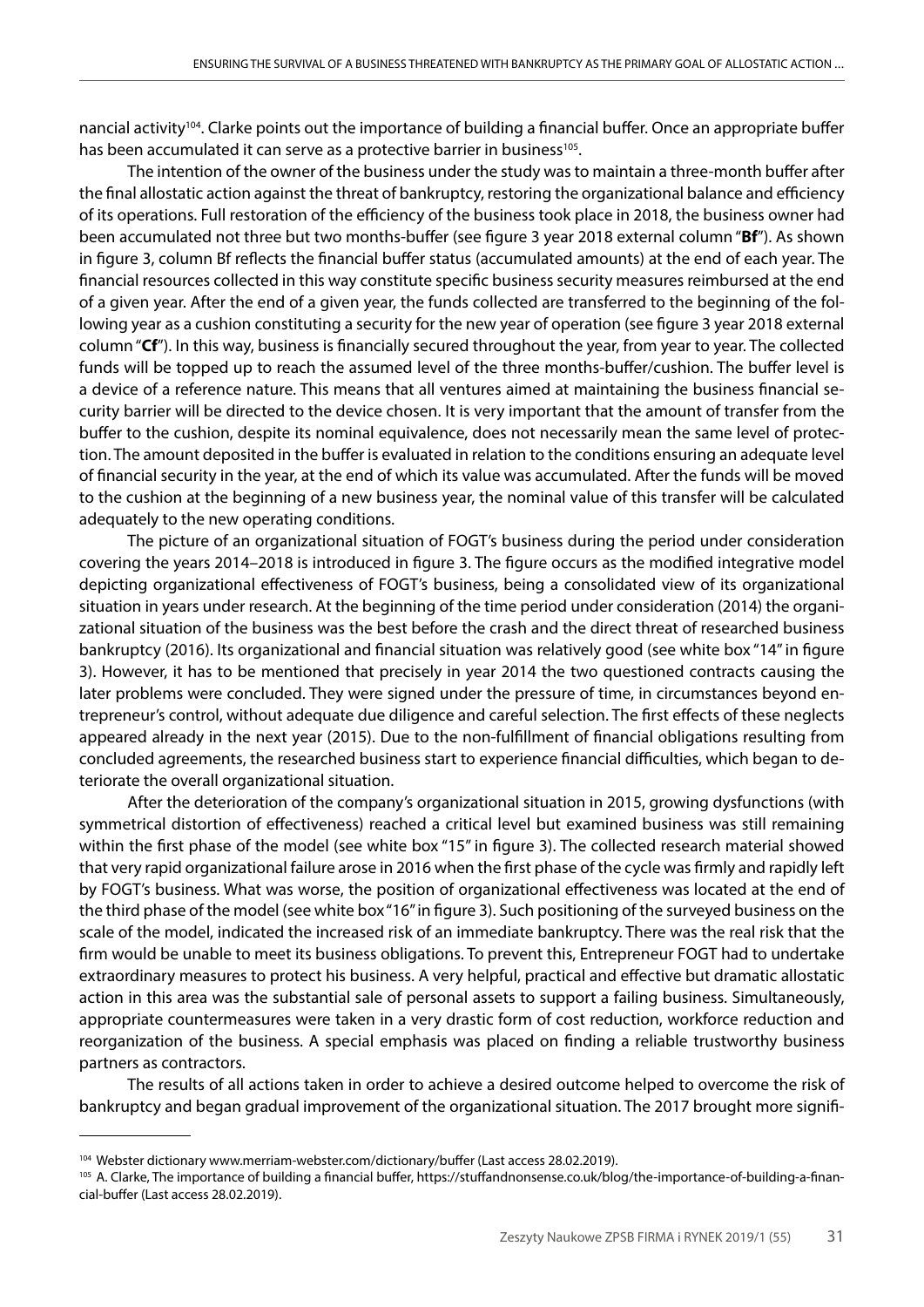cant improvement. Within one year (in 2017), FOGT's business was outside the phase III of the model, and thus (simultaneously) outside the immediate risk of bankruptcy zone (see white box "17" in figure 3). However, the organizational situation in question was still very serious because it was located at the very least frontier before entering the danger zone (at the very end of the second phase and just before entering the third phase of the model). A definite improvement in the organizational situation occurred in 2018 (see the white box "18" in figure 3), when the unit audited achieved not only excellent results, but also removed the direct bankruptcy risk and collected a two-month buffer. As it should be deduced from the interview conducted with the business owner FOGT, he is determined to increase the buffer stock to the level of three-month security and keep this level permanently. This also has a direct reference to buffer-cushion transfers. The spectacular final effectiveness of FOGT's allostatic activities, preventing the oncoming bankruptcy, was possible thanks to the entrepreneur's strong determination and consistency in implementation adequate remedial measures and efforts focused on the business survival. Successful corrective turnaround actions have been taken to restore business efficiency. Table 1 includes findings and undertakings to ensure the survival and success of the researched business coming from previous study<sup>106</sup>.

| No. | <b>Findings and undertakings</b>                                                                                                                                                                                                                                         |
|-----|--------------------------------------------------------------------------------------------------------------------------------------------------------------------------------------------------------------------------------------------------------------------------|
| 1.  | The main problem was created by bad debts (unpaid invoices - accounts receivable).                                                                                                                                                                                       |
| 2.  | The main source of the problem was in the negligence reaching 2014, when the financial and organizational situation of<br>the researched business was at a satisfactory level.                                                                                           |
| 3.  | The exact cause of the problem was the lack of due diligence in concluding two contracts for construction works.                                                                                                                                                         |
| 4.  | FOGT renegotiated the terms of payment of both questionable contracts, obtaining financial resources at the level of half<br>of the value of invoices. The remaining owners of companies who did not agree to communicate with debtors lost their<br>entire receivables. |
| 5.  | Providing financing based on own non-business (personal) resources.                                                                                                                                                                                                      |
| 6.  | Ensuring maximum profitability of other ongoing business activities.                                                                                                                                                                                                     |
| 7.  | Conclusion and implementation of carefully prepared and properly secured construction contracts with foreign<br>contractors having a built-in mechanism for ongoing financing of investments carried out by investors.                                                   |
| 8   | Conclusion of a large domestic contracts supported by an appropriate direct financial support enabling its use for all<br>business operations before full participation in this contract.                                                                                |
| 9   | A categorical refusal to continue a given construction activity after termination of contracts when degraded business<br>conditions are proposed.                                                                                                                        |

|  |  | Table 1. Findings and undertakings to ensure the survival and success of the researched business |
|--|--|--------------------------------------------------------------------------------------------------|
|  |  |                                                                                                  |

Source: Own elaboration based on: L. Bursiak, The vital role of early identification of the urgent need to take decisive allostatic action for business survival (case study), Wydawnictwo Naukowe Zachodniopomorskiej Szkoły Biznesu, Szczecin 2018/2 (54), pp. 105–118.

Findings and undertakings collected in table 1 are commented on as follows: Item No.1 the identification of the main problem - item No. 3 the cause of the problem and its solution item No. 4. Item 2 the source of the problem. Item No. 5 sale of personal property; item No. 6 - additional income; item No. 7 new foreign secure contracts; item No. 8 new domestic secure contracts; item No. 9 categorical refusal of unfavorable contracts.

<sup>&</sup>lt;sup>106</sup> L. Bursiak, The vital role of early identification of the urgent need to take decisive allostatic action for business survival (case study), Wydawnictwo Naukowe Zachodniopomorskiej Szkoły Biznesu, Szczecin 2018/2 (54), pp. 105–118.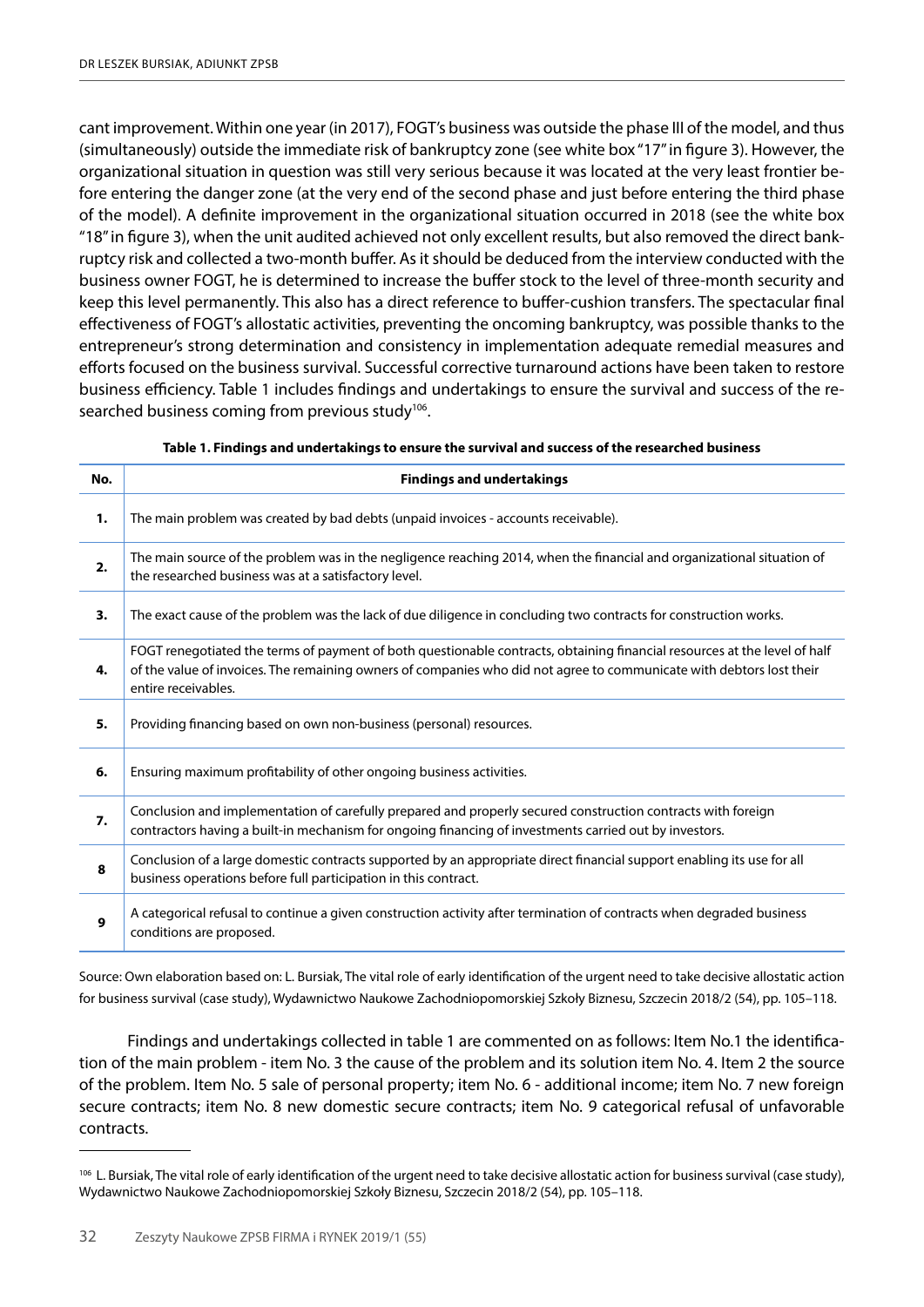## **Conclusion**

This paper provided an overview of the research on ensuring the survival (in 2018) of the business directly threatened (in 2016) with bankruptcy as the primary goal of allostatic action and its implications. This survey is treated as a continuation of research studies covering years 2014-2017 (including 2014 from the research period from 1982 to 2014 of the same Entrepreneur FOGT). Although this research procedure is mainly focused on year 2018, years from 2014 to 2017 provide the needful background for the whole study. Thanks to this studies, allostasis once more has been proved to be a handy research tool for diagnosing organizational measures aimed at restoring homeostasis demolished by unfavourable circumstances related to running a business. Once more, this tool has been tested in real action for ensuring business survival. This time, dysfunctions were born outside of the business, but were provoked by an evident lack of due diligence on the part of the owner of the aggrieved business when concluding a construction contract (in 2014). In the course of the whole ongoing research procedure, the most probable causes of business troubles were determined. They were as follow: (1) The main problem was created by bad debts (unpaid invoices - accounts receivable). (2) The main source of problems was in the negligence reaching year 2014, when the financial and organizational situation of the researched business was at very satisfactory level. (3) The exact reason for the problems was the lack of due diligence in concluding two contracts for construction works.

At the initiative of the owner, a set of undertakings was established to prevent further deterioration of the organizational situation of the business under investigation. The owner of the business took the following actions: (1) First of all, he renegotiated the terms of payment of both contracts, obtaining financial resources at the level of half of the value of his invoices. It should be noted that the remaining owners of companies who did not agree to communicate with debtors lost their entire receivables. (2) Providing financing based on own non-business resources. (3) Ensuring maximum profitability of other ongoing business activities. (4) Conclusion and implementation of carefully prepared and properly secured construction contracts with foreign contractors having a built-in mechanism for ongoing financing of investments carried out by investors. (5) Conclusion of a large contract supported by an appropriate direct financial support enabling its use for all business operations before full participation in this contract. (6) A categorical refusal to continue a given construction activity after termination of contracts when degraded business conditions are proposed. As part of this stage of the research procedure, the following questions were asked: (1) What factors Entrepreneur FOGT blamed for his business troubles (internal or external)? (2) Was he determined to deal with all his business problems? (3) What did he learn from the troubles? (4) Did he take allostatic action to ensure the survival of the business? (5) Was he able to perform turnaround action to regain business performance? (6) What are the far reaching implications of ensuring the survival of the researched business?

The findings of FOGT's examination aptly identified source and cause of business problems, allowed to take adequate remedial actions. This brave, determined and consistent allostatic action ensured full organizational success. The important point deserving attention is that Entrepreneur FOGT blames only himself for his own business problems not trying to shift responsibility to external factors. At the same time, he was absolutely determined to face the threat and to achieve concrete, well-defined goal which was to nullify the risk of bankruptcy and restore full organizational efficiency. The most important lesson FOGT learned when he struggled against threat of bankruptcy was the elimination of hasty decisions undertaken under risky circumstances, without adequate due diligence and careful selection. The significant turnaround would be impossible without FOGT's taking proper allostatic action. When he performed successfully turnaround action, there was possible to regain business performance. Thanks to this, the consequences of ensuring the survival of the researched business have been far reaching. First of all, the threat of bankruptcy has been averted and there has been a vast improvement of the organizational situation of the business under study. Secondly, the undertaken allostatic action to ensure the survival of the business achieved the assumed goal. Thirdly, the experience gained from the lesson will help to avoid these types of threats in the future. Following this line of acquire by FOGT's new valuable business experiences, it has to be underline as very crucial that through described above properly synchronized and very dynamic remedial allostatic actions, he caused a qualitative improvement in the organizational performance of his business. This improvement has really been very significant.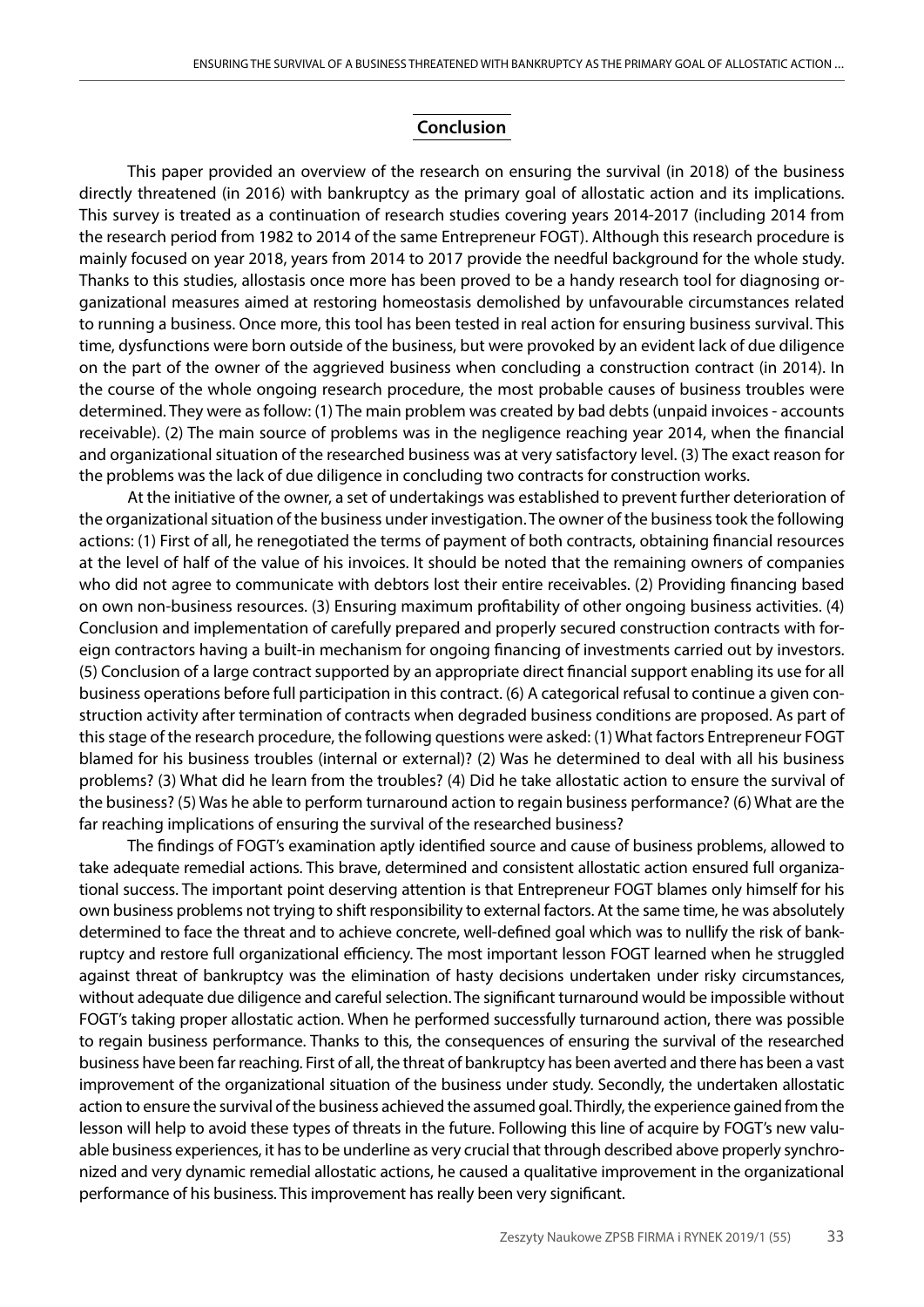FOGT was determined to keep the buffer stock at the level of three-month security. So far he accumulated not three but two months-buffer, which is a very good prognostic because he still interested in reaching a three-month financial buffer and keep this level permanently. This also has a direct reference to buffer-cushion transfers. The examination of the organizational situation of the surveyed business with use of modified a little bit "The Business Life Cycle Model of Organizational Effectiveness Influenced by Dysfunctions" provides reasonably objective diagnosis, despite many stipulations related to the applied research method and the research procedure itself. The modification of this model was forced by organizational solutions introduced by the owner of the business under study. Adequate arrangement and interpretation of the obtained qualitative data allows to create a more comprehensive diagnosis of demanded organizational situation of the surveyed business. This diagnosis contains information not limited only to identification of the location the searched organizational situation within the model, but also classifies organizational effectiveness and organizational dysfunctions. With such a handy diagnostic tool, it is relatively easy to get a synthetic picture of the current organizational situation of the researched business. Obtaining this kind of insight allows to recognize emerging threats and initiate appropriate preventive allostatic actions. The paper has provided an overview of the research on ensuring the survival of a business threatened with bankruptcy as the primary goal of allostatic action which has prevented the collapse of researched business.

This study has detected a noticeable fact. During the interviews, the interlocutor never expressed a direct fear of potential stigmatization through expected bankruptcy, but it was possible that he simply tried to mask such a hidden fear, which certainly increased his motivation to stronger allostatic action. Probably this was the reason FOGT's activity increased so much and he was so determined in his activities.

# **Bibliography:**

- Armour, Cumming D., Bankruptcy Law and Entrepreneurship, Published by Oxford University Press on behalf of J. the American Law and Economics, American Law and Economics Review V10 N2 2008, pp. 303–350.
- Bankruptcy and overcoming fear, https://steinerlawgroup.com/bankruptcy/bankruptcy-overcoming-fear/ (last access 31.01.2019).
- Bankruptcy Law and Legal Definition, https://definitions.uslegal.com/b/bankruptcy/ (last access 31.01.2019).
- Bankruptcycanad, https://bankruptcycanada.com/insolvency-blog/licensed-insolvency-trustees-a-newname-for-trustees/ (last access 26.01.2019).
- Becker T., How Businesses Can Overcome the Stigma of Bankruptcy, https://tweakyourbiz.com/finance/ how-businesses-can-overcome-the-stigma-of-bankruptcy, (last access 31.01.2019).
- Bennett R., Small business survival, Pitman, London, 1991.
- Bernstein's Dictionary of Bankruptcy Terminology, https://bernsteinlaw.com/ resources/dictionary-ofbankruptcy-terminology/ (last access 9.1.2019.
- **Bisogno M., Restaino M., A. Di Carlo, Forecasting and preventing bankruptcy: A conceptual review, African** journal of business management, May 2018.
- Bradley D. B III, Cowdery C., Small Business: Causes of Bankruptcy, University of Central Arkansas. July 26, 2004, www.sbaer.uca.edu/research/asbe/2004\_fall/16.pdf, p. 1 (last access 18.01.2019).
- Bratnicki M., Next step toward a theory og organizational entrepreneurship: Conceptual advances, Journal of Economics & Management, Volume 1, The Karol Adamiecki University of Economics in Katowice, Katowice 2004, pp. 27–32.
- Bray J., Brooke K.. Litwin G., Mobilizing the organization, Bringing strategy to life, Prentice Hall, New York, 1996.
- **Bursiak L., A practical application of allostasis as a remedy for organizational homeostasis devastated by** turbulent environment based on chosen example (case study), Firma i Rynek 1/2017, Zachodniopomorska Szkoła Biznesu, Szczecin 2017, pp. 17–30.
- **Bursiak L., Business Expressions Exchange Campaign as the Remedy for Pejoration of Their Meaning in** the Business Context, Zeszyt Naukowy No. 681 "Service Management", Vol. 8, The University of Szczecin, Szczecin 2012, pp. 71–84.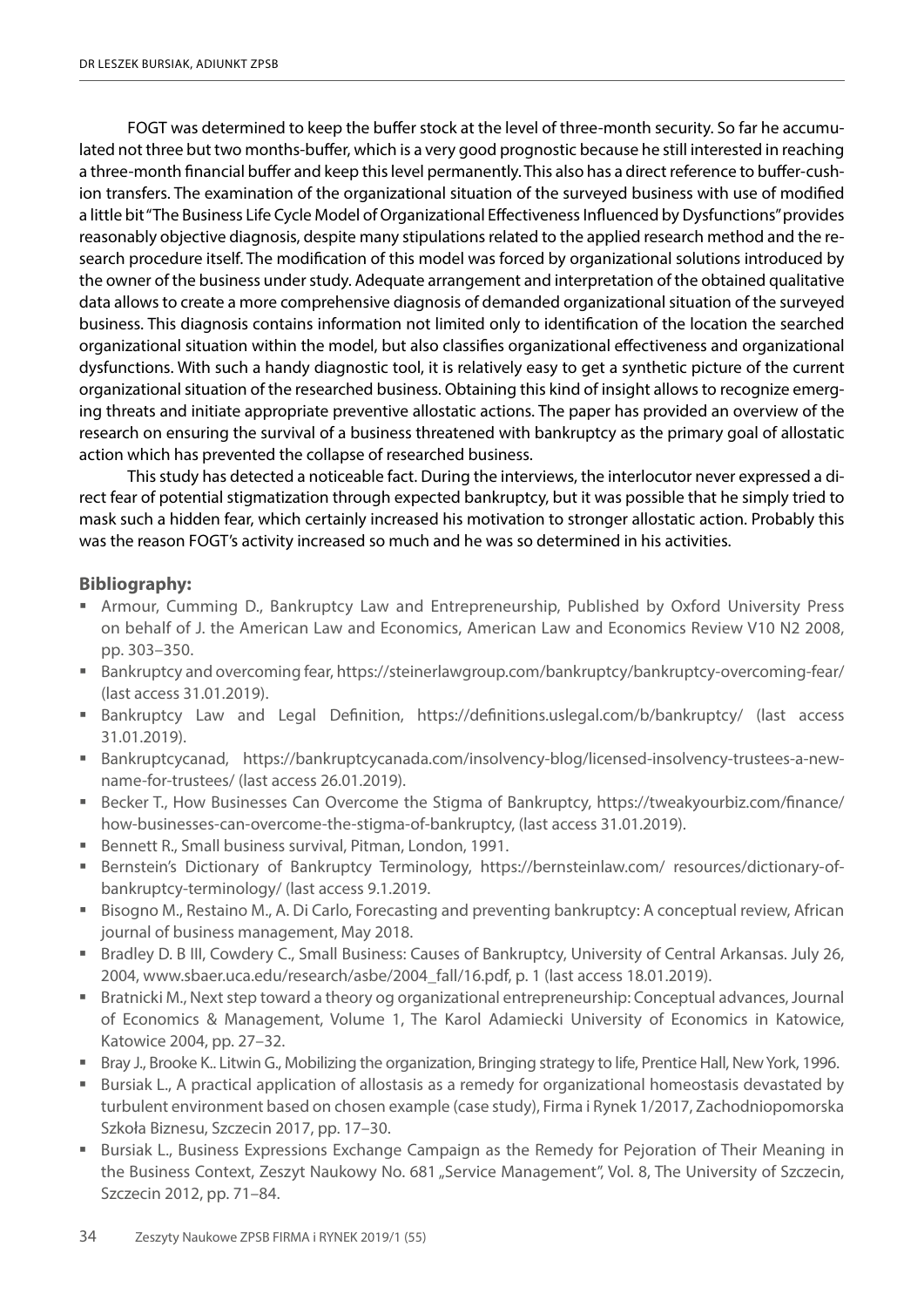- Bursiak L., Essentials of Organization Behaviour, podręcznik akademicki, Wydawnictwo Naukowe Zachodniopomorskiej Szkoły Biznesu, Szczecin 2013.
- Bursiak L., Organizational effectiveness of Polish small business in years 1982-2015 based on chosen example. Case study, Firma i Rynek 1/2016, Zachodniopomorska Szkoła Biznesu, Szczecin 1/2016, pp. 81–90.
- Bursiak L., Organizational situation of harbour transshipment PH Company in years 1989–2014. Case study, Firma i Rynek 1/2015, pp. 5–18.
- Bursiak L., Pozycjonowanie firm start-up na skali modelu cyklu życia organizacji metoda eksperymentalna, [in:] A. Zelek (ed.), Nowoczesna inżynieria finansowa dla firm start-up w Polsce w latach 2009–2010 – raport z badań skreeningowych, Wydawnictwo Naukowe Zachodniopomorskiej Szkoły Biznesu, Szczecin 2013.
- Bursiak L., The transfer of knowledge for business survival, Zeszyt Naukowy No. 574, "Service Management", Vol. 5 2009, The University of Szczecin, Szczecin 2010, pp, 195–204.
- Bursiak L., The vital role of early identification of the urgent need to take decisive allostatic action for business survival (case study), Wydawnictwo Naukowe Zachodniopomorskiej Szkoły Biznesu, Szczecin 2018/2 (54), pp. 105–118.
- Business failure, www.referenceforbusiness.com/encyclopedia/Bre-Cap/Business-Failure.html (last access 22.01.2019).
- Carbajo M., Key Facts You Need to Know About a Sole Proprietorship, www.thebalancesmb.com/key-factsyou-need-to-know-about-a-sole-proprietorship-393542 (last access 18.01.2019).
- Carbajo M., You're in Business? Not So Fast. Choosing a Business Entity, www.thebalancesmb.com/you-rein-business-not M. -so-fast-choosing-a-business-entity-393551 (last access 18.01.2019).
- Chesnutt Ch., The Origin of Bankruptcy, www.chapter7-11.com/origin%20of%20bankruptcy.html (last access 31.01.2019).
- Choose Your Business Structure, www.entrepreneur.com/article/38822 (last access 18.01.2019).
- Clarke A., The importance of building a financial buffer, https://stuffandnonsense.co.uk/blog/theimportance-of-building-a-financial-buffer (Last access 28.02.2019).
- Clarke L., The essence of change, Prentice Hall. New York, 1994.
- Coad A., Death is not a success: reflections on business exit. International Small Business Journal, 32(7) 2014, pp. 721–732.
- Cusin J., Maymo V., Post-bankruptcy stigmatization of entrepreneurs and bankers' decisions to finance, www.cairn-int.info/abstract-E\_MANA\_194\_0305--post-bankruptcy-stigmatization-of.htm (last access 31.01.2019).
- Dictionary Collins Cobulid, www.collinsdictionary.com/dictionary/english/entrepreneurship (last access 14.02.2019).
- Dyer P., Why bankruptcy should be your last resort? www.getrichslowly.org/why-bankruptcy-shouldbe-your-last-resort/ (last access 31.01.2019), R. Sutton, A. Callahan, The stigma of bankruptcy: Spoiled organizational image and its management. Academy of Management Journal 30/1987, pp. 405-436.
- Elsbach K. D., Organizational perception management, Lawrence Erlbaum Associate, Mahwah (New Jersey) 2006.
- EXM Partners, A History of Ancient Bankruptcy Laws, exmpartners.com.br/exmnewseng/a-history-ofancient-bankruptcy-laws/ (last access 31.01.2019) and L. Duhaime, Bankruptcy law - from ancient origins, www.duhaime.org/LegalResources/Bankruptcy/LawArticle-142/Bankruptcy-Law--From-Ancient-Origins. aspx (last access 31.01.2019).
- Fergusson R., Manser M., Pickering D. (ed.), The Penguin Concise Thesaurus, Penguin Books, London 2002, p. 58 and J. Crozier, L. Gilmour, H. Hucker, Collins Thesaurus, Collins, Glasgow 2008.
- Ferreira N. M., What is Entrepreneurship? Entrepreneur Definition and Meaning, www.oberlo.com/blog/ what-is-entrepreneurship (last access 20.01.2019).
- Ferrow J., We live in uncertain times. How can businesses survive and thrive? http://www.kinandco.com/ we-live-in-uncertain-times-how-can-businesses-survive-and-thrive/ (last access 03.01.2019).
- Fredenberger W.B., Bonnicic J., Turnaround phases: extending the life cycle theory, American Business Review, January 1994, pp. 59–65.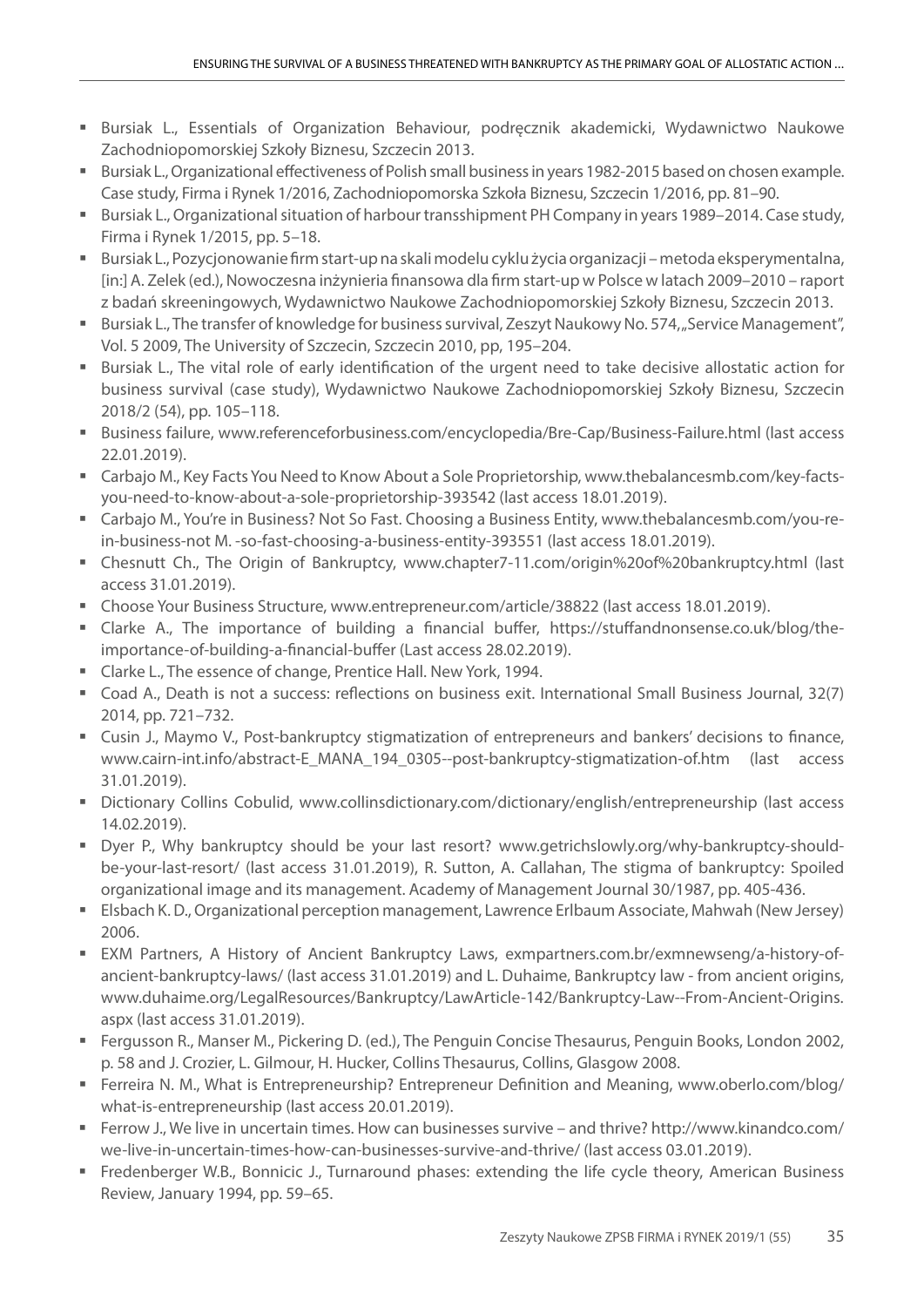- Gamboa-Cavazos M., Schneider F., Bankruptcy as a Legal Process, June 1/2007. https://ssrn.com/ abstract=979614 or http://dx.doi.org/10.2139/ssrn.979614 (last access 31.01.2019).
- Gratzer K., Stiefel D., (ed.), History of Insolvency and Bankruptcy from an International Perspective, Södertörns högskola, Södertörn academic studies 38, Huddinge 2008.
- Gross B., Organizations and their managing, Free Press, New York 1968.
- Gustafsson H., Näs M., Purohit N., Entrepreneurs' emotional responses to a bankruptcy, Jönköping International Business School, Jönköping University, January 2007, p. 47.
- https://scholarship.law.upenn.edu/cgi/viewcontent.cgi?article=7663&context=penn\_law\_review (last access 31.01.2019)
- Jenkins A., McKelvie A., What is entrepreneurial failure? Implications for future research, International Small Business Journal, March 2016, p. 2.
- Jurinski J. J., Keys to filing for bankruptcy, Baron's, New York 1990.
- Jurkowski S., Bankruptcy, Cornell Law School, https://www.law.cornell.edu/wex/bankruptcy, (last access 31.01.2019).
- Kenney R., La Cava G., Rodgers D., Why Do Companies Fail? Research Discussion Paper, Economic Research Department, Reserve Bank of Australia, 2016.
- Kets de Vries M. F. R., The Dark Side of Entrepreneurship, https://hbr.org/1985/11/the-dark-side-ofentrepreneurship (last access 14.02.2019).
- Koch T. W., MacDonald S. S., Bank Management, Cengage Learning, Boston 2015.
- Kurtz D. J., L. Menezes M., Rados G. J. V., Turbulent environments and SMEs: How to survive in a unpredictable world? XXXII Encontro Nacional de Engenharia de Producao, Desenvolvimento Sustentável e Responsabilidade Social: As Contribuições da Engenharia de Produção, Bento Gonçalves, RS, Brasil, 15 a 18 de outubro de 2012.
- Levinthal L. E, The early history of bankruptcy law, Law School, University of Pennsylvania, University Of Pennsylvania Law Review, pp. 223–250.
- Liao J., Entrepreneurial failures: key challenges and future directions. [in:] Welsch, H.P. (ed.) Entrepreneurship: the way ahead. New York 2004, Routledge, pp. 133–150.
- Liebler J. G., McConnell C. R., Management Principles for Health Professionals, Jones & Bartlett Learning, Sudbury 2012.
- Litan R. E., Trillion Dollar Economists: How Economists and Their Ideas have Transformed Business, Wiley Bloomberg, Hoboken 2014.
- Lohrke F.T., Bedeian A.G., Palmer T.B., The role of top management teams in formulating and implementing turnaround strategies: a review and research agenda. International Journal of Management Reviews, 5/6(2) 2004, pp. 63–90.
- Majority of small businesses unprepared for business interruption, www.fsb.org.uk/first-voice/majority-ofsmall-businesses-unprepared-for-business-interruption (last access 9.1.2019).
- Markus M., When To File Bankruptcy Filing Should Not Be a Last Resort? www.bklaw.com/bankruptcyblog/2012/10/when-should-you-file-bankruptcy/ (last access 05.02.2019).
- Markus, Why is bankruptcy a last resort? www.bklaw.com/bankruptcy-blog/2014/08/bankruptcy-as-lastresort/ (last M. J. access 31.01.2019).
- Mauri T., Survive or Thrive? 3 Rules For Success In The Age of Overload, www.inc.com/terence-mauri/ survive-or-thrive-3-rules-for-success-in-age-of-overload\_1.html (last access 03.01.2019).
- Mazur H., Thrive or Survive? It's Up to You, http://www.refresher.com/thrive-or-survive-its-up-to-you/ (last access 03.01.2019).
- McKenzie B., Sud M., A Hermeneutical approach to understanding entrepreneurial failure, Academy of Entrepreneurship Journal 2008, Vol. 14 No. 2, pp. 123–148.
- Monosoff T., Time to fold? Here's a primer, Learn how to use bankruptcy as a tool if it's time for your inventions-based business to close shop, www.entrepreneur.com/article/201072 (last access 31.01.2019).
- Moran C., Fear of bankruptcy misplaced, https://www.bankruptcysoapbox.com/fear-of-bankruptcymisplaced/ (last access 31.01.2019).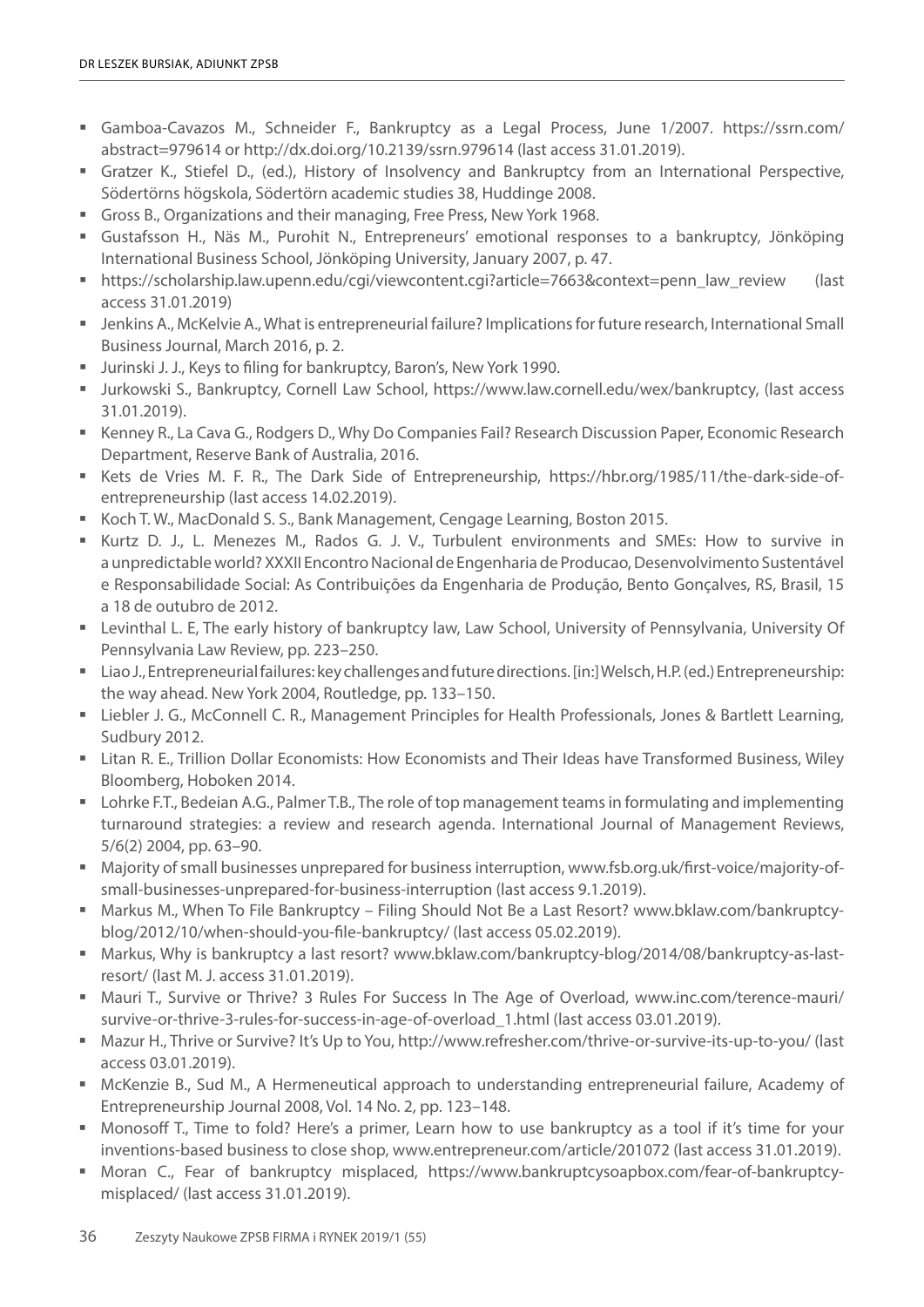- Nyawata O., Treasury Bills and/or Central Bank Bills for Absorbing Surplus Liquidity: the Main Considerations, International Monetary Fund, Monetary and Capital Markets Department, IMF Working Paper, January 2012.
- Pass Ch., Lowes B., Pendleton A., Chadwick L., O'Reilly D., Afferson M., Collins dictionary of Business, Collins, Glasgow 2005, p. 215 and Ch. Pass, B. Lowes, L. Davies, Collins dictionary of Economics, Collins, Glasgow 2005, pp. 258-259.
- Pedraza J. M., Morales Project Consulting www.researchgate.net/post/What \_environmental\_factors\_ affect business (last access 20.02.2019).
- Pikos A., Ł. Czarnecki, Botnet Strikes Back: Entrepreneurial Risk Management, [in:] S. Gudkova (ed.), Exploring entrepreneurship. Inspirations from the field, Kozminski University, Warsaw 2015.
- Prakash P., Business bankruptcy: What happens when you file, www.fundera.com/blog/bankruptcy, (last access 31.01.2019).
- Pretorius M., Defining business decline, failure and turnaround: a content analysis, SAJESBM NS Volume 2 Issue 1/2009, Department of Business Management, University of Pretoria, Pretoria 2009, pp. 1-16.
- Ramsey D., The Truth About Bankruptcy, https://www.daveramsey.com/blog/the-truth-about-bankruptcy (last access 11.02.2019).
- Richardson B., Nwankwo S., Richardson S., Understanding the causes of business failure crisis: Generic failure types: Boiled frogs, drowned frogs, bullfrogs and tadpoles, Management Decision 32(4) 1994, pp. 9–22.
- Riesenfeld S. A., Bankruptcy, Encyclopædia Britannica, www.britannica.com/topic/bankruptcy, (last access 31.01.2019).
- Samoszuk S., Turnaround Management: Definition & Process, https://study.com/academy/lesson/ turnaround-management-definition-process.html (Last access 26.02.2019).
- Sapienza J., Homeostasis: The Result of Successful Management, www.dbadaddy.com/blog/2013/10/12/ homeostasis-the-goal-of-successful-managers (Last access 22.02.2019).
- Shepherd D. A., Wiklund J., Successes and failures at research on business failure and learning from IT, www.researchgate.net/publication/228271838\_Successes\_and\_Failures\_at\_Research\_on\_Business\_ Failure\_and\_Learning\_from\_It 38822 (last access 18.01.2019).
- Simmons S., Wiklund J., Levie J., Stigma and business failure: implications for entrepreneurs' career choices. Small Business Economics, 42(3) 2013, 1–21.
- Sohail M., 5 Business Challenges Entrepreneurs Face And How To Overcome Them, http://yfsmagazine. com/2018/06/05/5-business-challenges-entrepreneurs-face-and-how-to-overcome-them (last access 14.02.2019).
- **Stokes D., Wilson N., Small business management and entrepreneurship, SOUTH-WESTERN Cengage** Learning, Hampshire 2010.
- Sull D., Why good companies go bad? Harward Business Review, https://hbr.org/1999/07/why-goodcompanies-go-bad (last access 03.01.2019).
- Tam J., What Is Bankruptcy? https://www.legalmatch.com/law-library/article/creditors-rights-inbankruptcy.html (last access 31.01.2019).
- The Bankruptcy Process, Bankruptcy Law Section of the Virginia State Bar, www.vsb.org/site/publications/ the-bankruptcy-process (last access 31.01.2019).
- The bankruptcy site, The Differences Between Personal and Corporate Bankruptcy, NOLO, www. thebankruptcysite.org/resources/bankruptcy/filing-bankruptcy/the-differences-between-personalcorporate-bankruptcy, (last access 31.01.2019).
- The Open University, www.open.edu/openlearn/ocw/mod/oucontent/view.php?id=1451 &printable=1 (last access 11.02.2019).
- Tokarski A., The phenomenon of bankruptcy of enterprises in the Polish economy in the years 2008-2015, XVI International Scientific Conference "The Optimization of Organization and Legal Solutions concerning Public Revenues and Expenditures in Social Interest", Conference Paper, January 2018, 403-420.
- Tomar S., Being entrepreneur is not easy, It sucks! https://medium.com/@tomarsamar/part-1-beingentrepreneur-is-not-easy-it-sucks (last access 14.02.2019).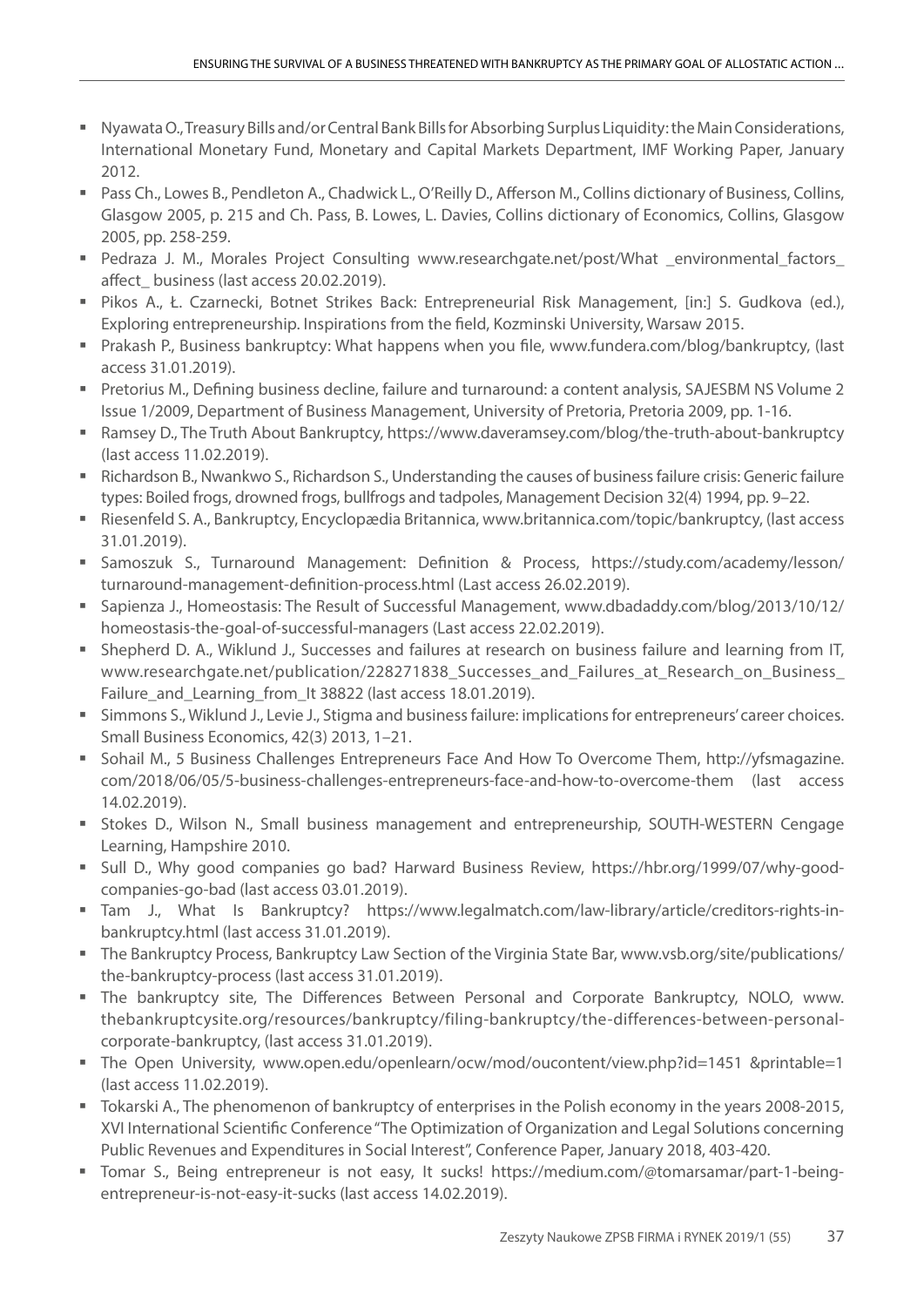- Van Stuyvesant K. E., No one is immune to making mistakes, https://medium.com/@kurtisvanstuyvesant/ no-one-is-immune-to-making-mistakes-dc2b143d3da9 (Last access 25.02.2019)
- Wade E., How to survive and thrive in business? www.business2community.com/strategy/how-tosurvive-and-thrive-in-business-02147556 (last access 03.01.2019).
- Ward S., 7 Ways to Make Your Business Thrive in Tough Economic Times, How to Make Your Business Recession-Proof, www.thebalancesmb.com/business-thrive-tough-economy, (last access 03.01.2019)
- Webster dictionary, www.merriam-webster.com/dictionary/buffer (Last access 28.02.2019).
- What is Bankruptcy? www.hg.org/bankrpt.html, (last access 31.01.2019).
- What is Homeostasis, https://managementmania.com/en/homeostasis (last access 21.02.2019)
- White M. J., Bankruptcy law, economics of corporate and personal, The New Palgrave Dictionary of Economics, 2nd edition, Palgrave Macmillan, London 2008, pp. 362-367, as well as M. J. White, Bankruptcy law, Handbook of Law and Economics, Volume 2, Elsevier B.V. 2007, p. 1016.
- Wrzosek S., Upadłość i likwidacja przedsiębiorstwa, [in:] J. Lichtarski (ed.), Podstawy nauki o przedsiębiorstwie, Wydawnictwo Akademii Ekonomicznej im. Oskara Langego we Wrocławiu, Wrocław 1995.
- Yen D., Why is bankruptcy a last resort? www.illinoislegalaid.org/about/our-work/blog/why-bankruptcylast-resort (last access 31.01.2019).
- Zhu H., Capital Regulation and Banks' Financial Decisions, International Journal of Central Banking Vol. 4 No. 1, March 2008.
- Zwilling M., 10 Tips to Survive and Thrive as a Business Leader Today,www.inc.com/martin-zwilling/10 tips-to-survive-and-thrive-as-a-business-leader-today.html (last access 03.01.2019).
- Zywicki T. J., Bankruptcy law as social legislation, George Mason University, School of Law, George Mason Law & T. J. Economics Research Paper No. 01–18.

# **Zapewnienie przetrwania przedsiębiorstwa zagrożonego bankructwem jako główny cel działania allostatycznego i jego implikacje (studium przypadku)**

#### **Streszczenie:**

**Artykuł zawiera przegląd badań nad zapewnieniem przetrwania firmy zagrożonej bankructwem jako głównego celu działania allostatycznego. W toku badań prowadzono bardzo specyficzną procedurę diagnozowania i pozycjonowania sytuacji organizacyjnej reprezentowanej przez firmę FOGT w okresie od 2014 do 2018 roku. Przedmiotowa procedura badawcza koncentruje się w szczególności na roku 2018, jednak zaprezentowane wyniki badań obejmujące lata 2014–2017 stanowią niezbędne tło dla podkreślenia empirycznych walorów całego badania. Sytuacja organizacyjna badanego biznesu jest zdeterminowana przez osiągany (zdiagnozowany) poziom skuteczności organizacyjnej lub potencjalną nieskuteczność spowodowaną dysfunkcjami. Diagnoza opiera się na jakościowej, długotrwałej, dogłębnej analizie sytuacji organizacyjnej badanej firmy za pomocą autorskiego narzędzia o nazwie "Model sprawnościowo-dysfunkcyjnego cyklu życia organizacji". Przyrząd pomiarowy (system oceny) tego modelu jest wykorzystywany do wprowadzania wyników realizowanych prac badawczych. Tak zebrane wyniki każdej indywidualnej diagnozy dają obraz ogólnego poziomu sprawności organizacyjnej danej firmy rocznie, przez cały okres badań. Wyniki te są wizualizowane na odpowiedniej skali, co pozwala w pełni wykorzystać możliwości diagnostyczne model.**

#### **Słowa kluczowe:**

**homeostaza, allostaza, działanie allostatyczne, zapewnienie przetrwania, niepowodzenie, bankructwo, cykl życia organizacji, diagnoza, sytuacja organizacyjna, dysfunkcje, sprawność organizacyjna**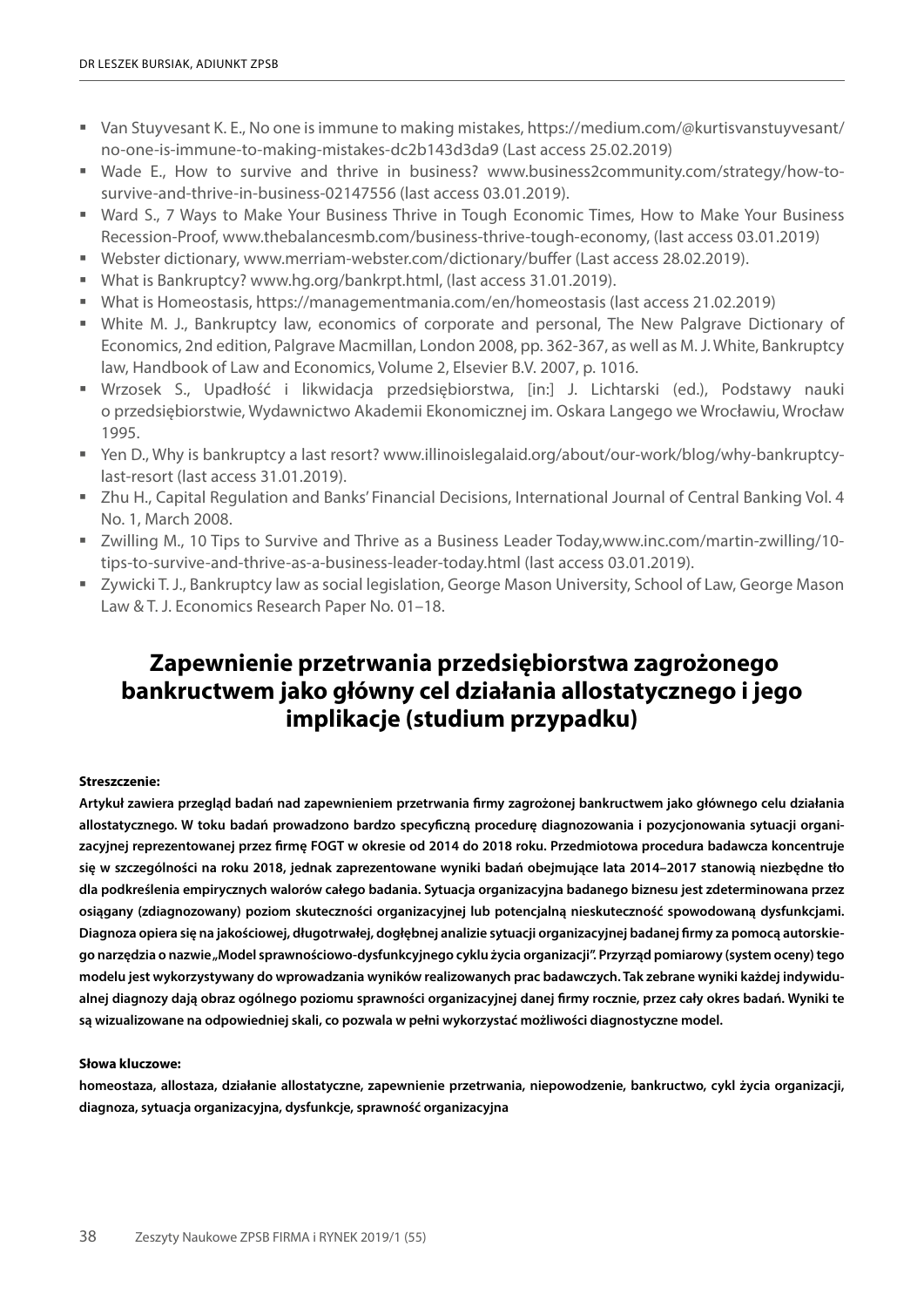## **Marta Wiącek**

Politechnika Białostocka

**dr Urszula Widelska**

Politechnika Białostocka

# **Determinanty aliansu strategicznego jako formy kooperacji**

#### **Streszczenie:**

**Celem niniejszego artykułu jest systematyzacja wiedzy na temat aliansu strategicznego jako formy kooperacji oraz identyfikacja czynników go determinujących. W realizacji celu posłużono się metodą case study. Przedmiotem rozważań jest kooperacja w postaci aliansu strategicznego oraz prezentacja tej formy współpracy jako działania umożliwiającego poprawę pozycji konkurencyjnej przedsiębiorstwa w warunkach gospodarki hiperkonkurencyjnej.**

#### **Słowa kluczowe:**

**hiperkonkurencja, alians strategiczny, determinanty współpracy w ramach aliansu**

#### **Wprowadzenie**

Współczesne otoczenie konkurencyjne oraz warunki w jakich muszą funkcjonować przedsiębiorstwa w różnych sektorach można zdefiniować jako hiperkonkurencyjne. Hiperkonkurencyjność jako koncepcja zakłada, że globalizacja, deregulacja i prywatyzacja zmieniły znacząco dynamikę konkurowania organizacji. Wzrost przewagi konkurencyjnej, jakościowo-cenowej zwiększa się, co prowadzi do synergicznego wzrostu innowacyjności, poziomu jakości oraz presji na obniżenie ceny<sup>1</sup>. Sytuacji przedsiębiorstw nie poprawia także fakt postępującej globalizacji gospodarki. Konkurowanie w otoczeniu, które cechuje dynamiczna, szybka zmiana mająca na celu zbudowanie przewagi konkurencyjnej wobec innych firm-rywali działających w sektorze jest wyzwaniem<sup>2</sup>. Aspekty rywalizacji tego typu to; koszty, jakość, wiedza, czas oraz płynność finansowa<sup>3</sup>. Konsekwencją jest istnienie zauważalnej tendencji do nawiązywania specyficznego rodzaju współpracy. Organizacje częściej niż kiedyś decydują się na zawieranie porozumień nazywanych aliansami. Celem artykułu jest identyfikacja czynników determinujących alians strategiczny. Przedmiotem badania metodą case study jest porozumienie strategiczne funkcjonujące pomiędzy producentem napojów, a siecią dyskontów. Na podstawie analizy przypadku zdefiniowano czynniki, które zdeterminowały powstanie kooperacji w formie aliansu strategicznego.

## **Alians strategiczny – analiza teriopoznawcza**

Pierwsze udokumentowane alianse powstały w na przełomie XIV i XV wieku w Anglii. Były tam tworzone spółki joint ventures w ramach współpracy podczas eksploatacji złóż naturalnych pozyskiwanych

<sup>1</sup> K. Matzel, F. Bailom, M. Anschober, S. Richardson, *Hypercompetition, customer-value competition, and the new role of market research*, "Innovative Marketing*"* 2009, vol. 5, s. 6; A. Kriz, R. Voola, U. Yuksel, *The dynamic capability of ambidexterity in hypercompetition:qualitative insights*, "Journal of Strategic Marketing", 2014, vol. 22, no 4, s. 287; J. Połowczyk, *Strategic management at the beginning of the XXI century: the impact of crisis turbulences*, "Poznań University of Economic Review", vol.2, no 3, s. 93.

<sup>2</sup> J. Połowczyk, *Przewaga konkurencyjna- trwała czy tymczasowa?*, "Przegląd organizacji" 2011, nr 6, s. 6.

<sup>3</sup> M. Moszkowicz, *Strategia przedsiębiorstwa okresu przemian,* PWE, Warszawa, 2000, s. 37.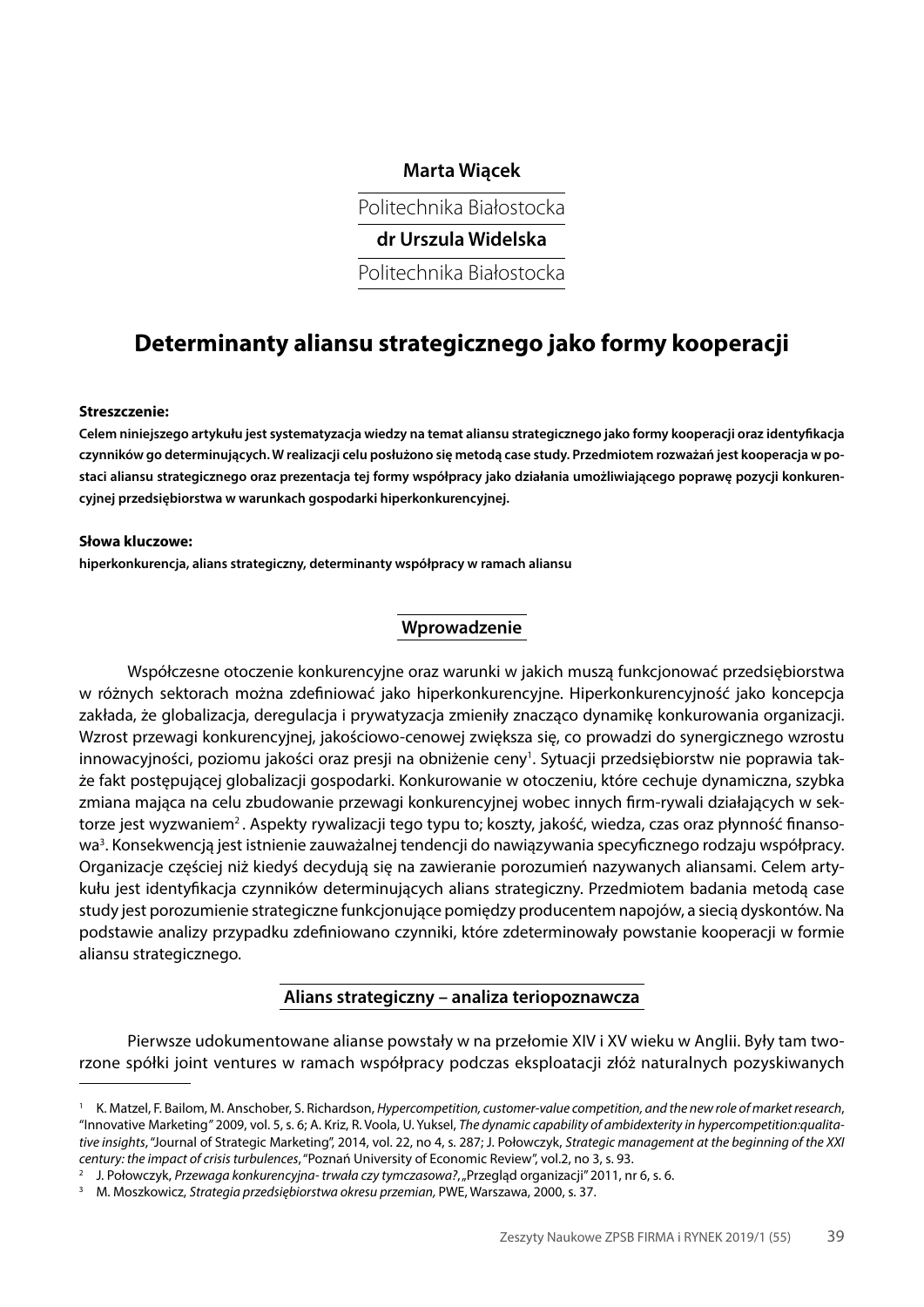w różnych częściach świata. Według R.P. Lyncha pierwowzorem współczesnych aliansów było porozumienie zawarte w 1783 roku pomiędzy firmami brytyjskimi i amerykańskimi działającymi w sektorze przewozów morskich. Od około połowy XIX wieku zaczęły powstawać alianse w formie udziałów jednej organizacji w drugiej. Za jeden z pierwszych tego typu uważany jest w literaturze przedmiotu międzynarodowy alians zawarty pomiędzy General Electric, a Tokyo Electric w roku 1904. W nowożytnej literaturze naukowej Romanowska M. zdefiniowała alians strategiczny jako "formalną lub nieformalną formę współpracy firm działających w tym samym sektorze"4 . Według Cygler J., która jako kryterium ustanawia w swoich badaniach rodzaj współpracy, alians jest "umową zawartą pomiedzy obecnymi lub potencjalnymi konkurentami"<sup>5</sup>. Alianse strategiczne posiadają następujące cechy<sup>6</sup>:

- są zawierane na zasadach partnerstwa;
- mają charakter długofalowy, ale z wyznaczonym horyzontem czasowym;
- • posiadają cel wiodący którym jest najczęściej wzmocnienie, lub utrzymanie, pozycji konkurencyjnej przedsiębiorstwa;
- • zaangażowanie partnerów, ponoszone ryzyko oraz czerpane korzyści są na ogół proporcjonalne.

W literaturze przedmiotu można znaleźć wiele klasyfikacji przesłanek wywołujących potrzebę podjęcia tego typu partnerskiej współpracy. Najczęściej spotykane to globalizacja, rosnące koszty, innowacje technologiczne, aspekty polityczne<sup>7</sup>. W tabeli 1, na podstawie analizy literatury przedmiotu oraz badań rynkowych przeprowadzonych, we współcześnie funkcjonujących w gospodarce organizacjach, przez firmę konsultingową Ernst&Young<sup>8</sup>, zaprezentowano zebrane, najczęściej pojawiające się przesłanki podejmowania współpracy z wykorzystaniem filozofii aliansu strategicznego.

| Przesłanka                                   | Krótka charakterystyka                                                                                                                                                                                                  |
|----------------------------------------------|-------------------------------------------------------------------------------------------------------------------------------------------------------------------------------------------------------------------------|
| Globalizacja                                 | przekształcenie firmy w organizację globalną doprowadza do powstania<br>zagrożeń o charakterze politycznym i gospodarczym co dla firm działających<br>na zjednoczonym i powiązanym rynku jest szczególnie niebezpieczne |
| Postęp techniczno-technologiczny             | umożliwia transfer wiedzy i umiejętności                                                                                                                                                                                |
| Aspekty polityczne                           | organy antymonopolowe bardziej liberalnie traktują porozumienia<br>strategiczne jakimi są alianse niż podmioty powstające poprzez połączenia<br>lub przejęcia                                                           |
| Wzrost poziomu kosztów                       | pogorszenie wyników operacyjnych                                                                                                                                                                                        |
| Skrócenie cyklu życia produktu               | prowadzi do konieczności wprowadzania na rynek produktów coraz bardziej<br>innowacyjnych. Zatem przesłanka ta często powoduje lub ściśle wiąże się<br>z rosnącymi kosztami typu R&D oraz koniecznością ich zmniejszenia |
| Wzrost kosztów zarządzania                   | umożliwia redukcję kosztów przez ich podział pomiędzy podmioty biorące<br>udział we współpracy                                                                                                                          |
| Przekształcenie firmy w organizację globalną | pozwala rozszerzyć zakres działania oraz unowocześnić kulturę biznesu                                                                                                                                                   |

#### **Tabela 1. Wybrane przesłanki zawierania aliansów strategicznych**

<sup>4</sup> M. Romanowska. *Alianse strategiczne przedsiębiorstw,* PWE, Warszawa, 1997, s.14.

<sup>5</sup> J. Cygler, *Kooperacja przedsiębiorstw. Czynniki sektorowe i korporacyjne*, Szkoła Główna Handlowa, Warszawa, 2009, s. 17. 6 J. Cygler, *Alianse strategiczne*, Difin, Warszawa, 2002, s. 56.

<sup>7</sup> B. Aryasa Komang., S. Wahyuni, L. Sudhartio, S. Wyanto H. Setyo, *The impact of absorptive capacity, organizational inertia on Alliance ambidexterity and innovation for sustained performance*, "Academy of Strategic Management Journal", University of Indonesia, vol 16 issue 3, 2017.

<sup>8</sup> Raport Ernst&Young, *Alianse strategiczne –współpraca czy rywalizacja?,* E&Y, 2004, s. 85.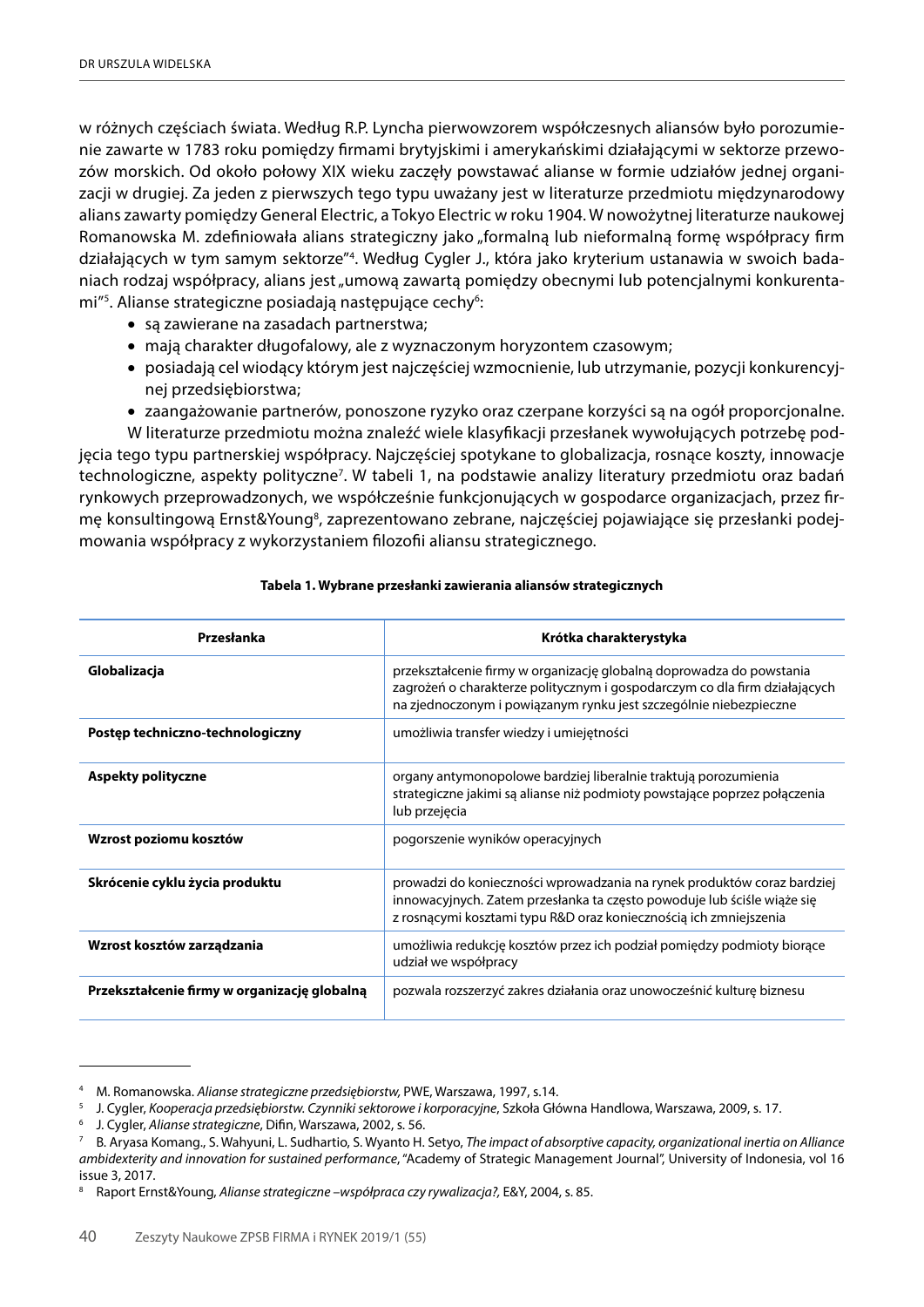| Przesłanka                                                                                                           | Krótka charakterystyka                                                                                                                                                                             |
|----------------------------------------------------------------------------------------------------------------------|----------------------------------------------------------------------------------------------------------------------------------------------------------------------------------------------------|
| Zmniejszenie ryzyka działalności                                                                                     | związek biznesowy dwóch organizacji stwarza możliwość dywersyfikacji<br>ryzyka powstającego w działalności                                                                                         |
| Zwiększenie kompleksowości<br>świadczonych usług/dostarczanych dóbr                                                  | umożliwia lepsze zaspokajanie potrzeb nabywców; często przesłanka ta<br>ma związek z koniecznością pozyskania dostępu do surowców co może<br>zapewnić współpraca z wykorzystaniem struktur aliansu |
| Zminimalizowanie kosztów inwestycji<br>kapitałowych                                                                  | możliwa jest dywersyfikacja kosztów inwestycji lub czasowe całkowite ich<br>zlikwidowanie                                                                                                          |
| Zwiększenie udziału w rynku                                                                                          | umożliwia uzyskanie dostępu zarówno do nowych dostawców jak i<br>odbiorców                                                                                                                         |
| Poznanie doświadczeń w zarządzaniu innej<br>firmy/zagranicznej                                                       | umożliwia wprowadzenie często innowacyjnych zmian na bazie rozwiązań<br>zaobserwowanych w strukturze współpracującej organizacji                                                                   |
| Pokonanie barier wejścia na nowy rynek lub<br>uzyskanie dostępu do niego                                             | stwarza możliwość rozszerzenia sieci odbiorców; likwiduje regionalizm                                                                                                                              |
| Zwiększenie lub optymalizacja wykorzystania<br>mocy produkcyjnych                                                    | wzajemna współpraca stwarza możliwość dostępu i wykorzystania mocy<br>produkcyjnych kooperanta w celach optymalizacyjnych                                                                          |
| Uzyskiwanie korzyści z efektu synergii<br>polegającego na łączeniu środków i dzieleniu<br>się specjalistyczną wiedzą | umożliwia uniknięcie ograniczeń inwestycyjnych; może warunkować<br>zwiększenie lub optymalizację wykorzystania mocy produkcyjnych                                                                  |

Źródło: opracowanie własne na podstawie: M. Romanowska, *Alianse strategiczne przedsiębiorstw,* PWE, Warszawa, 1997; H. Chwistecka-Dudek, W. Sroka, *Alianse strategiczne. Problemy teorii i dylematy praktyki;* Wydawnictwo Profesjonalnej Szkoły Biznesu, Kraków, 2000; B. Kaczmarek, *Współdziałanie przedsiębiorstw w gospodarce rynkowej,* wyd. Uniwersytet Łódzki, Łódź 2000; J. Cygler, *Alianse strategiczne*, Difin, Warszawa, 2002; Raport Ernst&Young, *Alianse strategiczne – współpraca czy rywalizacja?,* E&Y, 2004.

Współpraca przedsiębiorstw nawiązywana w formie aliansów strategicznych oprócz potencjalnych korzyści niesie również zagrożenia. Sroka W. klasyfikuje je w następujący sposób<sup>9</sup>:

- • działania o charakterze wywiadu gospodarczego;
- • nierówny podział korzyści,
- konkurencja pomiędzy partnerami aliansu,
- • zmniejszenie elastyczności działania
- • obciążenie organizacyjne;
- • problemy funkcjonowania wynikające z odmienności kulturowej; różnic w procesach zarządzania.

Alianse strategiczne są taką formą rynkowej kooperacji, w której dwa odrębne podmioty współdziałają razem poprzez wspólne wykonywanie działań. W wyniku tego powstaje pomiędzy nimi relacja, która umożliwia zbudowanie trwałej przewagi konkurencyjnej oraz wzajemnych dalszych zależności i powiązań<sup>10</sup>. Współpraca tego rodzaju niesie, oprócz mierzalnych korzyści oraz istotnej użyteczności w warunkach zmiennego konkurencyjnego otoczenia<sup>11</sup>, również istotne zagrożenia, które powinny być przedmiotem pogłębionej analizy zarządczej w celu ich zniwelowania. Kompetencje związane z możliwością ukształtowania relacji są definiowane w literaturze jako skłonność i umiejętność współdziałania podczas których organizacja wykorzystuje wiedzę, zdolności i postawy osób ją tworzących do zbudowania trwałej więzi będącej czynnikiem sukcesu przy tworzeniu przewagi konkurencyjnej<sup>12</sup>.

<sup>9</sup> W. Sroka, *Korzyści i zagrożenia uczestnictwa w sieci aliansów-analiza porównawcza, "*Przegląd Organizacji", Warszawa, 2010, nr 1, s. 78.

<sup>&</sup>lt;sup>10</sup> Nowak D., *Ocena i pomiar relacji w międzyorganizacyjnej kooperacji, "Prace Naukowe Uniwersytetu Ekonomicznego we Wrocławiu",* Wrocław 2012 s. 89.

<sup>11</sup> J. Hohberger., P. Almeida., P. Parada, *The dir4ection of firm innovation: The contrasting roles of strategic alliances and individual scientific collaborations,* University of Technology, Research Policy 44(2015) 1473–1487, Elsevier, 2015.

<sup>12</sup> U. Widelska, *Zdolności relacyjne przedsiębiorstw sektora transportu oraz handlu i usług elektronicznych (na przykładzie województwa podlaskiego),* Zeszyty Naukowe Uniwersytetu Ekonomicznego w Katowicach, nr 229/2015, s. 182.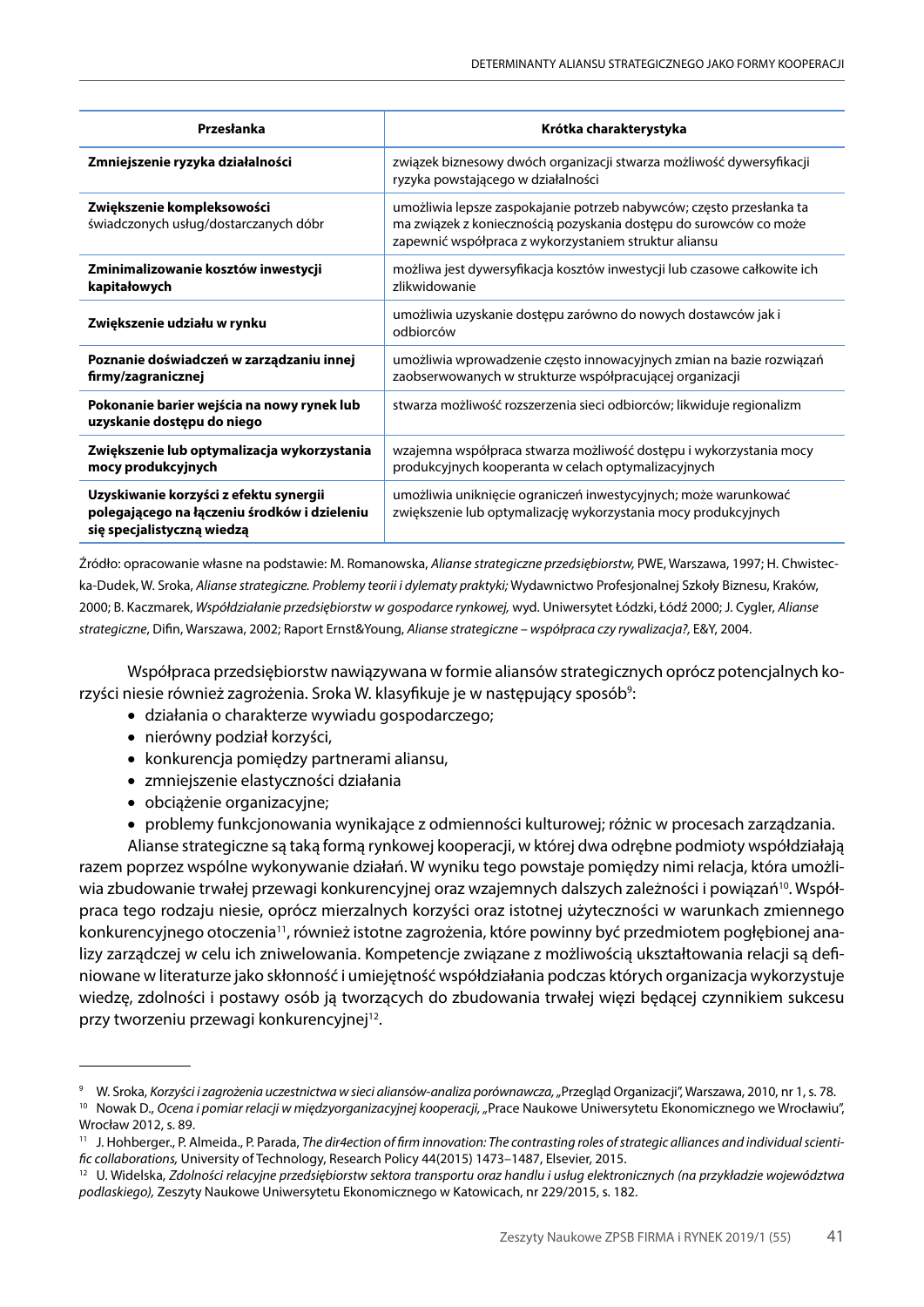## **Metodyka badań**

Do realizacji celu zastosowano analizę "case study". Zamiarem było oparcie się na realnie funkcjonującym aliansie strategicznym, po to by móc na tej podstawie wyselekcjonować czynniki go determinujące. Case study jako metoda badawcza jest uznaną metodą w naukach o zarządzaniu. Pierwsza generacja badań wykonanych za pomocą tego typu metody miała miejsce w chicagowskiej szkole socjologicznej. Aktualnie pozwala ona na odwzorowanie szerokiej perspektywy badanego problemu13. Koncentracja na określonym, zdeterminowanym podmiocie badań nie stanowi w jej przypadku ograniczenia. Przeciwnie stwarza możliwość analizy wielu czynników i właściwości oraz objaśnianie określonych zjawisk z wielu punktów widzenia14. Antropolodzy praktykowali tę metodę badań terenowych na współczesnym społeczeństwie w otoczeniu uniwersyteckim15. W celu rozpoznania i wyselekcjonowania determinant, które doprowadzają do tworzenia aliansów strategicznych dokonana została tą metodą analiza długoterminowej współpracy pomiędzy firmą produkcyjną Krynica Vitamin S.A., a grupą kapitałową Jeronimo Martins – dokładnie siecią dyskontów spożywczych należących do niej na rynku polskim. Umowa handlowa o współpracy została podpisana przez obie firmy w październiku 2010 roku i trwa do chwili obecnej. Całościowy okres jej trwania możemy podzielić na różne etapy. Ze względu na zmienne hiperkonkurencyjne otoczenie warunki współpracy obu organizacji ulegały odpowiednim modyfikacjom.

## **Analiza wyników badań**

Celem artykułu jest identyfikacja czynników determinujących alians strategiczny. W latach 2010–2012 nawiązana współpraca pomiędzy obiema organizacjami była aliansem strategicznym, bezudziałowym, międzysektorowym. Powstał on na podstawie umowy o współpracy. Było to partnerstwo międzysektorowe o charakterze wertykalnym. Oznacza to, że nawiązana została współpraca pomiędzy przedsiębiorstwami działającymi w różnych sektorach rynku i nie będącymi bezpośrednimi konkurentami. Wniesiony został aport w formie niematerialnej. Jeronimo Martins przekazało Krynicy Vitamin receptury napojów, z wykorzystaniem których producent – Krynica Vitamin – miał produkować napoje będące przedmiotem umowy. W latach 2012–2017 alians nadal miał charakter strategiczny, bezudziałowy, międzysektorowy. Oba podmioty, w zakresie nawiązanej współpracy, działają na terytorium Polski oraz Europy Środkowo-Wschodniej.

# **Charakterystyka podmiotów aliansu – uwarunkowania i cele współpracy**

Spółka Krynica Vitamin S.A. jest wiodącym producentem kontraktowym bezalkoholowych napojów różnego typu – energetycznych, izotonicznych, CSD – w Europie Środkowo – Wschodniej. Działalność na rynku rozpoczęła w roku 1993 jako dystrybutor odżywek węglowodanowo – białkowych. Firma posiada własny dział R&D. Spółka Krynica Vitamin S.A. jest wiodącym producentem kontraktowym bezalkoholowych napojów różnego typu – energetycznych, izotonicznych, CSD – w Europie Środkowo – Wschodniej. Działalność na rynku rozpoczęła w roku 1993 jako dystrybutor odżywek węglowodanowo – białkowych. W tym samym roku Zarząd podjął decyzję o rozbudowie i modernizacji posiadanego zakładu produkcyjnego. W 2003 roku nastąpiło uruchomienie linii produkcyjnych do rozlewu napojów do butelek szklanych i puszek o pojemności 250 ml. Rozpoczęto produkcję napojów na zamówienie oraz dla marek własnych. Lata 2006 – 2007, to dalsze inwestycje w infrastrukturę zakładu produkcyjnego, których efektem było uruchomienie linii do rozlewu w butelki plastikowe tak zwane "PET". 2014 rok to dalsza modernizacja procesu i technologii produkcji oraz inne inwestycje w aktywa. Jeronimo Martins S.A., to portugalskie przedsiębior-

<sup>13</sup> Ibidem.

<sup>14</sup> Ibidem.

<sup>15</sup> R. Johansson, *Case study methodology*; A key note speech at the International Conference *"Methodologies in Housing Research" organized by the Royal Institute of Technology in cooperation with the International Association of People–Environment Studies"*, Stockholm, 22–24; September 2003.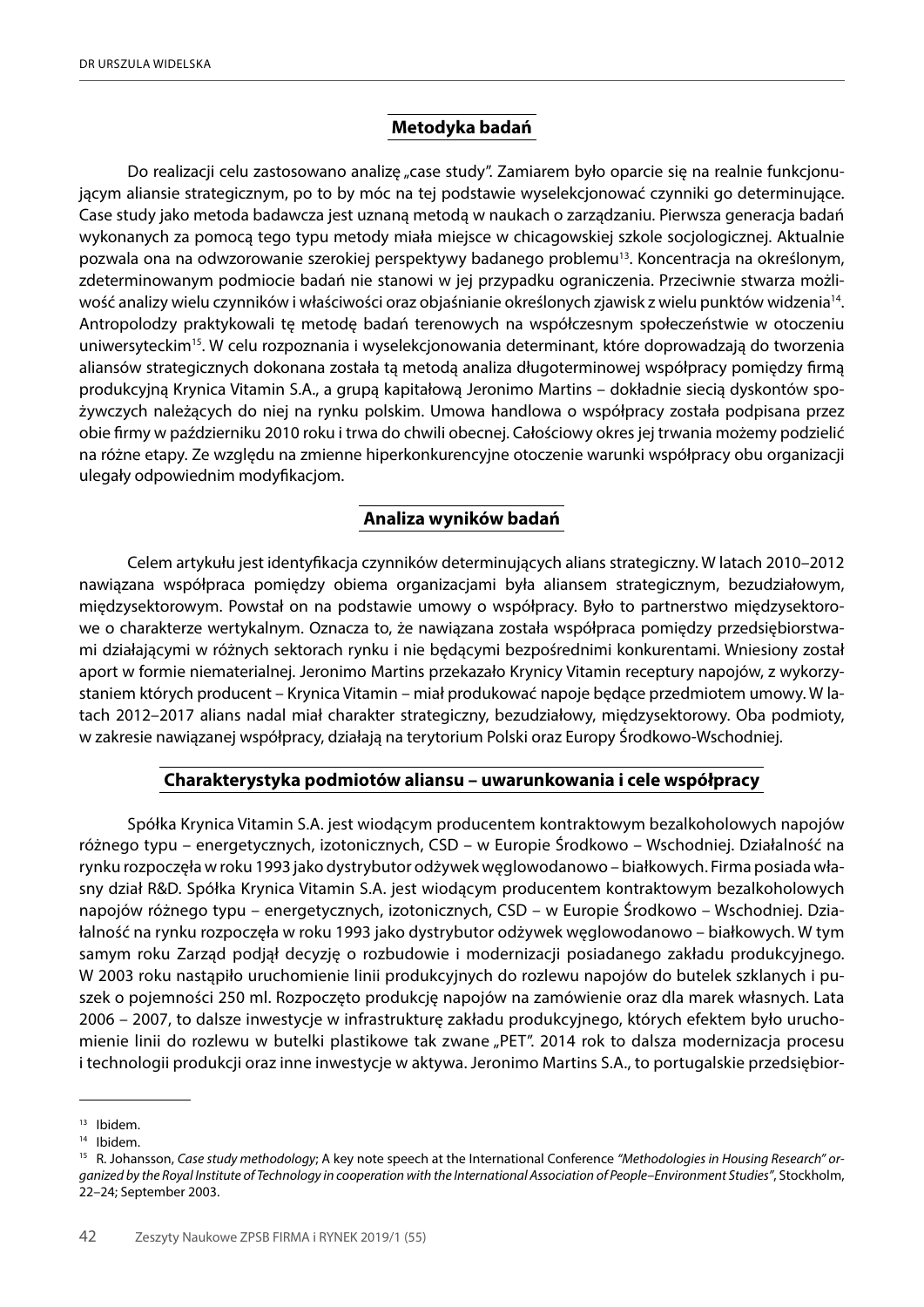stwo będące właścicielem między innymi sieci handlowej Biedronka. Grupa kapitałowa posiada 2500 sklepów i 15 centrów dystrybucyjnych na terenie Polski. Zatrudnia w Polsce ponad 47 tysięcy pracowników. W Portugalii zarządza trzema sieciami hipermarketów i supermarketów, a także hurtowniami i zakładami produkcyjnymi. W 1995 roku zakupiła polską sieć sklepów o nazwie Biedronka. Obecnie współudziałowcem w firmie jest firma holenderska Ahold. Posiada około 49% udziałów. W Polsce firma rozpoczęła działalność w 1995 roku pod nazwą Jeronimo Martins Dystrybucja S.A. W 2005 obchodziła dziesięciolecie działania na polskim rynku. W tym okresie zainwestowała około 1,7 mld złotych rozbudowę i modernizację sklepów sieci Biedronka. W grudniu 2007 firma stała się właścicielem wszystkich sklepów pod szyldem Plus na terenie Polski i Portugalii. Od 5 czerwca 2012 spółka nosi nazwę Jeronimo Martins Polska S.A.. Przychody przedsiębiorstwa w roku 2012 wyniosły około 29 mld złotych, przychody z sprzedaży wyniosły ponad 28,9 mld złotych. Inwestycja w Polsce okazała się wielkim sukcesem Jerónimo Martins. Aktualnie firma jest w pierwszej setce największych sieci handlowych świata, a przychody całej grupy w ostatnich pięciu latach podwoiły się z 5 do ponad 10 mld euro. Polska na mapie jest dla firmy terenem strategicznym. Tutaj wypracowuje około 60 % swoich przychodów. Za dobre wyniki odpowiada sieć Biedronka, zakupiona w 1995 roku (zakupiono wtedy 250 marketów działających pod takim szyldem). Markę wymyślił w latach 90. biznesmen Mariusz Świtalski, szef Elektromisu. Współpraca pomiędzy firmami Krynica Vitamin S.A. i Jeronimo Martins Sp. z o. o. została rozpoczęta w roku 2012. W ramach zawartej umowy oba podmioty realizują własne cele. W latach 2010–2012 Jeronimo Martins poprzez nawiązanie współpracy z producentem napojów Krynicą Vitamin – zrealizowało następujące cele: produkowanie napojów na podstawie swoich receptur; brak konieczności posiadania wyspecjalizowanych zawodowo pracowników (techników produkcyjnych; laborantów; chemików) oraz zakładu produkcyjnego W latach 2012–2017 Jeronimo Martins poprzez kontynuację współpracy z Krynicą Vitamin w ramach aliansu zrealizowało następujące cele:

- tworzenie nowych receptur i produkowanie z ich wykorzystaniem napojów, których konsumenci nie kupią w innych dyskontach na rynku bez jednoczesnej konieczności posiadania wyspecjalizowanej bazy produkcyjnej, ponoszenia kosztów związanych z zatrudnieniem wykwalifikowanych pracowników.
- • przeniesienie kosztów projektowania i testowania na producenta zarówno kosztów osobowych jak i technologicznych. Koszty te powstawały po stronie partnera aliansu Krynicy Vitamin i z powodu zapisów wprowadzonych do umowy o współpracy na lata 2012 – 2017 nie mogły być przeniesione w żadnej formie ( na przykład refaktury ) na partnera aliansu Jeronimo Martins;
- • przeniesienie kosztów utylizacji, wyrobów gotowych oraz komponentów stosowanych do ich wyprodukowania; na producenta i partnera aliansu Krynicę Vitamin SA. Koszty te powstawały jako efekt uboczny produkcji testowych oraz utrzymywania stoku wyrobu gotowego co wynikało z umowy o współpracy;
- • optymalizacja przepływów pieniężnych po stronie Jeronimo Martins. Cel został zrealizowany przez otrzymanie długiego terminu płatności od producenta ( 60 dni ). Umożliwiło to – nie wprost, ale pośrednio – przeniesienie kosztu kredytu kupieckiego na partnera aliansu Krynicę Vitamin. Partner otrzymał od dyskontu zgodę na cesję należności z kontraktu do faktoringu. Kosztem są odsetki faktoringowe i różnego typu opłaty, które powstają po stronie Krynicy Vitamin i obciążają rachunek wyników oraz wypracowywane zyski;
- • przeniesienie kosztu magazynowania i utrzymywania stoku magazynowanego na partnera aliansu. Konsekwencją było zniwelowanie ryzyka związanego z terminowaniem się wyrobów gotowych; dostawa do magazynów własnych od Producenta realizowana w trybie "just-in-time". Cel został zrealizowany przez wprowadzenie do umowy o współpracy zapisów, które obligują partnera aliansu do ponoszenia tych kosztów.

W latach 2010–2012 Krynica Vitamin SA realizowała poprzez współpracę z Jeronimo Martins następujące cele: realizowanie stabilnej sprzedaży do rozpoznawalnego odbiorcy. Cel zrealizowany przez nawiązanie współpracy z Jeronimo Martins, która w tamtym momencie była jedną z największych i najbardziej rozpoznawalnych sieci dyskontów spożywczych. Zapewniała pewność i stabilność zbytu oraz zapłaty należności; otrzymanie know-how w formie gotowych receptur z wykorzystaniem których możliwa była reali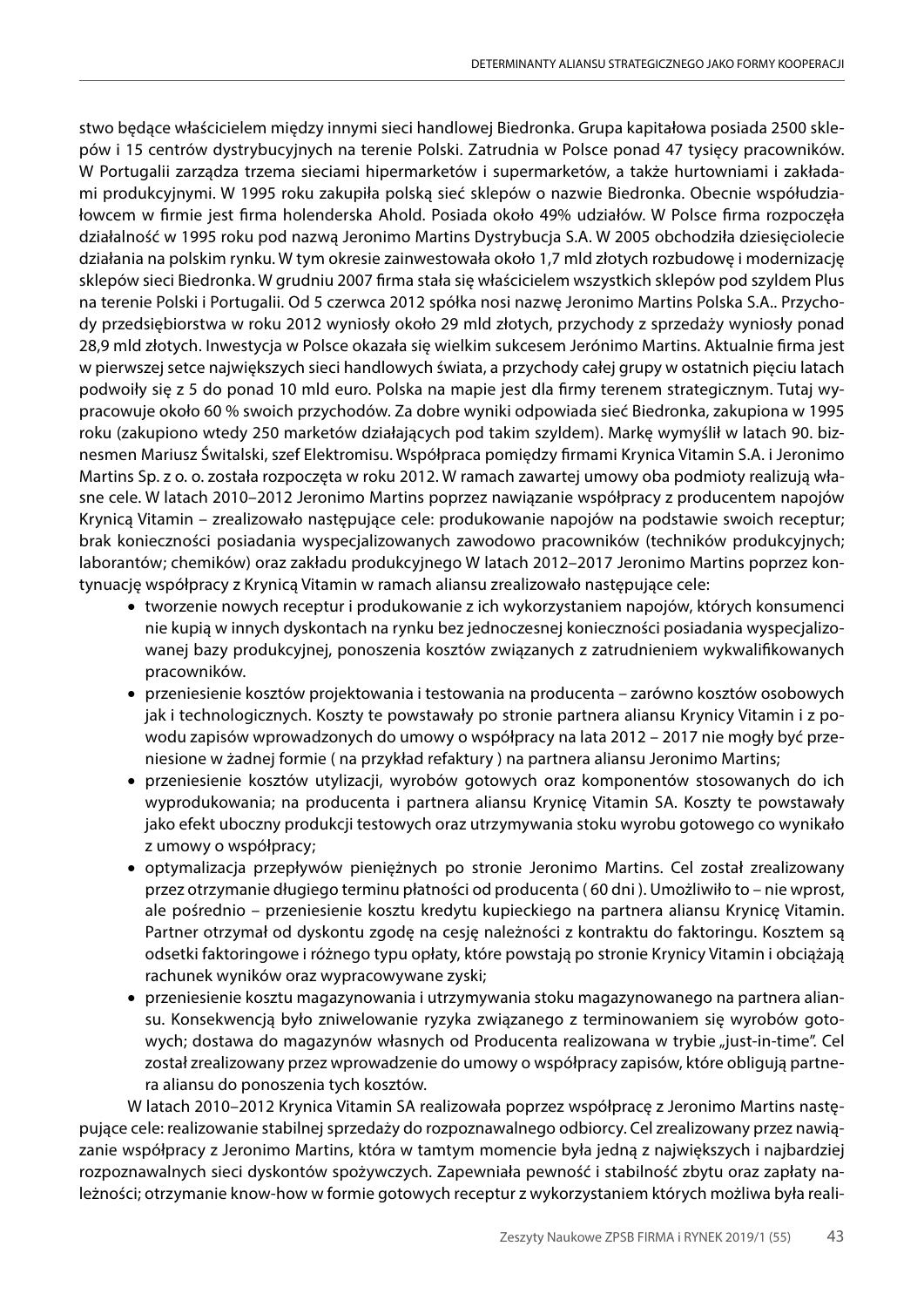zacja produkcji i powstawanie przychodów. W latach 2012–2017 Krynica Vitamin realizowała następujące cele:

- • poprawa przepływów pieniężnych. Cel zrealizowany został przez podpisanie umowy zapewniającej refinansowanie należności z wykorzystaniem faktoringu jako elementu długoterminowej umowy o współpracy podpisanej z partnerem aliansu;
- • dalsza stabilizacja sprzedaży i poprawa wizerunku firmy. Było to szczególnie ważne we współpracy z instytucjami finansowymi takimi jak banki, ale miało także znaczenie przy nawiązywaniu współpracy z innymi kontrahentami na rynku. Wraz ze wzrostem rozpoznawalności sieci dyskontów należącej do partnera aliansu wzrastał prestiż Krynicy Vitamin S.A. Spółka zaczęła być postrzegana jako podmiot "produkujący dla Biedronki";
- • rozwój działu R&D. Projektowanie i testowanie prototypów napojów dla partnera aliansu. Konieczność wymyślania nowych receptur na życzenie Klienta wymagała ciągłego podnoszenia specjalistycznych kwalifikacji pracowników działu. Po przetestowaniu rozwiązania wdrożone specjalnie dla Jeronimo Martins mogą, po modyfikacjach, być użyte dla innych Odbiorców. W ten sposób budowana jest marka firmy innowacyjnej, elastycznej i nowoczesnej. Podnosi się konkurencyjność rozlewnika w ramach sektora producentów;
- • unowocześnienie i rozwój parku maszynowego. Rozbudowa końcówek ciągów produkcyjnych umożliwiających innowacyjny, niestandardowy sposób pakowania wymagany przez partnera aliansu. Cel został zrealizowany za pomocą finansowania ze środków Jeronimo Martins.

Partnerzy w ramach porozumienia realizują także cel wspólny. Jest nim optymalizowanie rozwiązań technicznych i technologicznych w celu uzyskania wyższej marży u obu stron aliansu oraz optymalizowania mocy produkcyjnych i kosztów produkcji. Partner Jeronimo Martins, który w ramach aliansu kupuje wyprodukowane dla niego towary wymusza, w celu maksymalizacji własnej marży, obniżanie cen zakupu w określonych okresach. Stymuluje to dążenie do pracy z nowymi technologiami, które nie powodują powstawania wysokich kosztów. Dla partnera produkującego – Krynicy Vitamin S.A. – oznacza ciągłe doskonalenie procesu produkcji. Celem wspólnym jest więc wzrost przychodów i minimalizacja kosztów. Jednakże alians cechuje asymetria, ponieważ po stronie Jeronimo Martins wraz ze wzrostem przychodów powstaje synergiczny efekt minimalizowania kosztów. Spółka osiąga go za pomocą przerzucania ich na partnera aliansu Krynicę Vitamin (koszty badań rozwojowych; koszty magazynowania, koszty utylizacji) lub poprzez wynegocjowanie obniżenia ceny sprzedaży oferowanej przez Krynicę Vitamin. Po stronie partnera wraz z rosnącym rok do roku poziomem przychodów powstają koszty przeniesione przez Jeronimo Martins na mocy umowy oraz spada marża własna, ponieważ konieczne jest pokrycie z niej kosztów. Jedynym możliwym działaniem do podjęcia jest renegocjowanie cen zakupu surowców i opakowań wykorzystywanych do produkcji napojów dla partnera aliansu Jeronimo Martins. Niekiedy – ale dość rzadko – zdarza się, że przy takich negocjacjach partner Jeronimo Martins pomaga Krynicy Vitamin uzyskać niższe koszty i dochodzi do negocjacji trójstronnych z dostawcą (na przykład aromatu lub puszki) dzięki którym dany składnik partner Krynica Vitamin może kupować później w cenie specjalnej "dla Biedronki".

Na początku współpracy Jeronimo Martins jako partner aliansu wniósł "know- how". Spółka udostępniła producentowi receptury zawierające skład chemiczny napojów. Z ich wykorzystaniem przez pierwsze 2 lata produkowane były napoje dla Jeronimo Martins. Po tym okresie od początku roku 2013 rozpoczęła się ścisła współpraca technologów Krynicy Vitamin S.A. z działem marketingu i zakupów partnera aliansu – Jeronimo Martins. Celem jej było opracowanie nowych receptur, akceptowalnych dla partnera aliansu oraz zaprojektowanie i wytworzenie nowych opakowań zbiorczych, które byłyby lepiej postrzegane przez Klientów. Pośrednio miały więc doprowadzić do wzrostu popularności oferowanych marek oraz przychodów obu partnerów aliansu. Zostało to zrealizowane. W latach 2013–2016 powstało 240 nowych technologii produkcji specjalnie dla partnera – Jeronimo Martins. Konsekwencją wprowadzania ich do obrotu handlowego był wzajemny wzrost przychodów o około 10–12% rok do roku.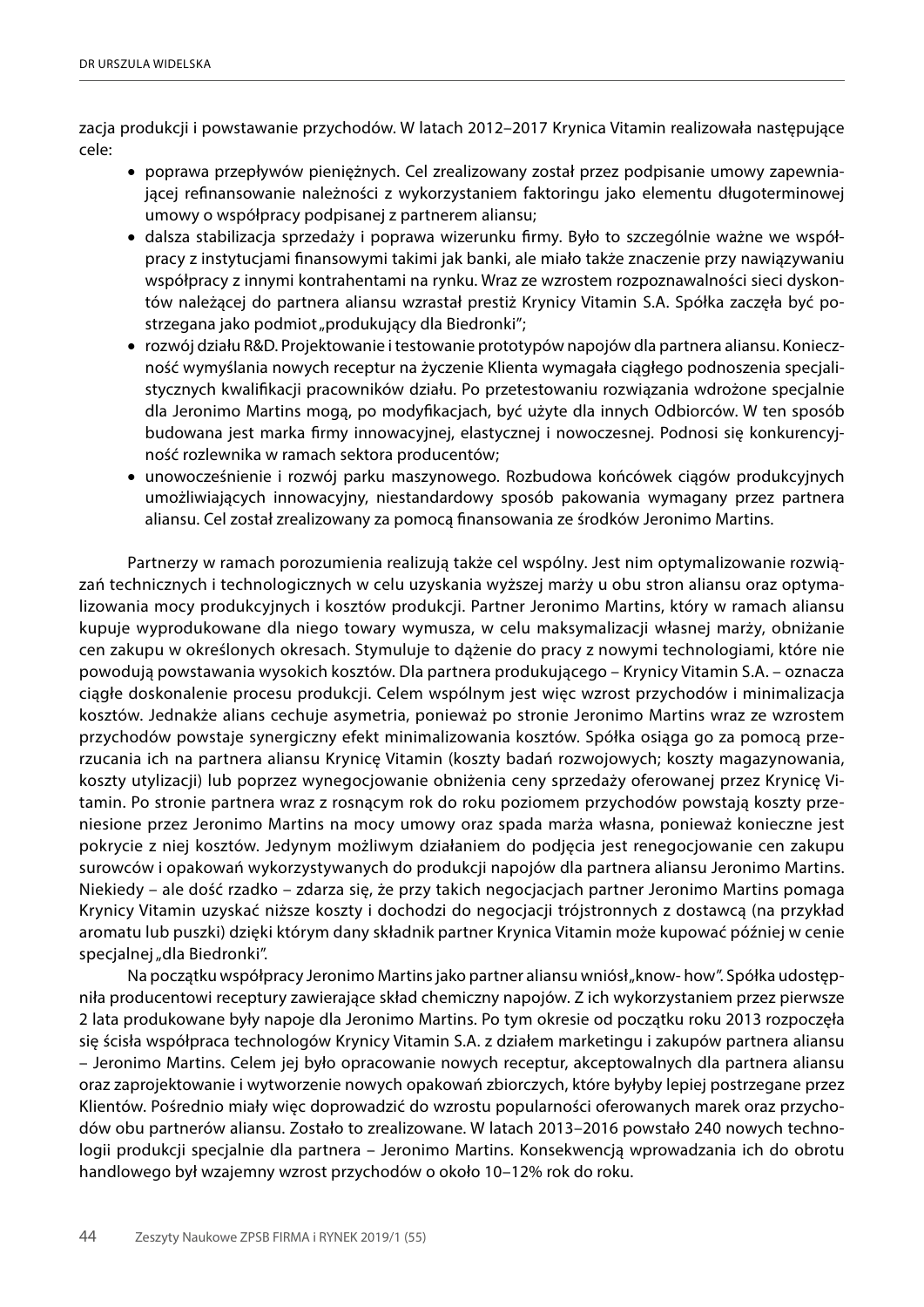# **Podsumowanie**

Przeprowadzona analiza case study pozwoliła na wyodrębnienie następujących determinant kooperacji w oparciu o alians strategiczny w warunkach hiperkonkurencyjnego otoczenia:

- (1) Postępująca innowacyjność oraz przekształcenie w organizację globalną te czynniki spowodowały i umożliwiły rozwój przedsiębiorstwa pełniącego rolę partnera aliansu przez udostępnienie know-how oraz zainwestowanie środków kapitałowych w aktywa. Zmniejszone zostały także koszty i ryzyko inwestycji;
- (2) Globalizacja oraz uzyskanie dostępów do nowych rynków zbytu i zaopatrzenia to doprowadziło do zbudowania i umocnienia wizerunku producenta Krynicy Vitamin jako solidnego i stabilnego partnera biznesowego oraz wyspecjalizowanego, nowoczesnego producenta napojów.
- (3) Postęp techniczno-technologiczny, w tym optymalizacja mocy produkcyjnych oraz podniesienie kompleksowości dostarczanych wraz z towarem usług wpłynęły na rozwój i zwiększenie innowacyjności w całym sektorze producentów napojów. Spowodowały to, iż inne przedsiębiorstwa z sektora zmuszone zostały do oferowania podobnej jakości produktów jak Krynica Vitamin i zaczęły korzystać z jej doświadczeń wdrażając podobne rozwiązania technologiczne.
- (4) Skrócenie cyklu życia produktu doprowadziło do zaostrzenia konkurencji pomiędzy sieciami dyskontów powodując wykreowanie i utrwalenie trendu w segmencie detalicznej sprzedaży FMCG, polegającego na indywidualizowaniu oferowanego wyrobu gotowego i dostosowywaniu go dla konsumenta w taki sposób, aby miał on przekonanie, że kupuje dobro unikatowe wytworzone w celu zaspokojenia jego indywidualnych potrzeb.

Przeprowadzona analiza pozwala również na wskazanie negatywnych aspektów kooperacji w ramach aliansu. Należy do nich zaliczyć:

- przenoszenie kosztów na partnera aliansu, który ma słabszą w nim pozycję;
- • "psucie rynku" dostawców skutkiem przenoszenia kosztów jest wymuszanie u dostawców obniżenia oferowanych cen na surowce i opakowania do produkcji często do granicy kosztu ich wytworzenia;
- • wydłużanie terminu płatności będące skutkiem optymalizacji przez Jeronimo Martins własnych przepływów kapitałowych. W celu ich poprawy firma wymusza bardziej odległy termin zapłaty swoim dostawcom co może w konsekwencji doprowadzić do tego, że oni sami będą mieć problemy z płynnością lub będą zmuszeni tak jak Krynica Vitamin do stosowania instrumentów wspomagających takich jak faktoring, które powodują powstawanie kosztów;
- • zaostrzenie konkurencji w zakresie poziomu oferowanej ceny dyskonty chcąc przyciągnąć Klientów oferują atrakcyjne ceny. W celu podtrzymania własnej marży stale dążą do obniżenia kosztu zakupu oferowanych towarów co dla dostawcy oznacza uzyskiwanie bardzo niskich marż ze sprzedaży do tego typu sieci.

W szerszej perspektywie powyższe negatywne aspekty współpracy przekładają się na cały segment producentów napojów i prowadzą do pogorszenia ich rentowności. To zaś może prowadzić do bankructw przybierających formę reakcji łańcuchowej (przykład Alma lub Bomi). W sytuacji, jeżeli producent oprze większość swoich przychodów na współpracy z taką siecią dyskontową i będzie ona chciała ją zakończyć pozostanie bez środków na sfinansowanie działalności lub znajdzie się w sytuacji w której wypracowywane marże będą tak niskie, że nie pokryją generowanych przez jego podmiot kosztów.

Podsumowując przeprowadzone i opisane w niniejszym artykule case study znajduje potwierdzenie także w innych badaniach prowadzonych w związku z funkcjonowaniem na rynku wertykalnych aliansów strategicznych. Poniższa tabela 2 prezentuje przekrojowo determinanty aliansów strategicznych, wraz z przykładowymi przeprowadzonymi badaniami, w zależności od motywu źródłowego zawarcia niezależnie od sektora handlowego w którym funkcjonują partnerzy: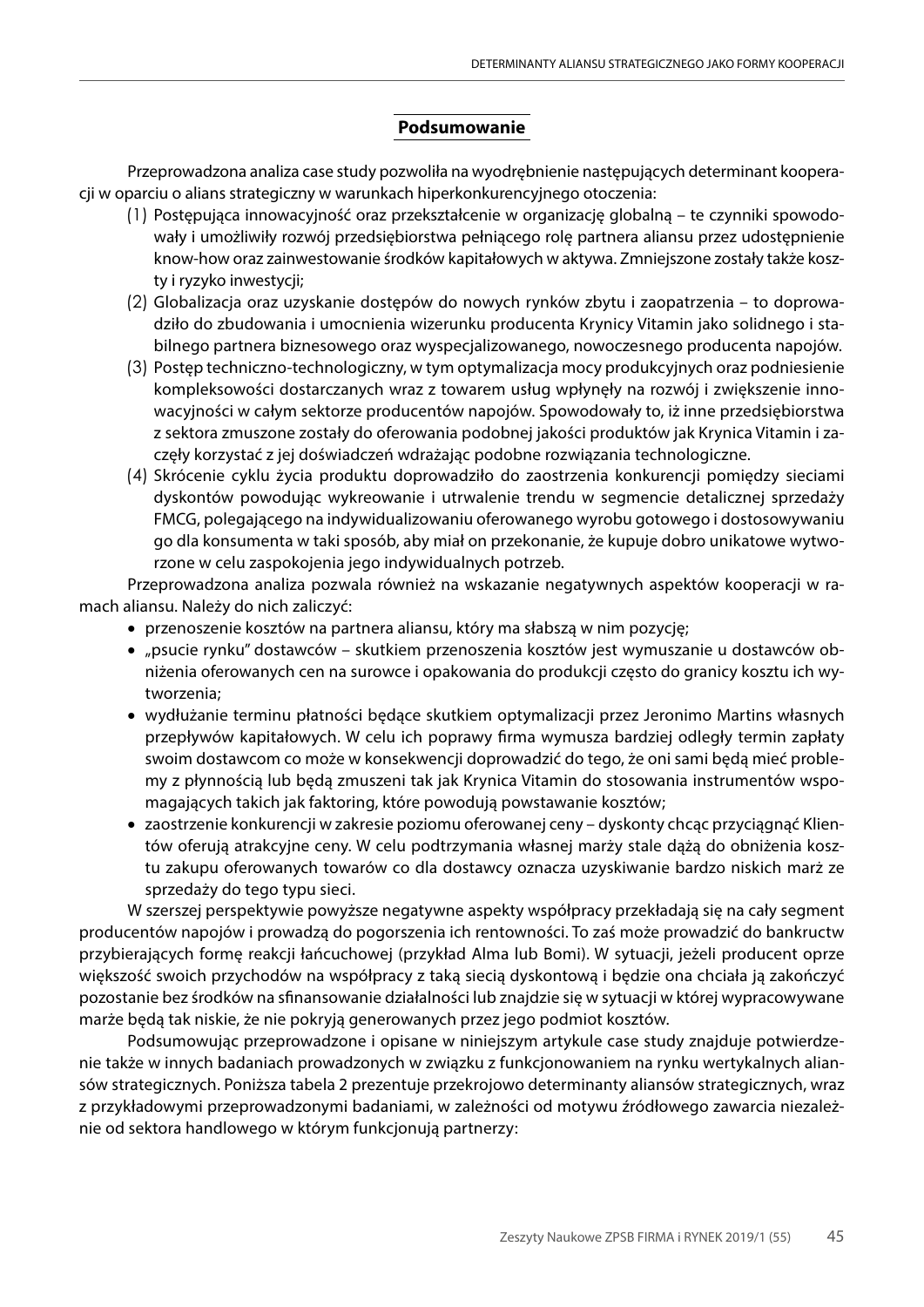| <b>Motyw</b>                                 | Uzasadnienie teoretyczne i przykładowe badania                                                                                                                                                                                                                                                                      |
|----------------------------------------------|---------------------------------------------------------------------------------------------------------------------------------------------------------------------------------------------------------------------------------------------------------------------------------------------------------------------|
| Strategia wejścia na rynki<br>wschodzące     | Zawiązanie umowy licencyjnej lub spółki JV z lokalnym partnerem wymogiem władz lokalnych<br>(Contractor, Lorange, 2002)                                                                                                                                                                                             |
| Zagrożenie wygaśnięcia<br>ochrony patentowej | Producenci innowatorzy którzy chcą czerpać zyski po wygaśnięciu ochrony patentowej stosują<br>strategię autoryzowanych produktów generycznych                                                                                                                                                                       |
| Zarządzanie ryzykiem<br>i niepewnością       | 1.w wyniku podziału kosztów rozwoju produktu pomiędzy dwie firmy spada ryzyko finansowe<br>dla firmy centralnej<br>2.zawiązanie wielu aliansów jednocześnie powoduje, że firma może rozłożyć ryzyko, obniżyć<br>niepewność i uzyskać większe korzyści z aliansów (George i in 2001, Hoffmann 2007, Wessmer<br>2010) |
| Wpływ na koszty<br>transakcyjne              | Zarządzanie portfelem aliansów oferuje szanse ograniczenia kosztów transakcyjnych przez<br>standaryzację procesów portfela aliansów (Schreiner, Kale, Corsten 2009)                                                                                                                                                 |
| Dopasowanie strukturalne                     | Teoria sieci społecznych dowodzi że firmy mające doświadczenie bezpośredniej lub pośredniej<br>współpracy będą skłonne tworzyć kolejne alianse na bazie zbudowanego kapitału powiązań<br>(Goerzen 2007, Gulati 1995; Gulati i Gargiulo 1999; Walker, Kogut, Shan 1997)                                              |
| Korzyści z posiadania<br>portfela aliansów   | Posiadanie równoległych aliansów (Teoria organizacji uczącej) pomaga budować bazę<br>doświadczeń i przyśpieszyć efekt uczenia, a także projektować alianse i nimi zarządzać (Anand,<br><b>Khana 2002)</b>                                                                                                           |
| Motywy odpowiedzialności<br>społecznej       | Badania nad patent tools pokazują że taka forma aliansu może być użyta do rozwiązania<br>problemu chorób zaniedbanych i rzadkich w biednych krajach (Herling 2010)                                                                                                                                                  |
| Ograniczenie kosztów                         | Współdzielenie i ograniczanie kosztów badań i rozwoju (Buckley, Gleister 2002) Outsourcing<br>produkcji lub funkcji wspierających w celu optymalizacji kosztów (Brilman 2002; McIvor 2006)                                                                                                                          |
| Możliwość pozyskania<br>innowacji            | Możliwość pozyskania innowacji których firma nie byłaby w stanie rozwinąć sama w krótkim<br>czasie (Chesnais 1988; Hagedorn 1996; Lyles w Contractor, Lorange 1988; Osborn Baughn 1995;<br><b>Walker 1988;</b>                                                                                                      |
| Dostęp do zasobów<br>partnera                | Teoria zasobowa firmy określa alianse jako jeden ze sposobów dostępu do komplementarnych<br>zasobów będących w posiadaniu partnera (Chung, Singh, Lee 2000; Das, Teng 2000; Dyer, Singh<br>1998; Wessmer Dussauge 2011)                                                                                             |
| Uzyskanie przewagi<br>marketingowej          | Możliwość wspólnego rozwoju produktu poszerzenia i wzmocnienia marki, współdzielenia<br>kosztów promocji, aż po pełniejsze wykorzystanie istniejących marek (Sznajder 2012)                                                                                                                                         |
| <b>Charakter rent</b>                        | Równoległy dostęp do zasobów wielu partnerów może przyczynić się do wzbogacenia kapitału<br>zasobów i uzyskania rent relacyjnych (Ahuja 2000, Gulati 2007, Hofamann 2007, Lavie 2006)<br>a nawet rent synkretycznych (Światowiec Szczepańska 2012); czy sieciowych (Niemczyk 2013)                                  |

#### **Tabela 2. Motywy zawierania aliansów strategicznych**

Źródło: M. Gorynia, M. Kasprzyk, (...) Ewolucja i zdolności adaptacyjne aliansów strategicznych; Przegląd Organizacji 2/2014.

Korzyści osiągane z pojedynczego aliansu lub utrzymywania całego portfela aliansów mogą być strategicznym narzędziem wykorzystywanym do pozyskiwania aktywów różnego typu, podnoszenia efektywności produkcji i dystrybucji produktów, wypracowywania i podtrzymywania strategicznej przewagi rynkowej. Stwarza możliwość równoważenia decyzji biznesowych – inwestycje w aktywa czy eksploatacja aktywów już rozwiniętych to zaś pozwala na podtrzymanie przewagi konkurencyjnej w dłuższym okresie czasu.